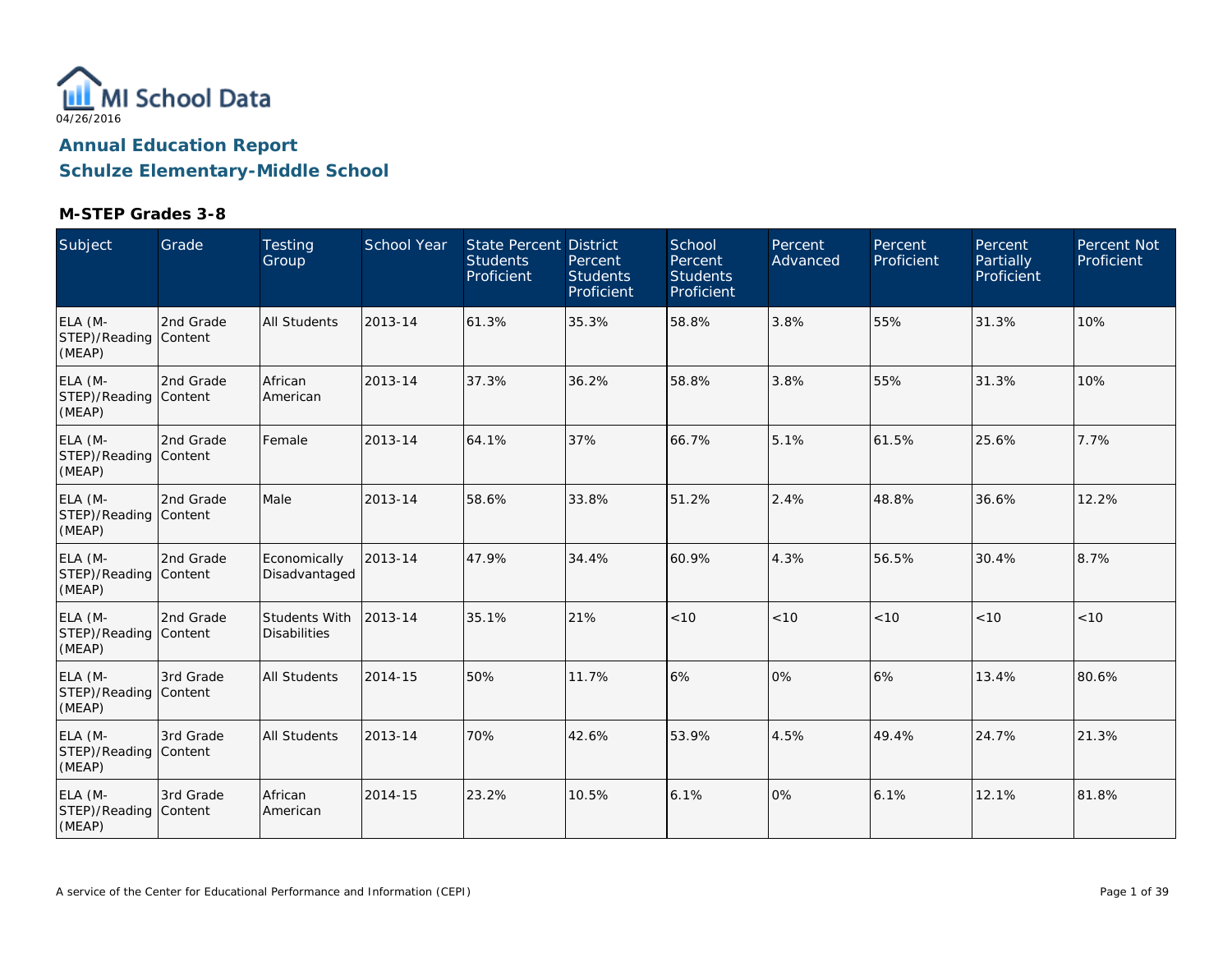

| Subject                                    | Grade     | <b>Testing</b><br>Group              | <b>School Year</b> | State Percent District<br><b>Students</b><br>Proficient | Percent<br><b>Students</b><br>Proficient | School<br>Percent<br><b>Students</b><br>Proficient | Percent<br>Advanced | Percent<br>Proficient | Percent<br>Partially<br>Proficient | Percent Not<br>Proficient |
|--------------------------------------------|-----------|--------------------------------------|--------------------|---------------------------------------------------------|------------------------------------------|----------------------------------------------------|---------------------|-----------------------|------------------------------------|---------------------------|
| ELA (M-<br>STEP)/Reading Content<br>(MEAP) | 3rd Grade | African<br>American                  | 2013-14            | 47.6%                                                   | 41.8%                                    | 53.9%                                              | 4.5%                | 49.4%                 | 24.7%                              | 21.3%                     |
| ELA (M-<br>STEP)/Reading Content<br>(MEAP) | 3rd Grade | Hispanic of<br>Any Race              | 2014-15            | 37.2%                                                   | 14.8%                                    | < 10                                               | < 10                | < 10                  | < 10                               | < 10                      |
| ELA (M-<br>STEP)/Reading Content<br>(MEAP) | 3rd Grade | Female                               | 2014-15            | 54.7%                                                   | 14.1%                                    | 6.5%                                               | 0%                  | 6.5%                  | 16.1%                              | 77.4%                     |
| ELA (M-<br>STEP)/Reading Content<br>(MEAP) | 3rd Grade | Female                               | 2013-14            | 73%                                                     | 46.6%                                    | 61.9%                                              | 7.1%                | 54.8%                 | 23.8%                              | 14.3%                     |
| ELA (M-<br>STEP)/Reading Content<br>(MEAP) | 3rd Grade | Male                                 | 2014-15            | 45.5%                                                   | 9.1%                                     | 5.6%                                               | 0%                  | 5.6%                  | 11.1%                              | 83.3%                     |
| ELA (M-<br>STEP)/Reading Content<br>(MEAP) | 3rd Grade | Male                                 | 2013-14            | 67%                                                     | 38.7%                                    | 46.8%                                              | 2.1%                | 44.7%                 | 25.5%                              | 27.7%                     |
| ELA (M-<br>STEP)/Reading Content<br>(MEAP) | 3rd Grade | Economically<br>Disadvantaged        | 2014-15            | 35.3%                                                   | 10.4%                                    | 6.8%                                               | 0%                  | 6.8%                  | 8.5%                               | 84.7%                     |
| ELA (M-<br>STEP)/Reading Content<br>(MEAP) | 3rd Grade | Economically<br>Disadvantaged        | 2013-14            | 57.3%                                                   | 40.9%                                    | 52%                                                | 4%                  | 48%                   | 22.7%                              | 25.3%                     |
| ELA (M-<br>STEP)/Reading Content<br>(MEAP) | 3rd Grade | Students With<br><b>Disabilities</b> | 2014-15            | 23.3%                                                   | 7.9%                                     | 0%                                                 | 0%                  | 0%                    | 15.4%                              | 84.6%                     |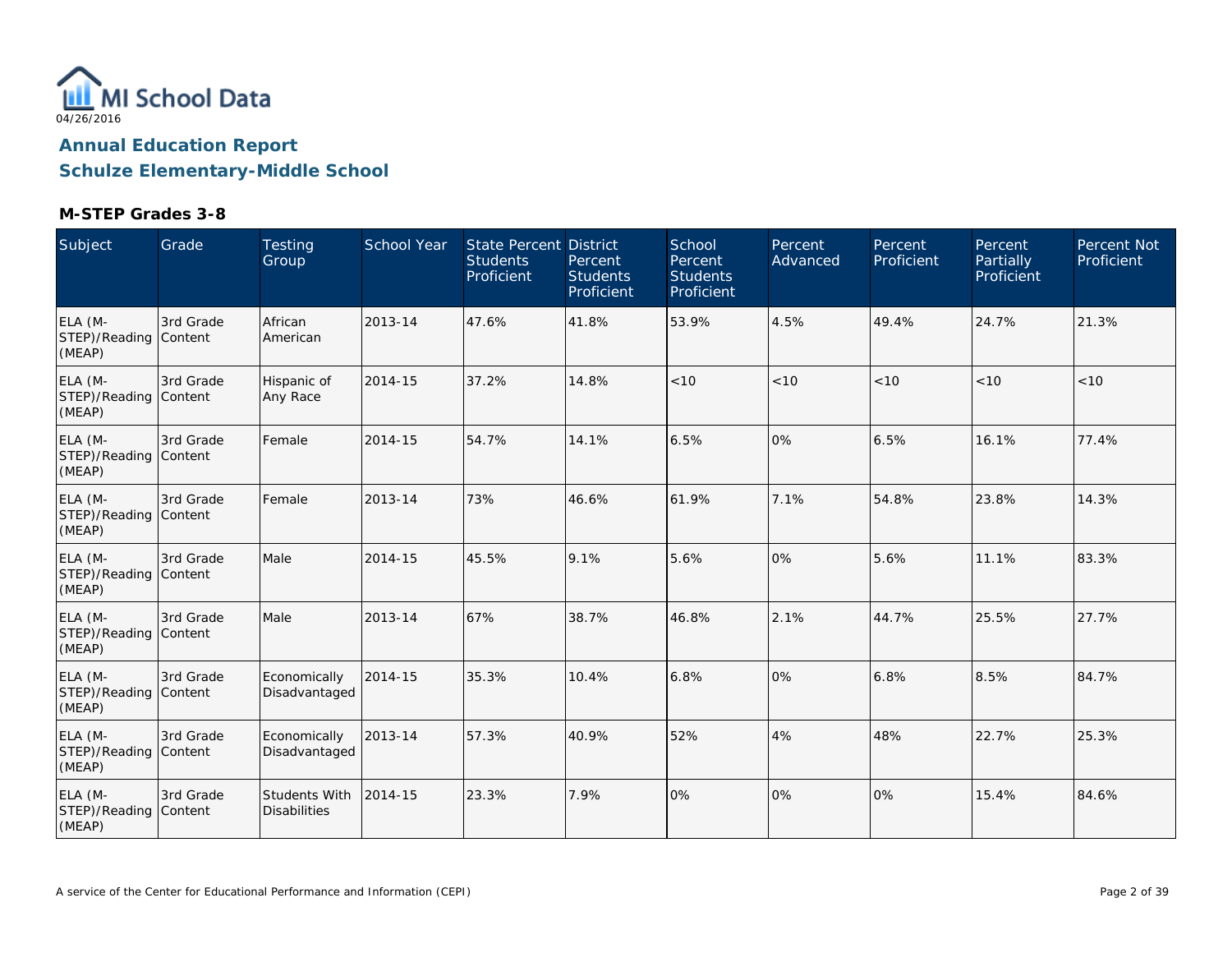

| Subject                                    | Grade     | <b>Testing</b><br>Group              | School Year | State Percent District<br><b>Students</b><br>Proficient | Percent<br><b>Students</b><br>Proficient | School<br>Percent<br><b>Students</b><br>Proficient | Percent<br>Advanced | Percent<br>Proficient | Percent<br>Partially<br>Proficient | Percent Not<br>Proficient |
|--------------------------------------------|-----------|--------------------------------------|-------------|---------------------------------------------------------|------------------------------------------|----------------------------------------------------|---------------------|-----------------------|------------------------------------|---------------------------|
| ELA (M-<br>STEP)/Reading Content<br>(MEAP) | 3rd Grade | Students With<br><b>Disabilities</b> | 2013-14     | 41.6%                                                   | 24.1%                                    | < 10                                               | < 10                | < 10                  | < 10                               | < 10                      |
| ELA (M-<br>STEP)/Reading Content<br>(MEAP) | 4th Grade | All Students                         | 2014-15     | 46.6%                                                   | 11.5%                                    | 9.5%                                               | 1.2%                | 8.3%                  | 14.3%                              | 76.2%                     |
| ELA (M-<br>STEP)/Reading Content<br>(MEAP) | 4th Grade | <b>All Students</b>                  | 2013-14     | 71.7%                                                   | 43.6%                                    | 47%                                                | 7.6%                | 39.4%                 | 27.3%                              | 25.8%                     |
| ELA (M-<br>STEP)/Reading Content<br>(MEAP) | 4th Grade | American<br>Indian                   | 2014-15     | 36.9%                                                   | 6.7%                                     | < 10                                               | < 10                | < 10                  | < 10                               | < 10                      |
| ELA (M-<br>STEP)/Reading Content<br>(MEAP) | 4th Grade | African<br>American                  | 2014-15     | 21.2%                                                   | 10.6%                                    | 9.6%                                               | 1.2%                | 8.4%                  | 14.5%                              | 75.9%                     |
| ELA (M-<br>STEP)/Reading Content<br>(MEAP) | 4th Grade | African<br>American                  | 2013-14     | 48.7%                                                   | 43%                                      | 47%                                                | 7.6%                | 39.4%                 | 27.3%                              | 25.8%                     |
| ELA (M-<br>STEP)/Reading Content<br>(MEAP) | 4th Grade | Female                               | 2014-15     | 51.5%                                                   | 14.5%                                    | 13.2%                                              | 2.6%                | 10.5%                 | 13.2%                              | 73.7%                     |
| ELA (M-<br>STEP)/Reading Content<br>(MEAP) | 4th Grade | Female                               | 2013-14     | 74.2%                                                   | 46.1%                                    | 48.5%                                              | 9.1%                | 39.4%                 | 30.3%                              | 21.2%                     |
| ELA (M-<br>STEP)/Reading Content<br>(MEAP) | 4th Grade | Male                                 | 2014-15     | 41.8%                                                   | 8.7%                                     | 6.5%                                               | 0%                  | 6.5%                  | 15.2%                              | 78.3%                     |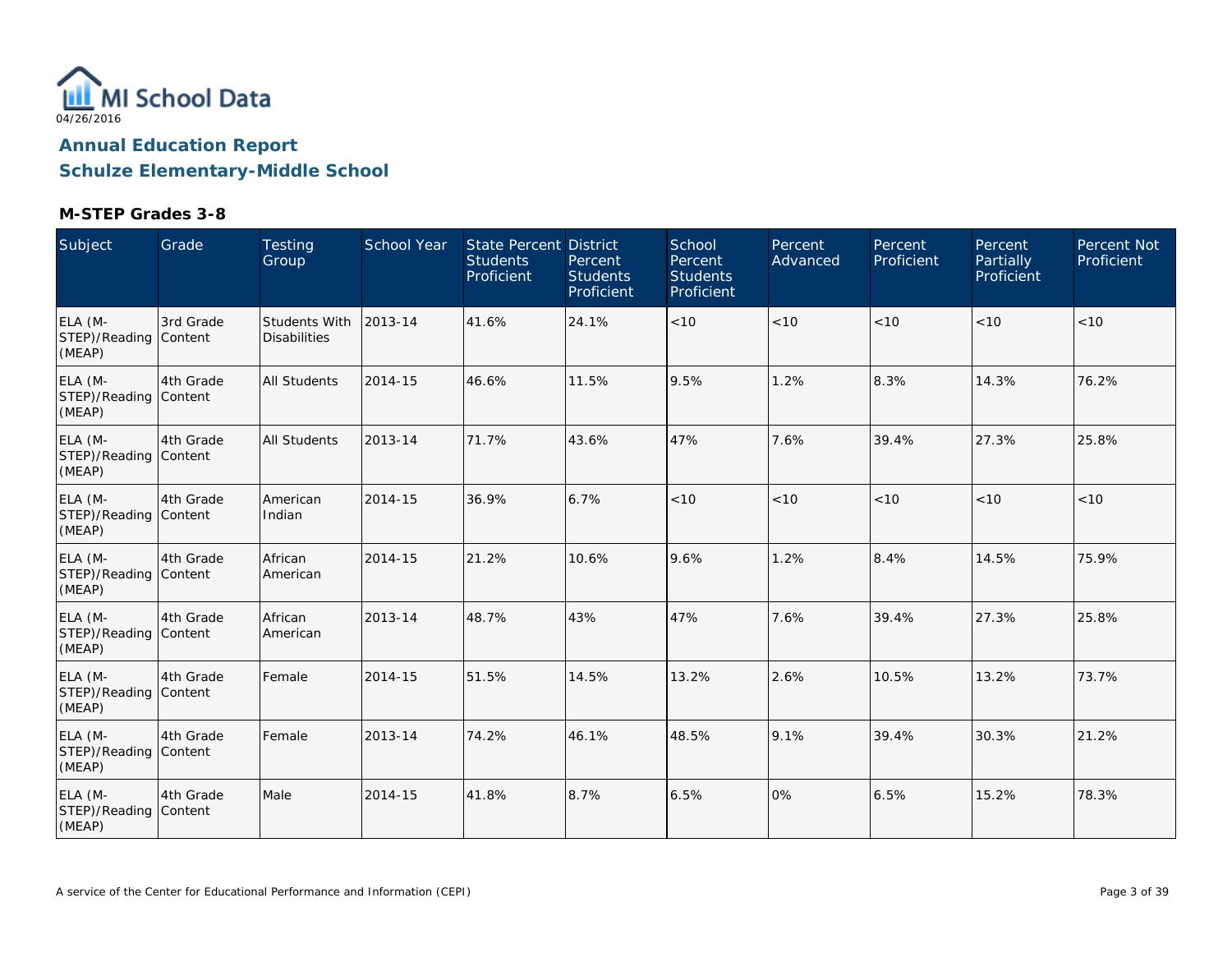

| Subject                                    | Grade                | <b>Testing</b><br>Group              | School Year | <b>State Percent District</b><br><b>Students</b><br>Proficient | Percent<br><b>Students</b><br>Proficient | School<br>Percent<br><b>Students</b><br>Proficient | Percent<br>Advanced | Percent<br>Proficient | Percent<br>Partially<br>Proficient | <b>Percent Not</b><br>Proficient |
|--------------------------------------------|----------------------|--------------------------------------|-------------|----------------------------------------------------------------|------------------------------------------|----------------------------------------------------|---------------------|-----------------------|------------------------------------|----------------------------------|
| ELA (M-<br>STEP)/Reading Content<br>(MEAP) | 4th Grade            | Male                                 | 2013-14     | 69.2%                                                          | 41%                                      | 45.5%                                              | 6.1%                | 39.4%                 | 24.2%                              | 30.3%                            |
| ELA (M-<br>STEP)/Reading Content<br>(MEAP) | 4th Grade            | Economically<br>Disadvantaged        | 2014-15     | 30.9%                                                          | 10%                                      | 7.6%                                               | 1.5%                | 6.1%                  | 15.2%                              | 77.3%                            |
| ELA (M-<br>STEP)/Reading Content<br>(MEAP) | 4th Grade            | Economically<br>Disadvantaged        | 2013-14     | 59.4%                                                          | 41.1%                                    | 41.4%                                              | 5.2%                | 36.2%                 | 29.3%                              | 29.3%                            |
| ELA (M-<br>STEP)/Reading Content<br>(MEAP) | 4th Grade            | Students With<br><b>Disabilities</b> | 2014-15     | 17.2%                                                          | 3.8%                                     | < 10                                               | < 10                | < 10                  | < 10                               | < 10                             |
| ELA (M-<br>STEP)/Reading Content<br>(MEAP) | 4th Grade            | Students With<br><b>Disabilities</b> | 2013-14     | 41.1%                                                          | 24%                                      | < 10                                               | < 10                | < 10                  | < 10                               | < 10                             |
| ELA (M-<br>STEP)/Reading Content<br>(MEAP) | 5th Grade            | <b>All Students</b>                  | 2014-15     | 48.7%                                                          | 12.7%                                    | 14.6%                                              | 0%                  | 14.6%                 | 24.7%                              | 60.7%                            |
| ELA (M-<br>STEP)/Reading Content<br>(MEAP) | 5th Grade            | <b>All Students</b>                  | 2013-14     | 71.5%                                                          | 44.9%                                    | 35.6%                                              | 4.1%                | 31.5%                 | 31.5%                              | 32.9%                            |
| ELA (M-<br>STEP)/Reading<br>(MEAP)         | 5th Grade<br>Content | African<br>American                  | 2014-15     | 22.5%                                                          | 11.4%                                    | 14.6%                                              | 0%                  | 14.6%                 | 24.7%                              | 60.7%                            |
| ELA (M-<br>STEP)/Reading Content<br>(MEAP) | 5th Grade            | African<br>American                  | 2013-14     | 50%                                                            | 44.1%                                    | 35.6%                                              | 4.1%                | 31.5%                 | 31.5%                              | 32.9%                            |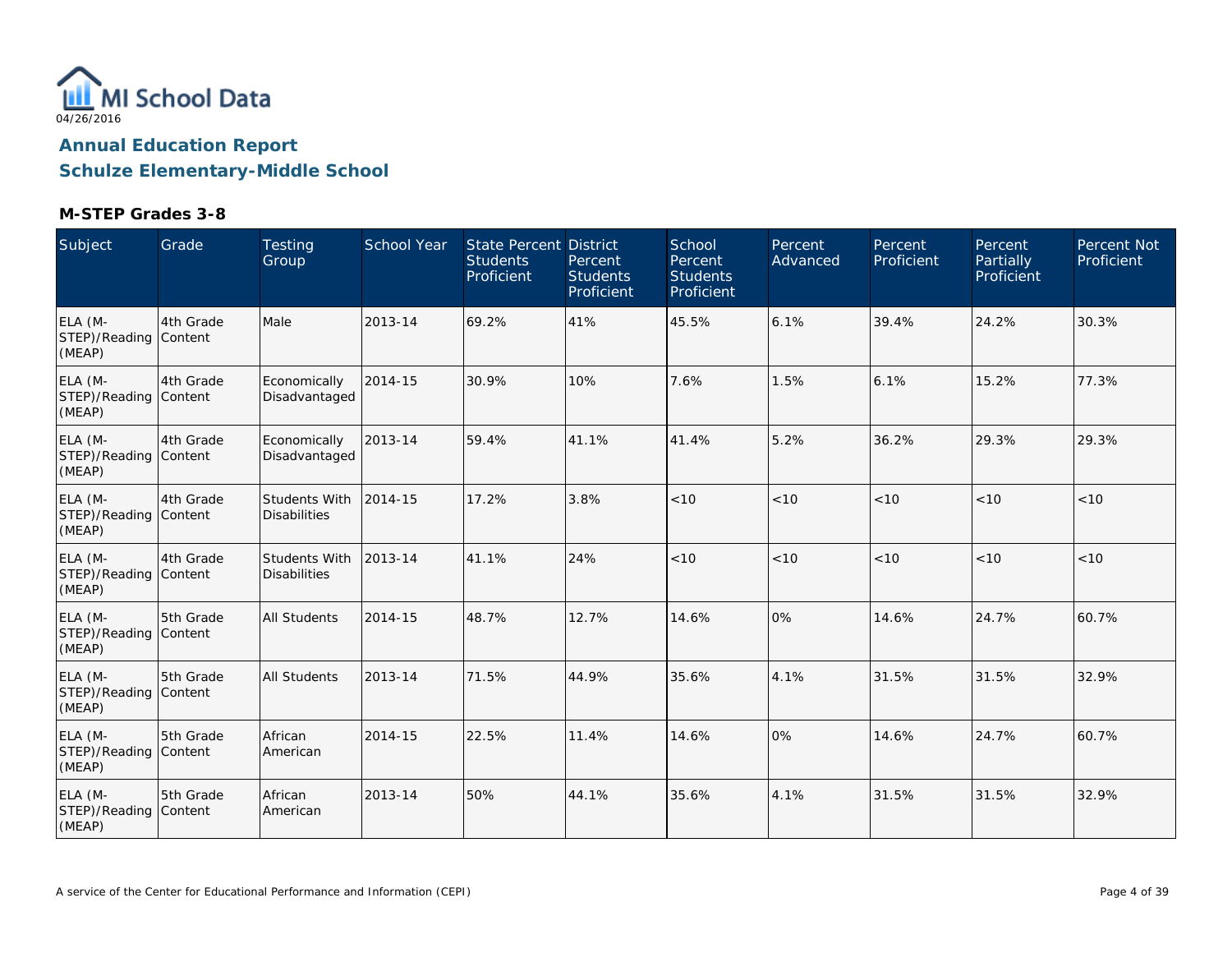

| Subject                                    | Grade     | <b>Testing</b><br>Group                     | <b>School Year</b> | <b>State Percent District</b><br><b>Students</b><br>Proficient | Percent<br><b>Students</b><br>Proficient | School<br>Percent<br><b>Students</b><br>Proficient | Percent<br>Advanced | Percent<br>Proficient | Percent<br>Partially<br>Proficient | Percent Not<br>Proficient |
|--------------------------------------------|-----------|---------------------------------------------|--------------------|----------------------------------------------------------------|------------------------------------------|----------------------------------------------------|---------------------|-----------------------|------------------------------------|---------------------------|
| ELA (M-<br>STEP)/Reading Content<br>(MEAP) | 5th Grade | Female                                      | 2014-15            | 54.3%                                                          | 14.6%                                    | 15.2%                                              | 0%                  | 15.2%                 | 28.3%                              | 56.5%                     |
| ELA (M-<br>STEP)/Reading Content<br>(MEAP) | 5th Grade | Female                                      | 2013-14            | 74.7%                                                          | 48.9%                                    | 33.3%                                              | 0%                  | 33.3%                 | 36.1%                              | 30.6%                     |
| ELA (M-<br>STEP)/Reading Content<br>(MEAP) | 5th Grade | Male                                        | 2014-15            | 43.3%                                                          | 10.8%                                    | 14%                                                | 0%                  | 14%                   | 20.9%                              | 65.1%                     |
| ELA (M-<br>STEP)/Reading Content<br>(MEAP) | 5th Grade | Male                                        | 2013-14            | 68.4%                                                          | 40.8%                                    | 37.8%                                              | 8.1%                | 29.7%                 | 27%                                | 35.1%                     |
| ELA (M-<br>STEP)/Reading Content<br>(MEAP) | 5th Grade | Economically<br>Disadvantaged               | 2014-15            | 32.6%                                                          | 10.8%                                    | 16.1%                                              | 0%                  | 16.1%                 | 19.4%                              | 64.5%                     |
| ELA (M-<br>STEP)/Reading Content<br>(MEAP) | 5th Grade | Economically<br>Disadvantaged               | 2013-14            | 59.2%                                                          | 42.9%                                    | 33.8%                                              | 4.6%                | 29.2%                 | 33.8%                              | 32.3%                     |
| ELA (M-<br>STEP)/Reading Content<br>(MEAP) | 5th Grade | English<br>Language<br>Learners             | 2014-15            | 22.7%                                                          | 14%                                      | < 10                                               | < 10                | < 10                  | < 10                               | < 10                      |
| ELA (M-<br>STEP)/Reading Content<br>(MEAP) | 5th Grade | <b>Students With</b><br><b>Disabilities</b> | 2014-15            | 14.6%                                                          | 5.7%                                     | < 10                                               | < 10                | < 10                  | < 10                               | < 10                      |
| ELA (M-<br>STEP)/Reading Content<br>(MEAP) | 5th Grade | Students With<br><b>Disabilities</b>        | 2013-14            | 33.6%                                                          | 18%                                      | < 10                                               | < 10                | < 10                  | < 10                               | < 10                      |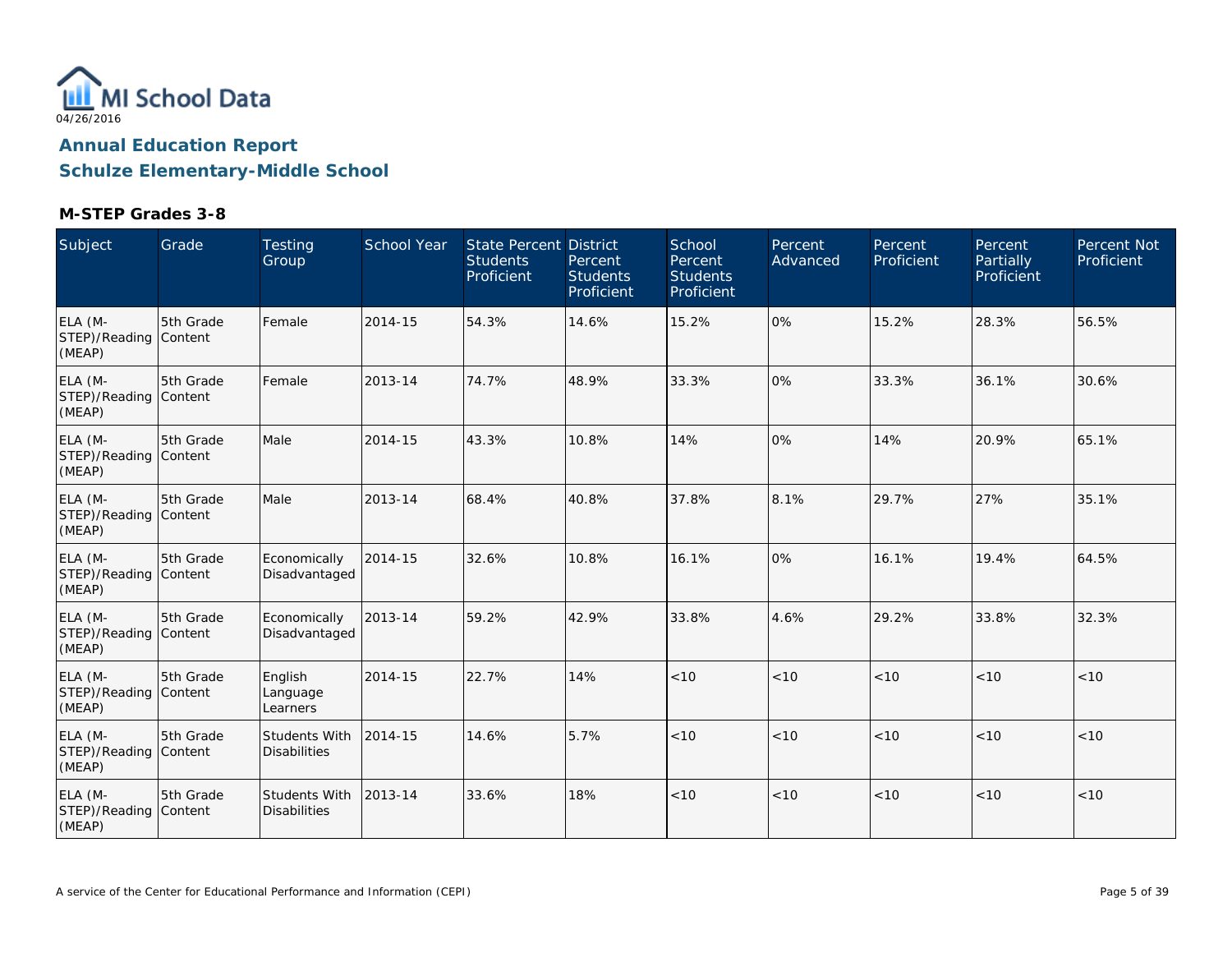

| Subject                                    | Grade      | <b>Testing</b><br>Group       | <b>School Year</b> | <b>State Percent District</b><br><b>Students</b><br>Proficient | Percent<br><b>Students</b><br>Proficient | School<br>Percent<br><b>Students</b><br>Proficient | Percent<br>Advanced | Percent<br>Proficient | Percent<br>Partially<br>Proficient | Percent Not<br>Proficient |
|--------------------------------------------|------------|-------------------------------|--------------------|----------------------------------------------------------------|------------------------------------------|----------------------------------------------------|---------------------|-----------------------|------------------------------------|---------------------------|
| ELA (M-<br>STEP)/Reading Content<br>(MEAP) | 6th Grade  | All Students                  | 2014-15            | 44.7%                                                          | 11%                                      | 11.3%                                              | 0%                  | 11.3%                 | 13.2%                              | 75.5%                     |
| ELA (M-<br>STEP)/Reading Content<br>(MEAP) | l6th Grade | <b>All Students</b>           | 2013-14            | 60.4%                                                          | 29.1%                                    | 28.4%                                              | 0%                  | 28.4%                 | 33.8%                              | 37.8%                     |
| ELA (M-<br>STEP)/Reading Content<br>(MEAP) | 6th Grade  | African<br>American           | 2014-15            | 20%                                                            | 9.9%                                     | 11.3%                                              | 0%                  | 11.3%                 | 13.2%                              | 75.5%                     |
| ELA (M-<br>STEP)/Reading Content<br>(MEAP) | 6th Grade  | African<br>American           | 2013-14            | 34.6%                                                          | 27.3%                                    | 28.4%                                              | 0%                  | 28.4%                 | 33.8%                              | 37.8%                     |
| ELA (M-<br>STEP)/Reading Content<br>(MEAP) | l6th Grade | Female                        | 2014-15            | 51.1%                                                          | 14.6%                                    | 13.3%                                              | 0%                  | 13.3%                 | 13.3%                              | 73.3%                     |
| ELA (M-<br>STEP)/Reading Content<br>(MEAP) | 6th Grade  | Female                        | 2013-14            | 62.5%                                                          | 30.3%                                    | 28.1%                                              | 0%                  | 28.1%                 | 37.5%                              | 34.4%                     |
| ELA (M-<br>STEP)/Reading Content<br>(MEAP) | 6th Grade  | Male                          | 2014-15            | 38.6%                                                          | 7.4%                                     | 8.7%                                               | 0%                  | 8.7%                  | 13%                                | 78.3%                     |
| ELA (M-<br>STEP)/Reading Content<br>(MEAP) | 6th Grade  | Male                          | 2013-14            | 58.4%                                                          | 28%                                      | 28.6%                                              | 0%                  | 28.6%                 | 31%                                | 40.5%                     |
| ELA (M-<br>STEP)/Reading Content<br>(MEAP) | 6th Grade  | Economically<br>Disadvantaged | 2014-15            | 29.1%                                                          | 9.4%                                     | 7.1%                                               | 0%                  | 7.1%                  | 11.9%                              | 81%                       |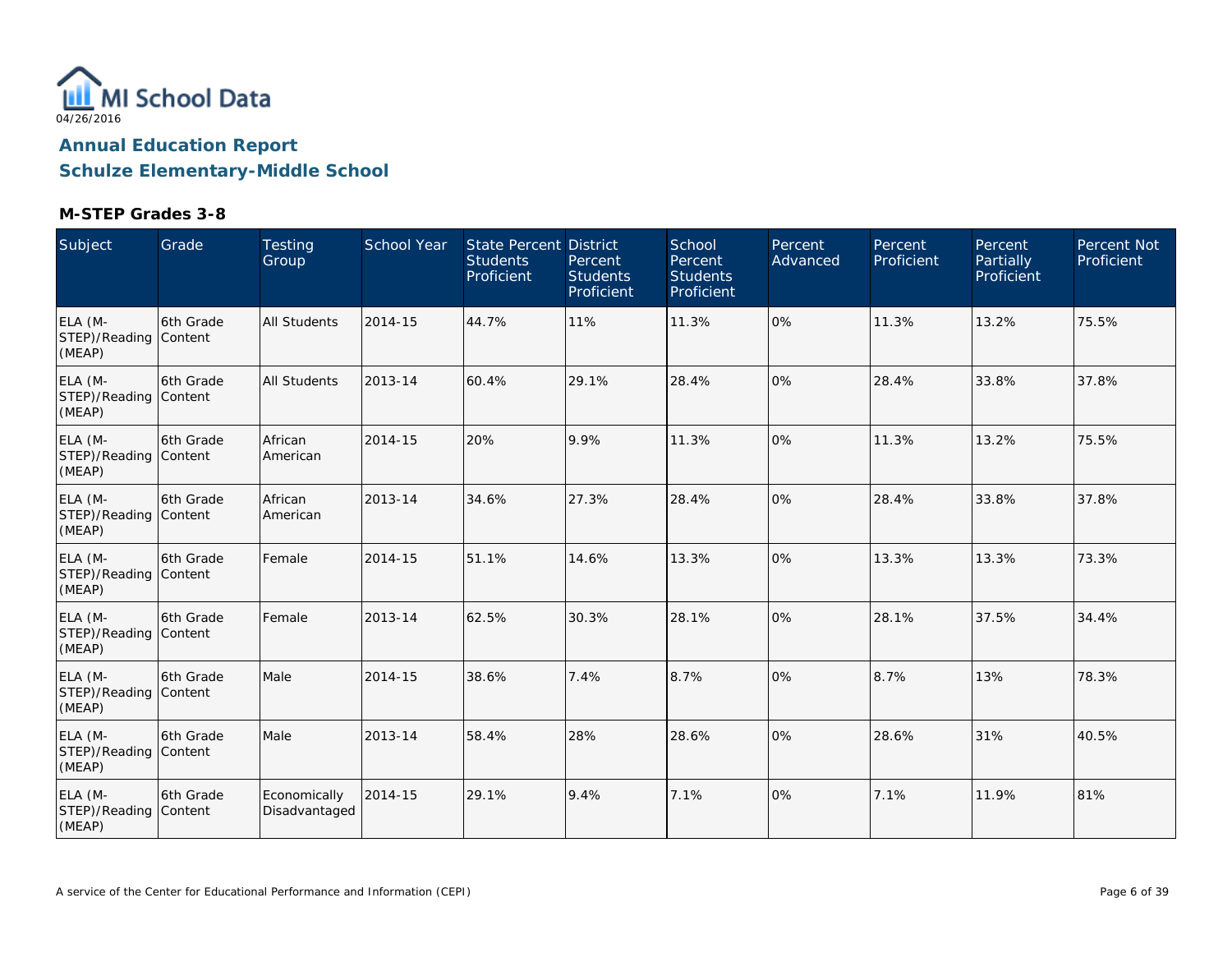

| Subject                                    | Grade      | <b>Testing</b><br>Group              | <b>School Year</b> | <b>State Percent District</b><br><b>Students</b><br>Proficient | Percent<br><b>Students</b><br>Proficient | School<br>Percent<br><b>Students</b><br>Proficient | Percent<br>Advanced | Percent<br>Proficient | Percent<br>Partially<br>Proficient | Percent Not<br>Proficient |
|--------------------------------------------|------------|--------------------------------------|--------------------|----------------------------------------------------------------|------------------------------------------|----------------------------------------------------|---------------------|-----------------------|------------------------------------|---------------------------|
| ELA (M-<br>STEP)/Reading Content<br>(MEAP) | 6th Grade  | Economically<br>Disadvantaged        | 2013-14            | 45.4%                                                          | 26.7%                                    | 27.4%                                              | 0%                  | 27.4%                 | 30.6%                              | 41.9%                     |
| ELA (M-<br>STEP)/Reading Content<br>(MEAP) | l6th Grade | Students With<br><b>Disabilities</b> | 2014-15            | 10.3%                                                          | 2.8%                                     | < 10                                               | < 10                | < 10                  | < 10                               | < 10                      |
| ELA (M-<br>STEP)/Reading Content<br>(MEAP) | 6th Grade  | Students With<br><b>Disabilities</b> | 2013-14            | 22.9%                                                          | 6.6%                                     | < 10                                               | < 10                | < 10                  | < 10                               | < 10                      |
| ELA (M-<br>STEP)/Reading Content<br>(MEAP) | 7th Grade  | All Students                         | 2013-14            | 72.7%                                                          | 47.3%                                    | 47.1%                                              | 4.3%                | 42.9%                 | 28.6%                              | 24.3%                     |
| ELA (M-<br>STEP)/Reading Content<br>(MEAP) | 7th Grade  | African<br>American                  | 2013-14            | 49.7%                                                          | 45%                                      | 47.1%                                              | 4.3%                | 42.9%                 | 28.6%                              | 24.3%                     |
| ELA (M-<br>STEP)/Reading Content<br>(MEAP) | 7th Grade  | Female                               | 2013-14            | 74.6%                                                          | 48.9%                                    | 48.5%                                              | 3%                  | 45.5%                 | 27.3%                              | 24.2%                     |
| ELA (M-<br>STEP)/Reading Content<br>(MEAP) | 7th Grade  | Male                                 | 2013-14            | 70.9%                                                          | 45.6%                                    | 45.9%                                              | 5.4%                | 40.5%                 | 29.7%                              | 24.3%                     |
| ELA (M-<br>STEP)/Reading Content<br>(MEAP) | 7th Grade  | Economically<br>Disadvantaged        | 2013-14            | 60.1%                                                          | 45%                                      | 41.5%                                              | 0%                  | 41.5%                 | 34%                                | 24.5%                     |
| ELA (M-<br>STEP)/Reading Content<br>(MEAP) | 7th Grade  | Students With<br><b>Disabilities</b> | 2013-14            | 33.9%                                                          | 13.5%                                    | < 10                                               | < 10                | < 10                  | < 10                               | < 10                      |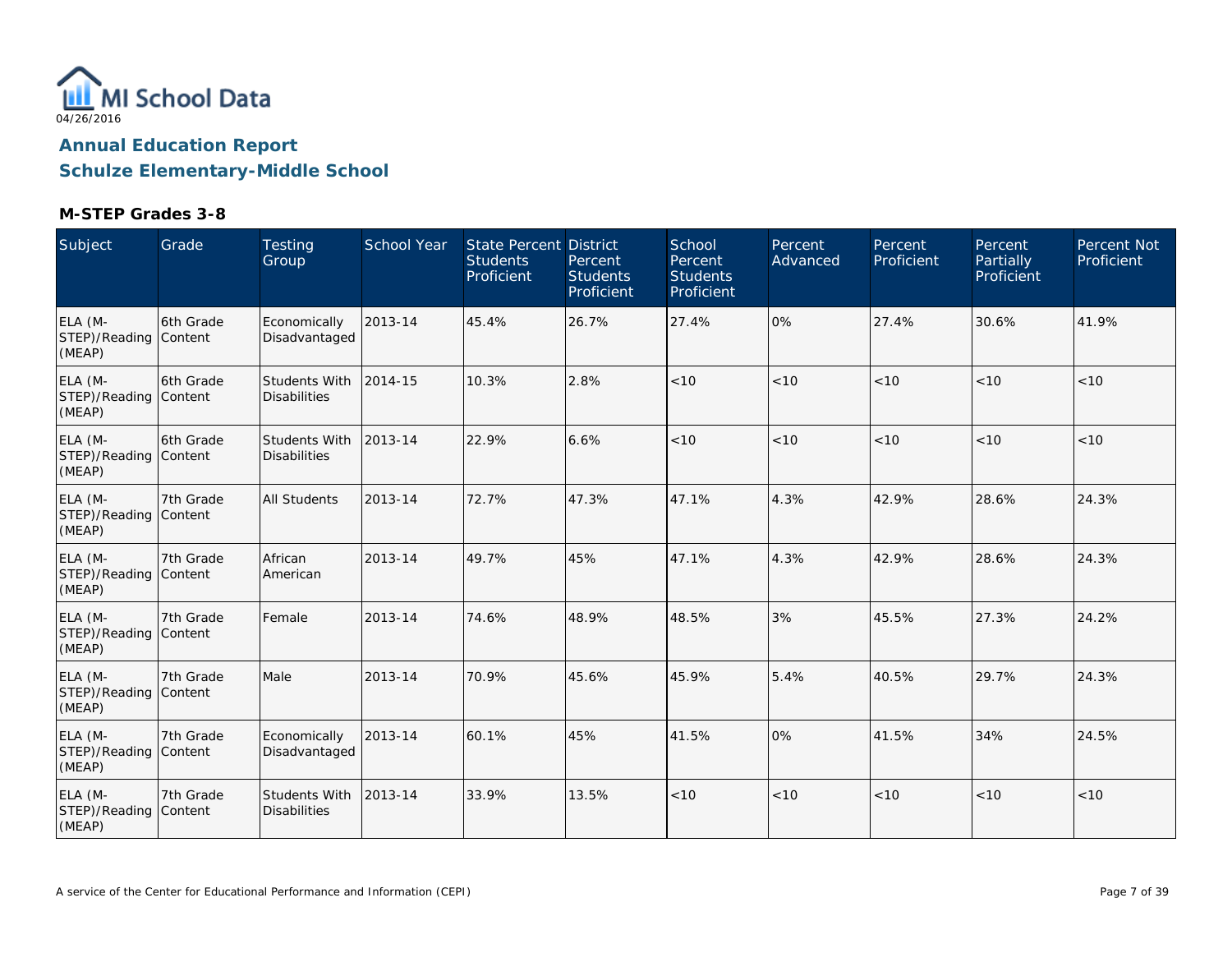

### **M-STEP Grades 3-8**

| Subject     | Grade                 | Testing<br>Group                            | School Year | <b>State Percent District</b><br><b>Students</b><br>Proficient | Percent<br><b>Students</b><br>Proficient | School<br>Percent<br><b>Students</b><br>Proficient | Percent<br>Advanced | Percent<br>Proficient | Percent<br>Partially<br>Proficient | Percent Not<br>Proficient |
|-------------|-----------------------|---------------------------------------------|-------------|----------------------------------------------------------------|------------------------------------------|----------------------------------------------------|---------------------|-----------------------|------------------------------------|---------------------------|
| Mathematics | 2nd Grade<br>Content  | <b>All Students</b>                         | 2013-14     | 40.1%                                                          | 14.6%                                    | 21.5%                                              | 2.5%                | 19%                   | 22.8%                              | 55.7%                     |
| Mathematics | 2nd Grade<br>Content  | African<br>American                         | 2013-14     | 18.2%                                                          | 14.6%                                    | 21.5%                                              | 2.5%                | 19%                   | 22.8%                              | 55.7%                     |
| Mathematics | 2nd Grade<br>Content  | Female                                      | 2013-14     | 39.7%                                                          | 14.5%                                    | 17.9%                                              | 2.6%                | 15.4%                 | 23.1%                              | 59%                       |
| Mathematics | 2nd Grade<br>Content  | Male                                        | 2013-14     | 40.6%                                                          | 14.8%                                    | 25%                                                | 2.5%                | 22.5%                 | 22.5%                              | 52.5%                     |
| Mathematics | 2nd Grade<br>Content  | Economically<br>Disadvantaged               | 2013-14     | 26.9%                                                          | 13.9%                                    | 20.6%                                              | 1.5%                | 19.1%                 | 23.5%                              | 55.9%                     |
| Mathematics | 2nd Grade<br>Content  | <b>Students With</b><br><b>Disabilities</b> | 2013-14     | 22.2%                                                          | 9.5%                                     | $<10$                                              | < 10                | $<10$                 | < 10                               | < 10                      |
| Mathematics | 3rd Grade<br>Content  | <b>All Students</b>                         | 2014-15     | 48.8%                                                          | 12.8%                                    | 1.5%                                               | 0%                  | 1.5%                  | 14.9%                              | 83.6%                     |
| Mathematics | 3rd Grade<br>Content  | <b>All Students</b>                         | 2013-14     | 45.3%                                                          | 17.2%                                    | 23.6%                                              | 3.4%                | 20.2%                 | 15.7%                              | 60.7%                     |
| Mathematics | 3rd Grade<br>Content  | African<br>American                         | 2014-15     | 20.3%                                                          | 11.5%                                    | 1.5%                                               | 0%                  | 1.5%                  | 15.2%                              | 83.3%                     |
| Mathematics | 3rd Grade<br>Content  | African<br>American                         | 2013-14     | 18.2%                                                          | 15.8%                                    | 23.6%                                              | 3.4%                | 20.2%                 | 15.7%                              | 60.7%                     |
| Mathematics | 3rd Grade<br>Content  | Hispanic of<br>Any Race                     | 2014-15     | 35.7%                                                          | 16.5%                                    | $<10$                                              | < 10                | < 10                  | < 10                               | < 10                      |
| Mathematics | 3rd Grade<br>Content  | Female                                      | 2014-15     | 48.1%                                                          | 12.9%                                    | 0%                                                 | 0%                  | 0%                    | 19.4%                              | 80.6%                     |
| Mathematics | 3rd Grade<br> Content | Female                                      | 2013-14     | 43.4%                                                          | 16.5%                                    | 23.8%                                              | 2.4%                | 21.4%                 | 19%                                | 57.1%                     |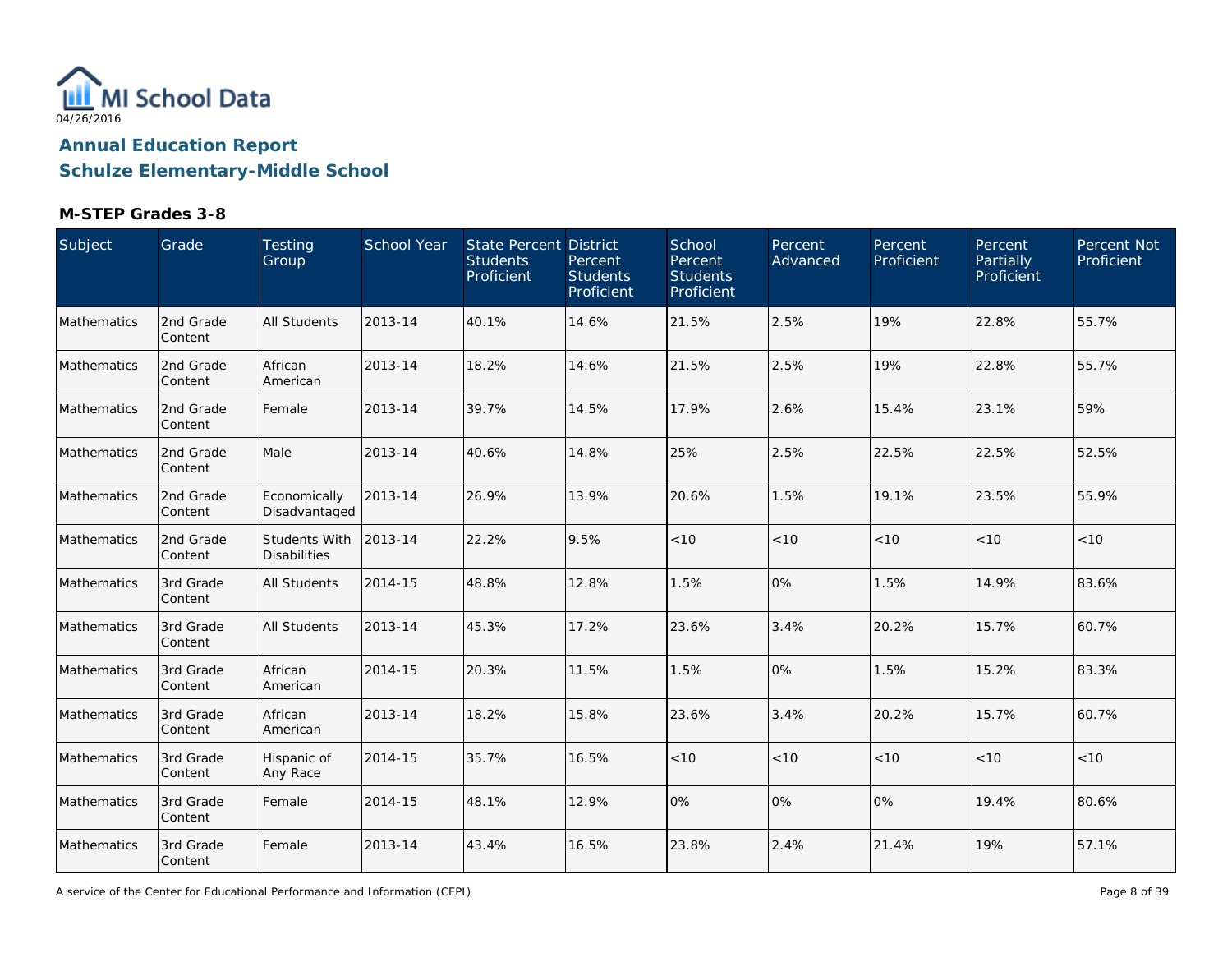

### **M-STEP Grades 3-8**

| Subject     | Grade                 | Testing<br>Group                     | School Year | <b>State Percent District</b><br><b>Students</b><br>Proficient | Percent<br><b>Students</b><br>Proficient | School<br>Percent<br><b>Students</b><br>Proficient | Percent<br>Advanced | Percent<br>Proficient | Percent<br>Partially<br>Proficient | Percent Not<br>Proficient |
|-------------|-----------------------|--------------------------------------|-------------|----------------------------------------------------------------|------------------------------------------|----------------------------------------------------|---------------------|-----------------------|------------------------------------|---------------------------|
| Mathematics | 3rd Grade<br>Content  | Male                                 | 2014-15     | 49.5%                                                          | 12.7%                                    | 2.8%                                               | 0%                  | 2.8%                  | 11.1%                              | 86.1%                     |
| Mathematics | 3rd Grade<br>Content  | Male                                 | 2013-14     | 47.2%                                                          | 18%                                      | 23.4%                                              | 4.3%                | 19.1%                 | 12.8%                              | 63.8%                     |
| Mathematics | 3rd Grade<br>Content  | Economically<br>Disadvantaged        | 2014-15     | 33.5%                                                          | 11.4%                                    | 1.7%                                               | 0%                  | 1.7%                  | 13.6%                              | 84.7%                     |
| Mathematics | 3rd Grade<br>Content  | Economically<br>Disadvantaged        | 2013-14     | 29.5%                                                          | 16.7%                                    | 25.3%                                              | 4%                  | 21.3%                 | 13.3%                              | 61.3%                     |
| Mathematics | 3rd Grade<br>Content  | Students With<br><b>Disabilities</b> | 2014-15     | 24.5%                                                          | 9.9%                                     | 0%                                                 | 0%                  | 0%                    | 15.4%                              | 84.6%                     |
| Mathematics | 3rd Grade<br>Content  | Students With<br><b>Disabilities</b> | 2013-14     | 23.2%                                                          | 10.6%                                    | $<10$                                              | < 10                | < 10                  | < 10                               | < 10                      |
| Mathematics | 4th Grade<br>Content  | <b>All Students</b>                  | 2014-15     | 41.4%                                                          | 7.6%                                     | 0%                                                 | 0%                  | 0%                    | 25%                                | 75%                       |
| Mathematics | 4th Grade<br>Content  | <b>All Students</b>                  | 2013-14     | 45.2%                                                          | 15.4%                                    | 21.9%                                              | 0%                  | 21.9%                 | 18.8%                              | 59.4%                     |
| Mathematics | 4th Grade<br>Content  | American<br>Indian                   | 2014-15     | 31.9%                                                          | 7.1%                                     | < 10                                               | < 10                | < 10                  | < 10                               | < 10                      |
| Mathematics | 4th Grade<br>Content  | African<br>American                  | 2014-15     | 13.2%                                                          | 6.2%                                     | 0%                                                 | 0%                  | 0%                    | 25.3%                              | 74.7%                     |
| Mathematics | 4th Grade<br>Content  | African<br>American                  | 2013-14     | 20%                                                            | 15.3%                                    | 21.9%                                              | 0%                  | 21.9%                 | 18.8%                              | 59.4%                     |
| Mathematics | 4th Grade<br>Content  | Female                               | 2014-15     | 40.3%                                                          | 7.9%                                     | 0%                                                 | 0%                  | 0%                    | 26.3%                              | 73.7%                     |
| Mathematics | 4th Grade<br> Content | Female                               | 2013-14     | 44.7%                                                          | 14.4%                                    | 16.1%                                              | 0%                  | 16.1%                 | 12.9%                              | 71%                       |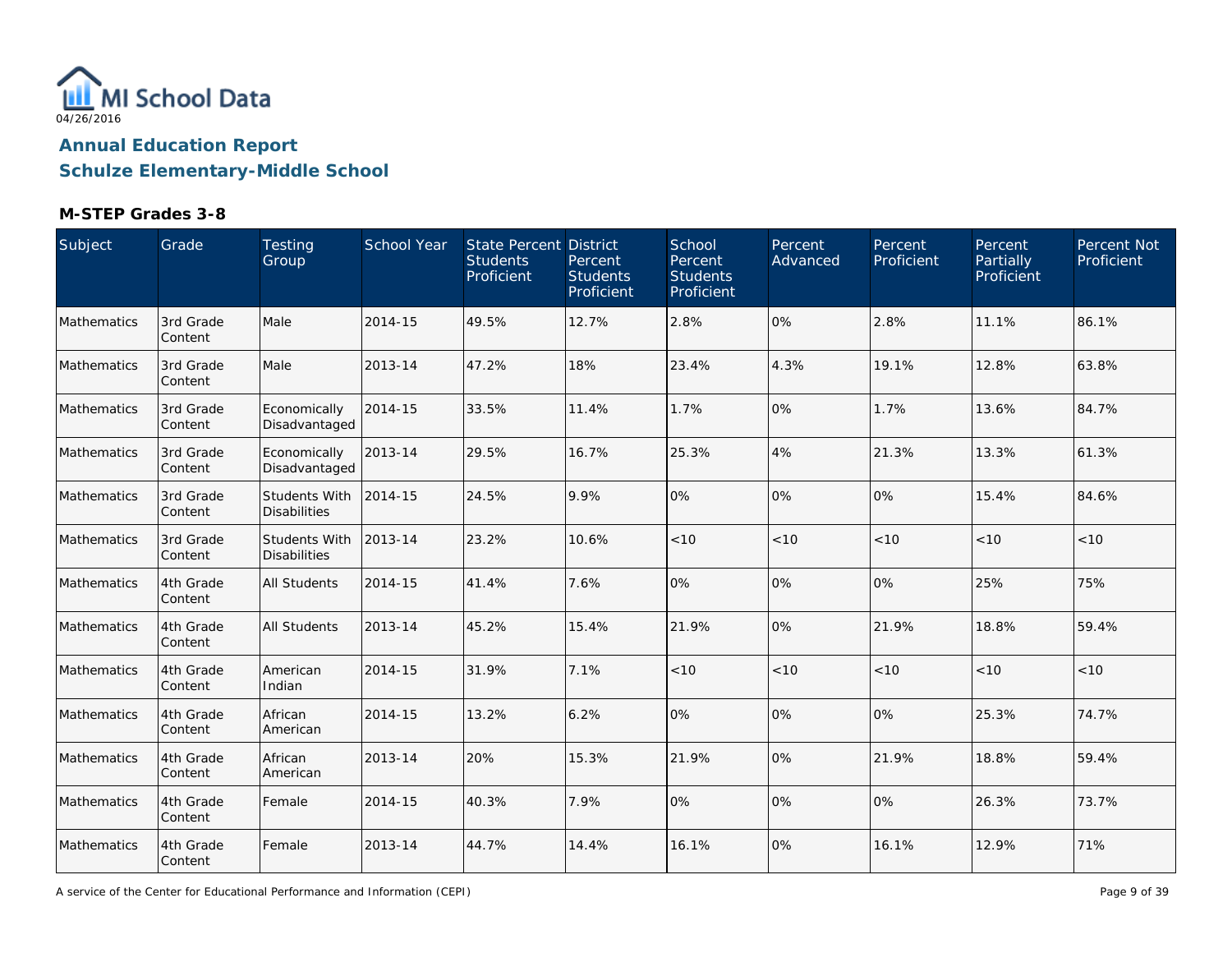

### **M-STEP Grades 3-8**

| Subject     | Grade                | Testing<br>Group                            | School Year | State Percent District<br><b>Students</b><br>Proficient | Percent<br><b>Students</b><br>Proficient | School<br>Percent<br><b>Students</b><br>Proficient | Percent<br>Advanced | Percent<br>Proficient | Percent<br>Partially<br>Proficient | Percent Not<br>Proficient |
|-------------|----------------------|---------------------------------------------|-------------|---------------------------------------------------------|------------------------------------------|----------------------------------------------------|---------------------|-----------------------|------------------------------------|---------------------------|
| Mathematics | 4th Grade<br>Content | Male                                        | 2014-15     | 42.4%                                                   | 7.4%                                     | 0%                                                 | 0%                  | 0%                    | 23.9%                              | 76.1%                     |
| Mathematics | 4th Grade<br>Content | Male                                        | 2013-14     | 45.7%                                                   | 16.5%                                    | 27.3%                                              | 0%                  | 27.3%                 | 24.2%                              | 48.5%                     |
| Mathematics | 4th Grade<br>Content | Economically<br>Disadvantaged               | 2014-15     | 25.4%                                                   | 6.9%                                     | 0%                                                 | 0%                  | 0%                    | 22.7%                              | 77.3%                     |
| Mathematics | 4th Grade<br>Content | Economically<br>Disadvantaged               | 2013-14     | 29.5%                                                   | 13.6%                                    | 16.1%                                              | 0%                  | 16.1%                 | 21.4%                              | 62.5%                     |
| Mathematics | 4th Grade<br>Content | <b>Students With</b><br><b>Disabilities</b> | 2014-15     | 17.2%                                                   | 3.7%                                     | < 10                                               | < 10                | < 10                  | < 10                               | < 10                      |
| Mathematics | 4th Grade<br>Content | Students With<br><b>Disabilities</b>        | 2013-14     | 20%                                                     | 5.1%                                     | < 10                                               | < 10                | < 10                  | < 10                               | $<10$                     |
| Mathematics | 5th Grade<br>Content | All Students                                | 2014-15     | 33.4%                                                   | 4.1%                                     | 3.4%                                               | 1.1%                | 2.3%                  | 11.4%                              | 85.2%                     |
| Mathematics | 5th Grade<br>Content | <b>All Students</b>                         | 2013-14     | 41.5%                                                   | 14.8%                                    | 9.6%                                               | 0%                  | 9.6%                  | 11%                                | 79.5%                     |
| Mathematics | 5th Grade<br>Content | African<br>American                         | 2014-15     | 9.1%                                                    | 3.2%                                     | 3.4%                                               | 1.1%                | 2.3%                  | 11.4%                              | 85.2%                     |
| Mathematics | 5th Grade<br>Content | African<br>American                         | 2013-14     | 17.6%                                                   | 13.7%                                    | 9.6%                                               | 0%                  | 9.6%                  | 11%                                | 79.5%                     |
| Mathematics | 5th Grade<br>Content | Female                                      | 2014-15     | 32.6%                                                   | 4%                                       | 0%                                                 | 0%                  | 10%                   | 13.3%                              | 86.7%                     |
| Mathematics | 5th Grade<br>Content | Female                                      | 2013-14     | 40.9%                                                   | 15.2%                                    | 5.6%                                               | 0%                  | 5.6%                  | 11.1%                              | 83.3%                     |
| Mathematics | 5th Grade<br>Content | Male                                        | 2014-15     | 34.1%                                                   | 4.1%                                     | 7%                                                 | 2.3%                | 4.7%                  | 9.3%                               | 83.7%                     |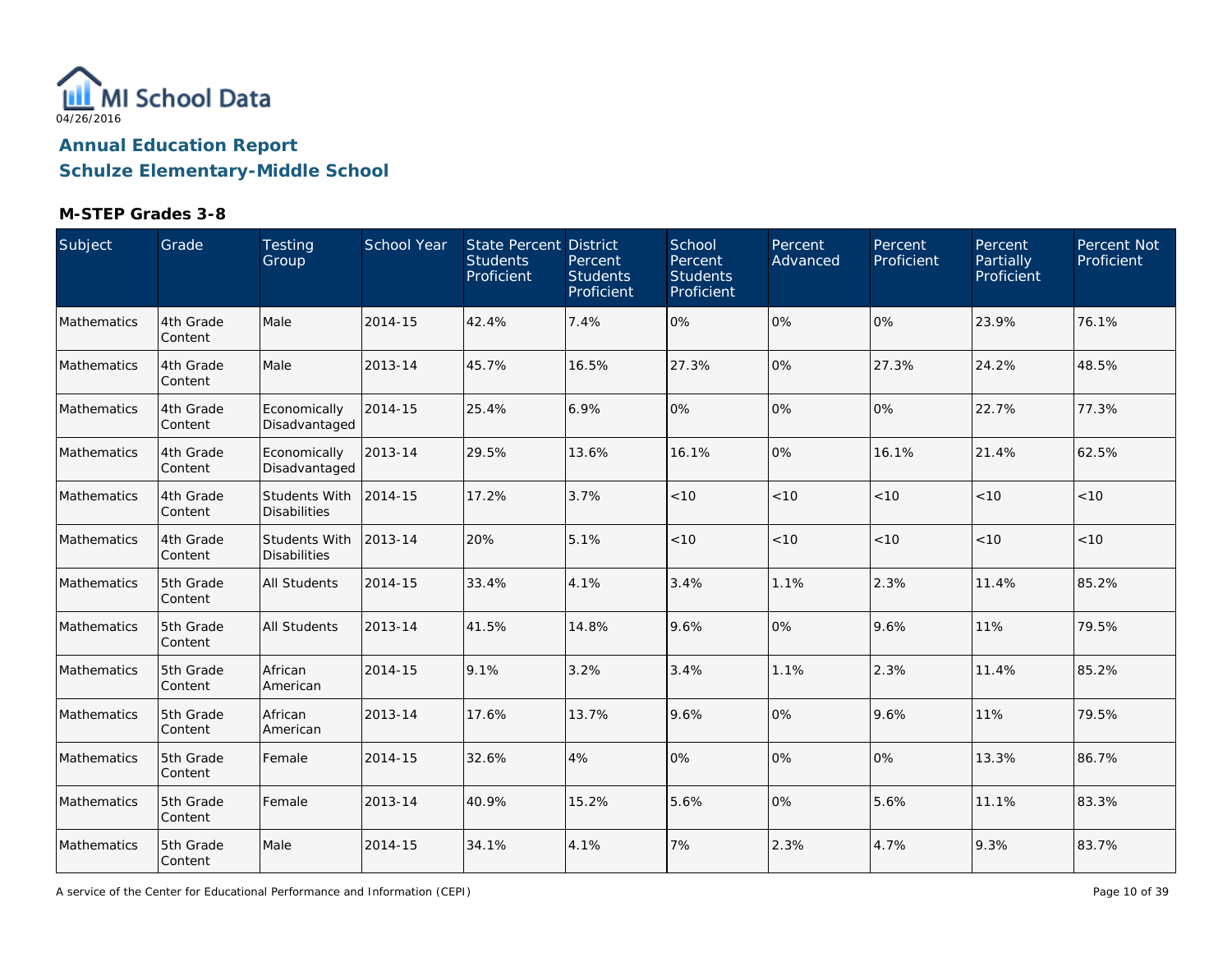

| Subject     | Grade                | Testing<br>Group                     | School Year | State Percent District<br><b>Students</b><br>Proficient | Percent<br><b>Students</b><br>Proficient | School<br>Percent<br><b>Students</b><br>Proficient | Percent<br>Advanced | Percent<br>Proficient | Percent<br>Partially<br>Proficient | Percent Not<br>Proficient |
|-------------|----------------------|--------------------------------------|-------------|---------------------------------------------------------|------------------------------------------|----------------------------------------------------|---------------------|-----------------------|------------------------------------|---------------------------|
| Mathematics | 5th Grade<br>Content | Male                                 | 2013-14     | 42%                                                     | 14.4%                                    | 13.5%                                              | 0%                  | 13.5%                 | 10.8%                              | 75.7%                     |
| Mathematics | 5th Grade<br>Content | Economically<br>Disadvantaged        | 2014-15     | 18.2%                                                   | 3.4%                                     | 4.8%                                               | 1.6%                | 3.2%                  | 12.9%                              | 82.3%                     |
| Mathematics | 5th Grade<br>Content | Economically<br>Disadvantaged        | 2013-14     | 25.9%                                                   | 13.5%                                    | 9.2%                                               | 0%                  | 9.2%                  | 9.2%                               | 81.5%                     |
| Mathematics | 5th Grade<br>Content | English<br>Language<br>Learners      | 2014-15     | 13.6%                                                   | 6%                                       | < 10                                               | < 10                | < 10                  | < 10                               | <10                       |
| Mathematics | 5th Grade<br>Content | Students With<br><b>Disabilities</b> | 2014-15     | 9.4%                                                    | 1.3%                                     | $<10$                                              | < 10                | < 10                  | < 10                               | < 10                      |
| Mathematics | 5th Grade<br>Content | Students With<br><b>Disabilities</b> | 2013-14     | 14.3%                                                   | 8.4%                                     | $<10$                                              | $<10$               | < 10                  | < 10                               | $<10$                     |
| Mathematics | 6th Grade<br>Content | <b>All Students</b>                  | 2014-15     | 33.3%                                                   | 5.2%                                     | 1.9%                                               | 0%                  | 1.9%                  | 16.7%                              | 81.5%                     |
| Mathematics | 6th Grade<br>Content | <b>All Students</b>                  | 2013-14     | 39.2%                                                   | 11.8%                                    | 15.1%                                              | 0%                  | 15.1%                 | 20.5%                              | 64.4%                     |
| Mathematics | 6th Grade<br>Content | African<br>American                  | 2014-15     | 9.4%                                                    | 3.9%                                     | 1.9%                                               | 0%                  | 1.9%                  | 16.7%                              | 81.5%                     |
| Mathematics | 6th Grade<br>Content | African<br>American                  | 2013-14     | 15.3%                                                   | 11.4%                                    | 15.1%                                              | 0%                  | 15.1%                 | 20.5%                              | 64.4%                     |
| Mathematics | 6th Grade<br>Content | Female                               | 2014-15     | 34.1%                                                   | 5.8%                                     | 0%                                                 | 0%                  | 0%                    | 16.1%                              | 83.9%                     |
| Mathematics | 6th Grade<br>Content | Female                               | 2013-14     | 39.9%                                                   | 12.6%                                    | 9.4%                                               | 0%                  | 9.4%                  | 18.8%                              | 71.9%                     |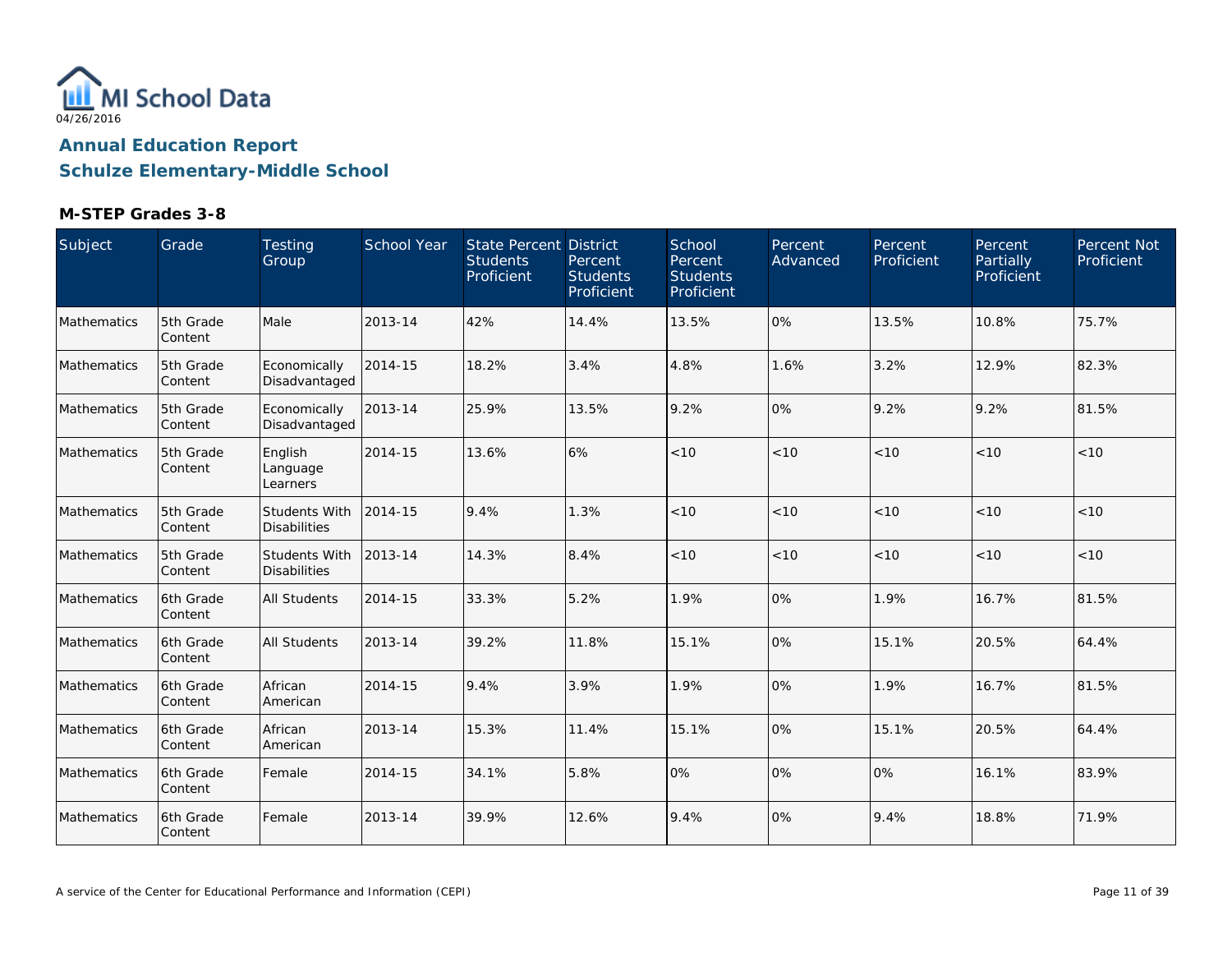

### **M-STEP Grades 3-8**

| Subject     | Grade                 | Testing<br>Group                     | School Year | <b>State Percent District</b><br><b>Students</b><br>Proficient | Percent<br><b>Students</b><br>Proficient | School<br>Percent<br><b>Students</b><br>Proficient | Percent<br>Advanced | Percent<br>Proficient | Percent<br>Partially<br>Proficient | Percent Not<br>Proficient |
|-------------|-----------------------|--------------------------------------|-------------|----------------------------------------------------------------|------------------------------------------|----------------------------------------------------|---------------------|-----------------------|------------------------------------|---------------------------|
| Mathematics | 6th Grade<br>Content  | Male                                 | 2014-15     | 32.5%                                                          | 4.5%                                     | 4.3%                                               | 0%                  | 4.3%                  | 17.4%                              | 78.3%                     |
| Mathematics | 6th Grade<br>Content  | Male                                 | 2013-14     | 38.5%                                                          | 11.1%                                    | 19.5%                                              | 0%                  | 19.5%                 | 22%                                | 58.5%                     |
| Mathematics | l6th Grade<br>Content | Economically<br>Disadvantaged        | 2014-15     | 17.6%                                                          | 4.3%                                     | 2.3%                                               | 0%                  | 2.3%                  | 14%                                | 83.7%                     |
| Mathematics | 6th Grade<br>Content  | Economically<br>Disadvantaged        | 2013-14     | 23.5%                                                          | 10.7%                                    | 16.4%                                              | 0%                  | 16.4%                 | 19.7%                              | 63.9%                     |
| Mathematics | 6th Grade<br>Content  | Students With<br><b>Disabilities</b> | 2014-15     | 7.8%                                                           | 1.4%                                     | $<10$                                              | < 10                | < 10                  | < 10                               | <10                       |
| Mathematics | 6th Grade<br>Content  | Students With<br><b>Disabilities</b> | 2013-14     | 10.4%                                                          | 2.6%                                     | $<10$                                              | < 10                | $<10$                 | < 10                               | < 10                      |
| Mathematics | 7th Grade<br>Content  | <b>All Students</b>                  | 2013-14     | 34.5%                                                          | 12.2%                                    | 4.3%                                               | 1.4%                | 2.9%                  | 15.7%                              | 80%                       |
| Mathematics | 7th Grade<br>Content  | African<br>American                  | 2013-14     | 11.4%                                                          | 10.6%                                    | 4.3%                                               | 1.4%                | 2.9%                  | 15.7%                              | 80%                       |
| Mathematics | 7th Grade<br>Content  | Female                               | 2013-14     | 33.8%                                                          | 10.5%                                    | 3%                                                 | 0%                  | 3%                    | 27.3%                              | 69.7%                     |
| Mathematics | 7th Grade<br>Content  | Male                                 | 2013-14     | 35.3%                                                          | 14%                                      | 5.4%                                               | 2.7%                | 2.7%                  | 5.4%                               | 89.2%                     |
| Mathematics | 7th Grade<br>Content  | Economically<br>Disadvantaged        | 2013-14     | 18.7%                                                          | 11.1%                                    | 1.9%                                               | 0%                  | 1.9%                  | 18.9%                              | 79.2%                     |
| Mathematics | 7th Grade<br>Content  | Students With<br><b>Disabilities</b> | 2013-14     | 8.2%                                                           | 3%                                       | < 10                                               | < 10                | < 10                  | < 10                               | < 10                      |
| Science     | 4th Grade<br> Content | All Students                         | 2014-15     | 12.4%                                                          | 1.4%                                     | 1.2%                                               | 0%                  | 1.2%                  | 4.8%                               | 94%                       |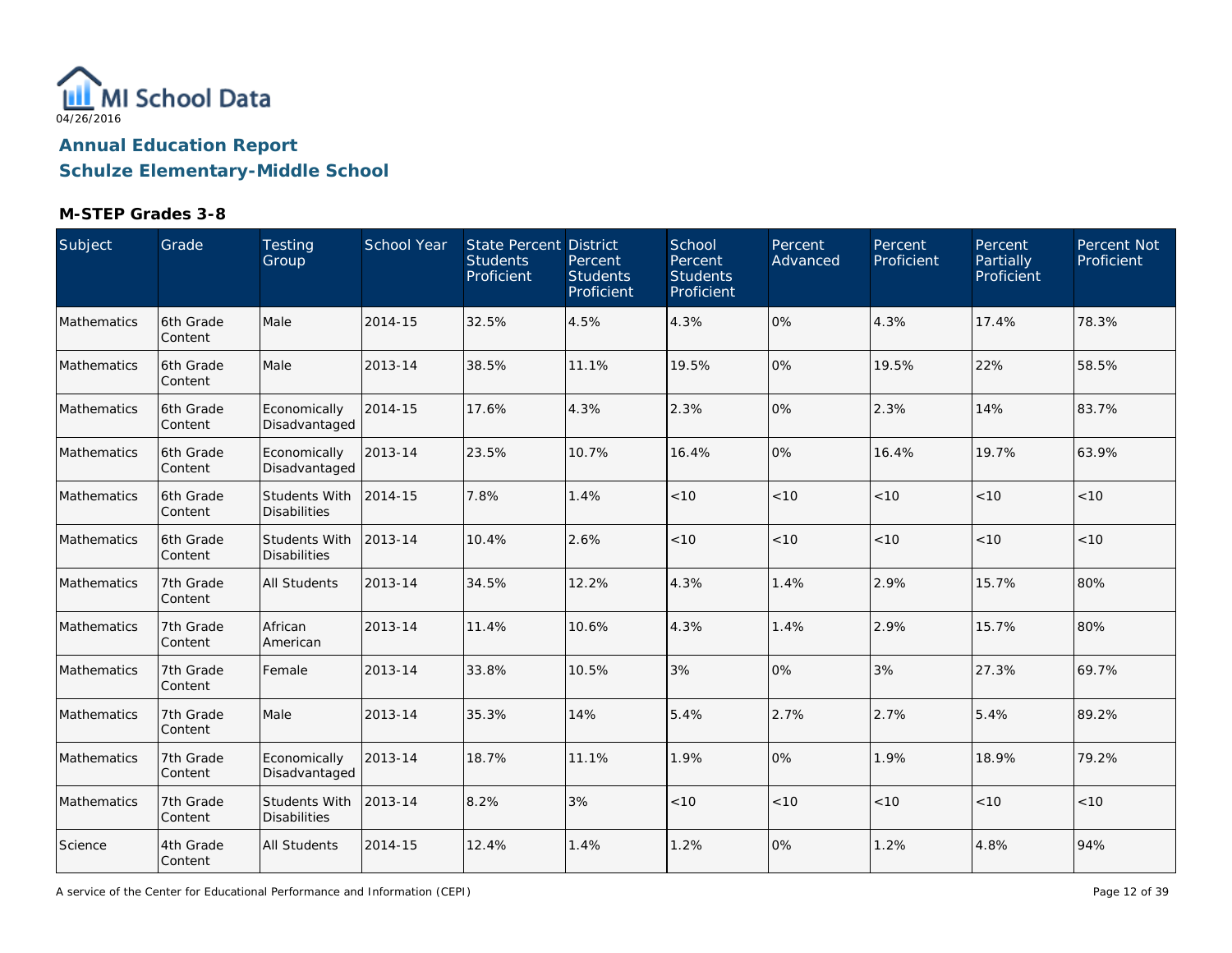

### **M-STEP Grades 3-8**

| Subject | Grade                 | Testing<br>Group                     | School Year | <b>State Percent District</b><br><b>Students</b><br>Proficient | Percent<br><b>Students</b><br>Proficient | School<br>Percent<br><b>Students</b><br>Proficient | Percent<br>Advanced | Percent<br>Proficient | Percent<br>Partially<br>Proficient | Percent Not<br>Proficient |
|---------|-----------------------|--------------------------------------|-------------|----------------------------------------------------------------|------------------------------------------|----------------------------------------------------|---------------------|-----------------------|------------------------------------|---------------------------|
| Science | 4th Grade<br>Content  | <b>All Students</b>                  | 2013-14     | 16.8%                                                          | 2.9%                                     | 15.9%                                              | 8.7%                | 7.2%                  | 24.6%                              | 59.4%                     |
| Science | 4th Grade<br>Content  | American<br>Indian                   | 2014-15     | 8.7%                                                           | 0%                                       | $<10$                                              | < 10                | < 10                  | < 10                               | < 10                      |
| Science | 4th Grade<br>Content  | African<br>American                  | 2014-15     | 2%                                                             | 1%                                       | 1.2%                                               | 0%                  | 1.2%                  | 4.8%                               | 94%                       |
| Science | 4th Grade<br>Content  | African<br>American                  | 2013-14     | 3.3%                                                           | 2.9%                                     | 15.9%                                              | 8.7%                | 7.2%                  | 24.6%                              | 59.4%                     |
| Science | 4th Grade<br>Content  | Female                               | 2014-15     | 10.4%                                                          | 1%                                       | 2.6%                                               | 0%                  | 2.6%                  | 5.3%                               | 92.1%                     |
| Science | 4th Grade<br>Content  | Female                               | 2013-14     | 15.9%                                                          | 2.9%                                     | 20.6%                                              | 11.8%               | 8.8%                  | 23.5%                              | 55.9%                     |
| Science | 4th Grade<br>Content  | Male                                 | 2014-15     | 14.3%                                                          | 1.8%                                     | 0%                                                 | 0%                  | 0%                    | 4.3%                               | 95.7%                     |
| Science | 4th Grade<br>Content  | Male                                 | 2013-14     | 17.7%                                                          | 2.9%                                     | 11.4%                                              | 5.7%                | 5.7%                  | 25.7%                              | 62.9%                     |
| Science | 4th Grade<br>Content  | Economically<br>Disadvantaged        | 2014-15     | 5.5%                                                           | 1.3%                                     | 1.5%                                               | 0%                  | 1.5%                  | 4.5%                               | 93.9%                     |
| Science | 4th Grade<br>Content  | Economically<br>Disadvantaged        | 2013-14     | 8%                                                             | 2.4%                                     | 13.6%                                              | 6.8%                | 6.8%                  | 25.4%                              | 61%                       |
| Science | 4th Grade<br>Content  | Students With<br><b>Disabilities</b> | 2014-15     | 4.6%                                                           | 0.5%                                     | < 10                                               | < 10                | < 10                  | < 10                               | < 10                      |
| Science | 4th Grade<br>Content  | Students With<br><b>Disabilities</b> | 2013-14     | 5.6%                                                           | 2.4%                                     | 0%                                                 | 0%                  | 0%                    | 27.3%                              | 72.7%                     |
| Science | 7th Grade<br> Content | All Students                         | 2013-14     | 19.8%                                                          | 4%                                       | 6.3%                                               | 0%                  | 6.3%                  | 27.8%                              | 65.8%                     |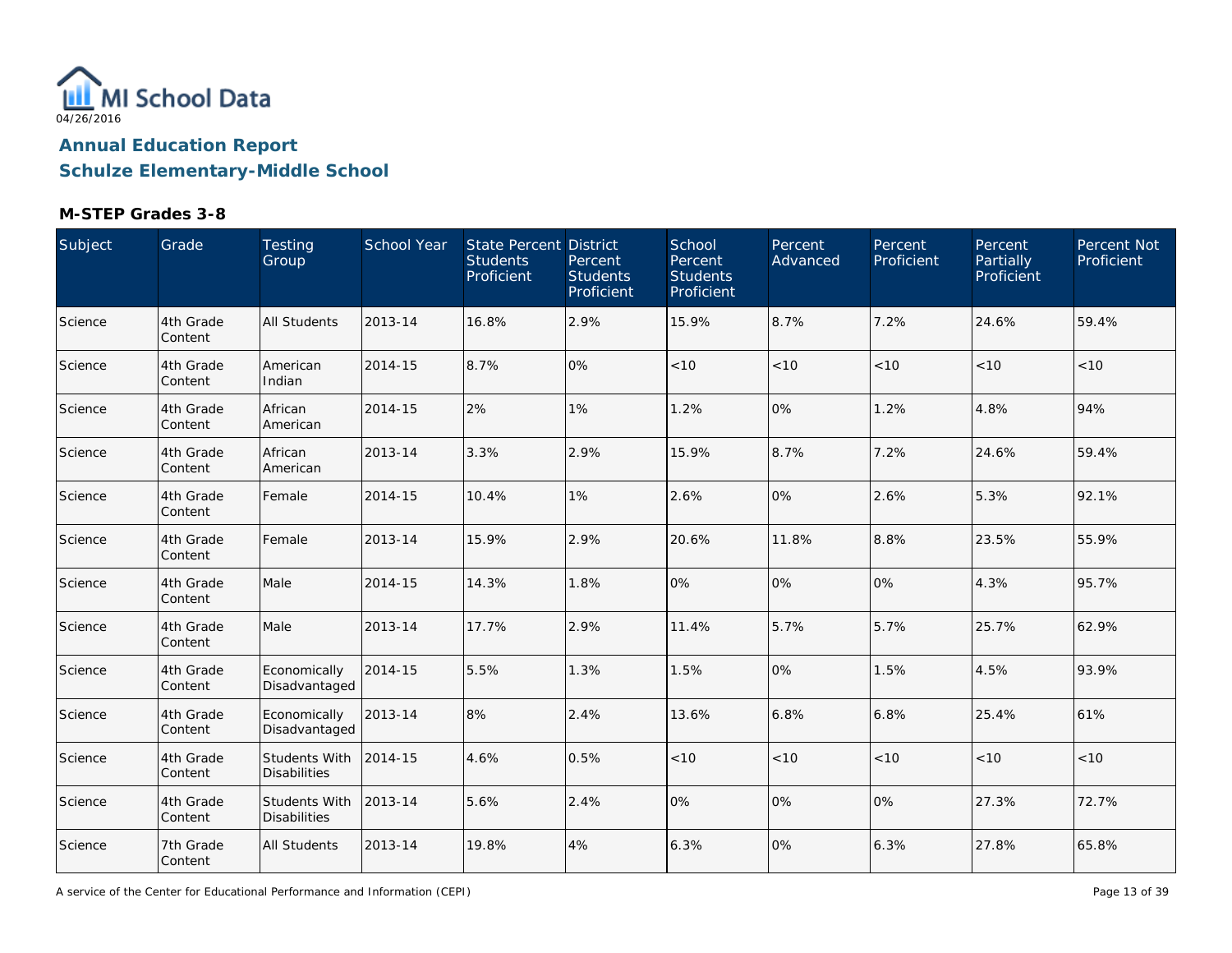

### **M-STEP Grades 3-8**

| Subject        | Grade                | Testing<br>Group                     | School Year | State Percent District<br><b>Students</b><br>Proficient | Percent<br><b>Students</b><br>Proficient | School<br>Percent<br><b>Students</b><br>Proficient | Percent<br>Advanced | Percent<br>Proficient | Percent<br>Partially<br>Proficient | Percent Not<br>Proficient |
|----------------|----------------------|--------------------------------------|-------------|---------------------------------------------------------|------------------------------------------|----------------------------------------------------|---------------------|-----------------------|------------------------------------|---------------------------|
| Science        | 7th Grade<br>Content | African<br>American                  | 2013-14     | 3.9%                                                    | 3.5%                                     | 6.3%                                               | 0%                  | 6.3%                  | 27.8%                              | 65.8%                     |
| Science        | 7th Grade<br>Content | Female                               | 2013-14     | 17.5%                                                   | 3.1%                                     | 5.4%                                               | 0%                  | 5.4%                  | 24.3%                              | 70.3%                     |
| Science        | 7th Grade<br>Content | Male                                 | 2013-14     | 22%                                                     | 4.9%                                     | 7.1%                                               | 0%                  | 7.1%                  | 31%                                | 61.9%                     |
| Science        | 7th Grade<br>Content | Economically<br>Disadvantaged        | 2013-14     | 9.4%                                                    | 3.3%                                     | 5.1%                                               | 0%                  | 5.1%                  | 28.8%                              | 66.1%                     |
| Science        | 7th Grade<br>Content | Students With<br><b>Disabilities</b> | 2013-14     | 4.5%                                                    | 0.2%                                     | 0%                                                 | 0%                  | 10%                   | 14.3%                              | 85.7%                     |
| Social Studies | 5th Grade<br>Content | <b>All Students</b>                  | 2014-15     | 22.2%                                                   | 3.2%                                     | 1.1%                                               | 0%                  | 1.1%                  | 47.1%                              | 51.7%                     |
| Social Studies | 5th Grade<br>Content | All Students                         | 2013-14     | 26.5%                                                   | 8.2%                                     | 0%                                                 | 0%                  | 0%                    | 61.3%                              | 38.7%                     |
| Social Studies | 5th Grade<br>Content | African<br>American                  | 2014-15     | 5.4%                                                    | 2.5%                                     | 1.1%                                               | 0%                  | 1.1%                  | 47.1%                              | 51.7%                     |
| Social Studies | 5th Grade<br>Content | African<br>American                  | 2013-14     | 8.1%                                                    | 7.5%                                     | 0%                                                 | 0%                  | 0%                    | 61.3%                              | 38.7%                     |
| Social Studies | 5th Grade<br>Content | Female                               | 2014-15     | 20.6%                                                   | 3.3%                                     | 0%                                                 | 0%                  | 10%                   | 42.2%                              | 57.8%                     |
| Social Studies | 5th Grade<br>Content | Female                               | 2013-14     | 25.2%                                                   | 7.9%                                     | 0%                                                 | 0%                  | 10%                   | 51.4%                              | 48.6%                     |
| Social Studies | 5th Grade<br>Content | Male                                 | 2014-15     | 23.8%                                                   | 3.2%                                     | 2.4%                                               | 0%                  | 2.4%                  | 52.4%                              | 45.2%                     |
| Social Studies | 5th Grade<br>Content | Male                                 | 2013-14     | 27.8%                                                   | 8.5%                                     | 0%                                                 | 0%                  | 0%                    | 71.1%                              | 28.9%                     |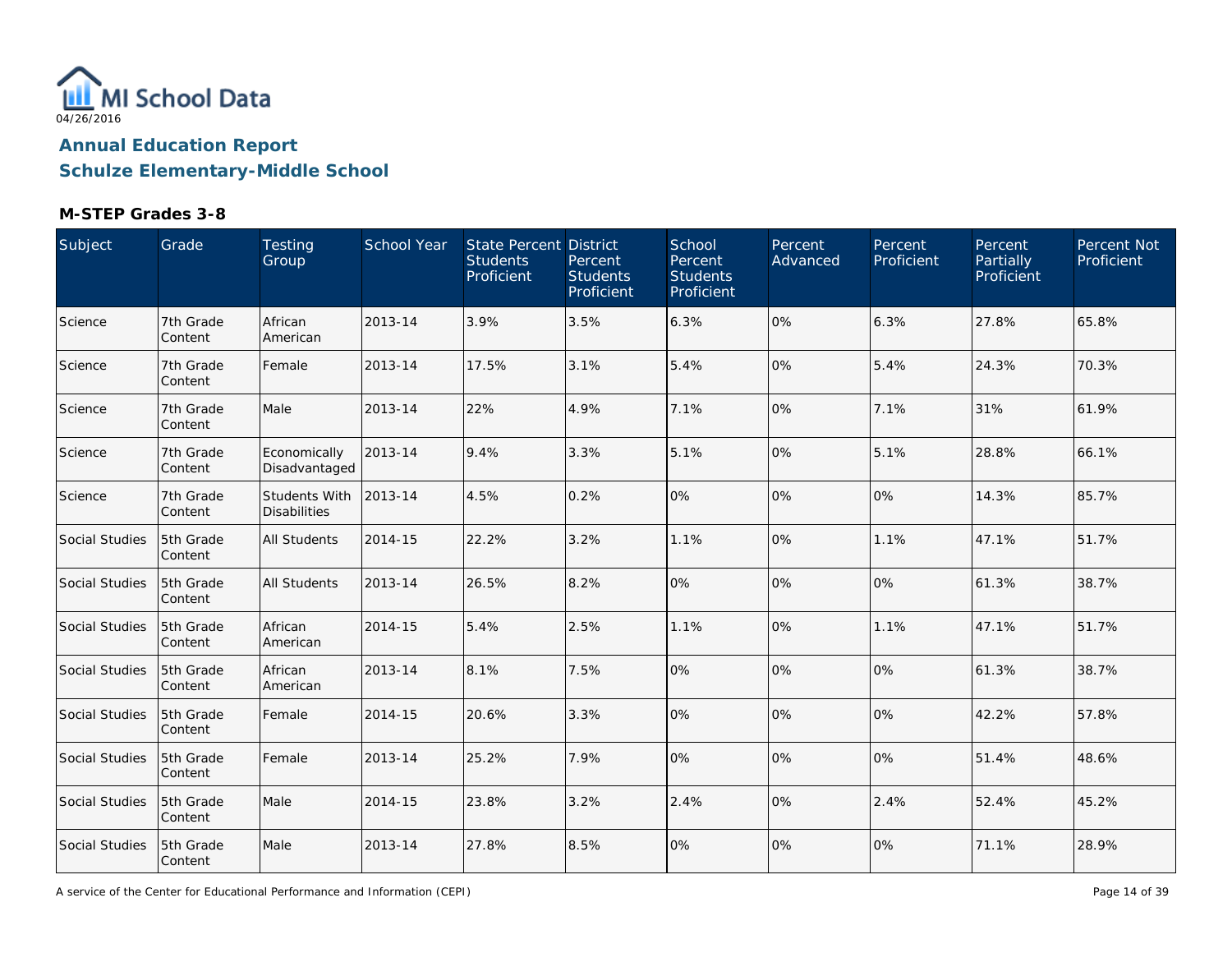

| Subject        | Grade                        | <b>Testing</b><br>Group                       | School Year | <b>State Percent District</b><br><b>Students</b><br>Proficient | Percent<br><b>Students</b><br>Proficient | School<br>Percent<br><b>Students</b><br>Proficient | Percent<br>Advanced | Percent<br>Proficient | Percent.<br>Partially<br>Proficient | <b>Percent Not</b><br>Proficient |
|----------------|------------------------------|-----------------------------------------------|-------------|----------------------------------------------------------------|------------------------------------------|----------------------------------------------------|---------------------|-----------------------|-------------------------------------|----------------------------------|
| Social Studies | 15th Grade<br>Content        | Economically<br>Disadvantaged                 | 2014-15     | 10.9%                                                          | 2.6%                                     | 1.6%                                               | 0%                  | 1.6%                  | 45.9%                               | 52.5%                            |
| Social Studies | <b>5th Grade</b><br> Content | Economically<br>Disadvantaged                 | 2013-14     | 13.2%                                                          | 6.9%                                     | 10%                                                | 0%                  | 10%                   | 61.2%                               | 38.8%                            |
| Social Studies | 5th Grade<br>lContent        | English<br>Language<br>Learners               | 2014-15     | 6.1%                                                           | 5.7%                                     | < 10                                               | < 10                | < 10                  | < 10                                | < 10                             |
| Social Studies | 15th Grade<br>lContent       | Students With<br><b>Disabilities</b>          | 2014-15     | 6.9%                                                           | 2.4%                                     | < 10                                               | < 10                | < 10                  | < 10                                | < 10                             |
| Social Studies | 15th Grade<br> Content       | Students With 12013-14<br><b>Disabilities</b> |             | 6.8%                                                           | 3.9%                                     | < 10                                               | < 10                | < 10                  | < 10                                | < 10                             |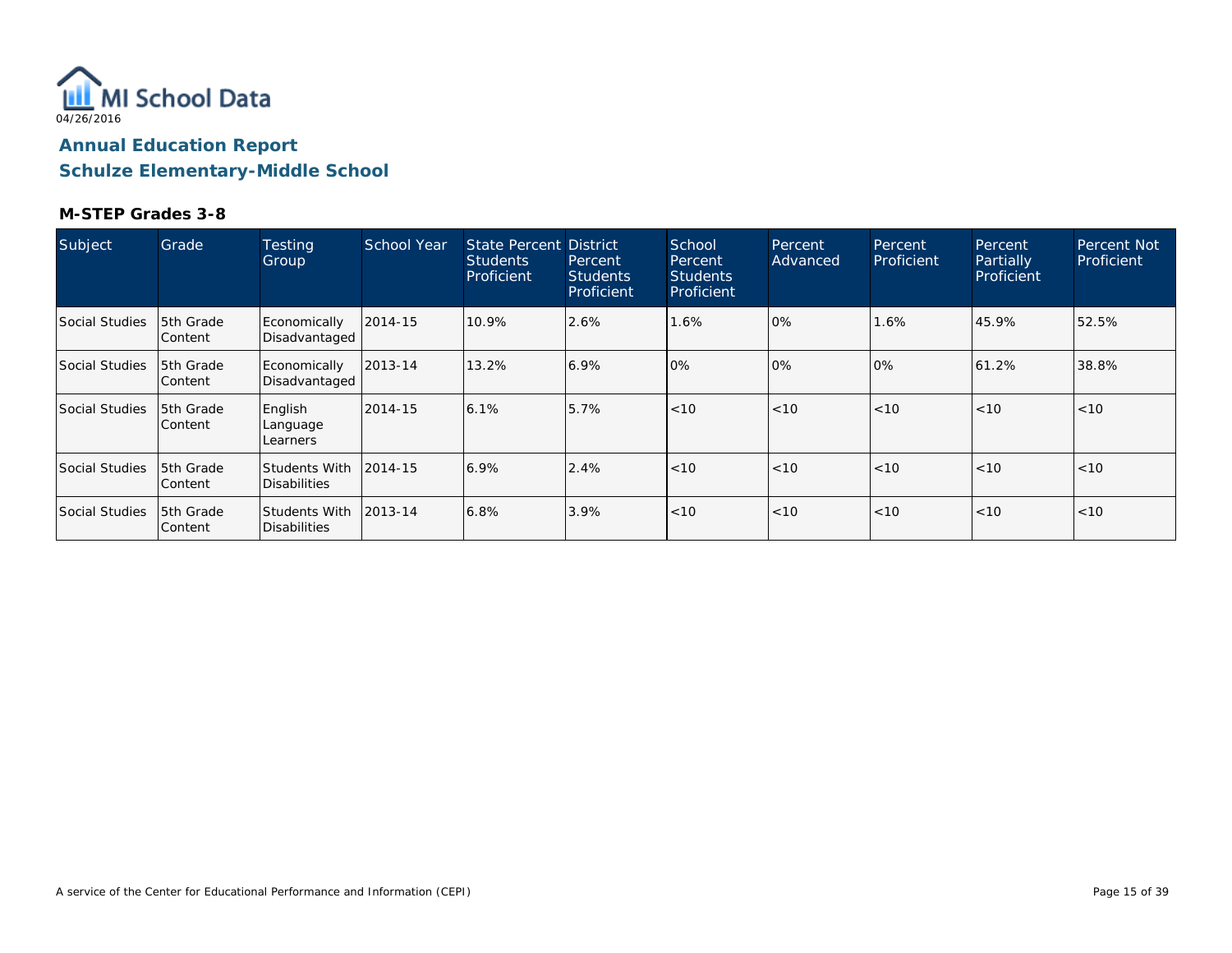

**MME**

| Subject                                                                                 | Grade | <b>Testing</b><br>Group | School Year | State Percent District<br><b>Students</b><br>Proficient | Percent<br><b>Students</b><br>Proficient | School<br>Percent<br><b>Students</b><br>Proficient | Percent<br>Advanced | Percent<br>Proficient | Percent<br>Partially<br>Proficient | Percent Not<br>Proficient |
|-----------------------------------------------------------------------------------------|-------|-------------------------|-------------|---------------------------------------------------------|------------------------------------------|----------------------------------------------------|---------------------|-----------------------|------------------------------------|---------------------------|
| $\mathbf{M}$ . $\mathbf{N}$ . $\mathbf{M}$ . $\mathbf{N}$ . $\mathbf{M}$ . $\mathbf{N}$ |       |                         |             |                                                         |                                          |                                                    |                     |                       |                                    |                           |

No Data to Display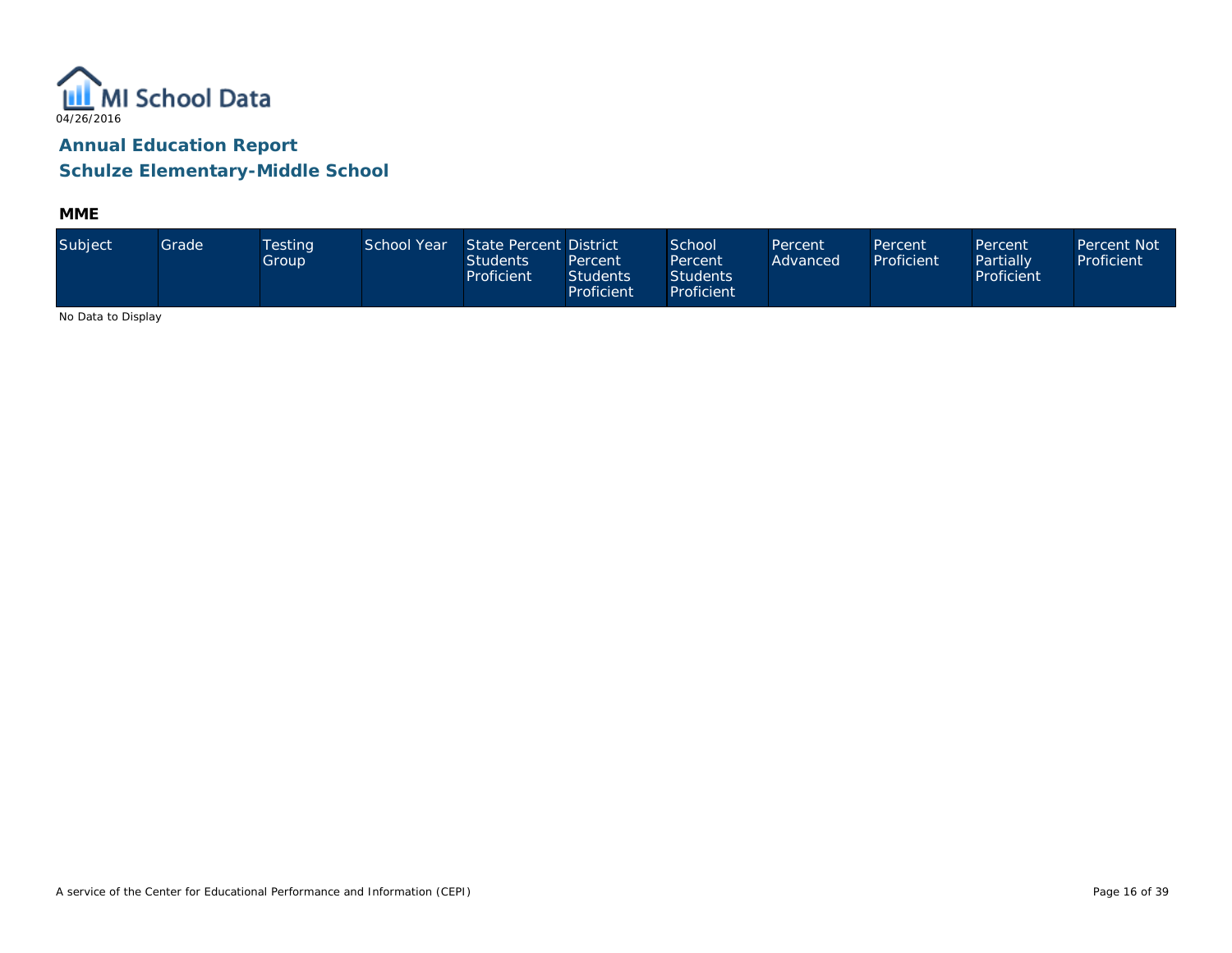

### **Schulze Elementary-Middle School**

| Subject     | Grade | Testing Group School Year     |         | <b>State Percent</b><br><b>Students</b><br>Proficient | <b>District</b><br>Percent<br><b>Students</b><br>Proficient | School Percent Percent<br><b>Students</b><br>Proficient | Exceeded | Percent Met | Percent<br>Progressing |
|-------------|-------|-------------------------------|---------|-------------------------------------------------------|-------------------------------------------------------------|---------------------------------------------------------|----------|-------------|------------------------|
| Mathematics | 3rd   | <b>All Students</b>           | 2013-14 | 61.9%                                                 | 64.1%                                                       | 66.7%                                                   | 33.3%    | 33.3%       | 33.3%                  |
| Mathematics | 3rd   | African<br>American           | 2013-14 | 52.5%                                                 | 65.9%                                                       | 66.7%                                                   | 33.3%    | 33.3%       | 33.3%                  |
| Mathematics | 3rd   | Female                        | 2013-14 | 57%                                                   | 59.4%                                                       | < 10                                                    | < 10     | < 10        | < 10                   |
| Mathematics | 3rd   | Male                          | 2013-14 | 64.4%                                                 | 65.9%                                                       | < 10                                                    | < 10     | < 10        | < 10                   |
| Mathematics | 3rd   | Economically<br>Disadvantaged | 2013-14 | 59.4%                                                 | 62.1%                                                       | 66.7%                                                   | 33.3%    | 33.3%       | 33.3%                  |
| Mathematics | 4th   | <b>All Students</b>           | 2013-14 | 55.3%                                                 | 49.7%                                                       | 33.3%                                                   | 0%       | 33.3%       | 66.7%                  |
| Mathematics | 4th   | African<br>American           | 2013-14 | 46.3%                                                 | 53.1%                                                       | 33.3%                                                   | 0%       | 33.3%       | 66.7%                  |
| Mathematics | 4th   | Female                        | 2013-14 | 53.7%                                                 | 54.7%                                                       | 0%                                                      | 0%       | 0%          | 100%                   |
| Mathematics | 4th   | Male                          | 2013-14 | 56.2%                                                 | 47.1%                                                       | < 10                                                    | < 10     | < 10        | < 10                   |
| Mathematics | 4th   | Economically<br>Disadvantaged | 2013-14 | 53.4%                                                 | 50%                                                         | 33.3%                                                   | 0%       | 33.3%       | 66.7%                  |
| Mathematics | 5th   | <b>All Students</b>           | 2013-14 | 56.8%                                                 | 51.3%                                                       | 33.3%                                                   | 16.7%    | 16.7%       | 66.7%                  |
| Mathematics | 5th   | African<br>American           | 2013-14 | 44.8%                                                 | 51.3%                                                       | 33.3%                                                   | 16.7%    | 16.7%       | 66.7%                  |
| Mathematics | 5th   | Female                        | 2013-14 | 53.3%                                                 | 46.6%                                                       | 33.3%                                                   | 33.3%    | 0%          | 66.7%                  |
| Mathematics | 5th   | Male                          | 2013-14 | 58.9%                                                 | 53.5%                                                       | 33.3%                                                   | 0%       | 33.3%       | 66.7%                  |
| Mathematics | 5th   | Economically<br>Disadvantaged | 2013-14 | 54.1%                                                 | 51.2%                                                       | 25%                                                     | 25%      | 0%          | 75%                    |
| Mathematics | 6th   | <b>All Students</b>           | 2013-14 | 65.3%                                                 | 57.8%                                                       | 75%                                                     | 0%       | 75%         | 25%                    |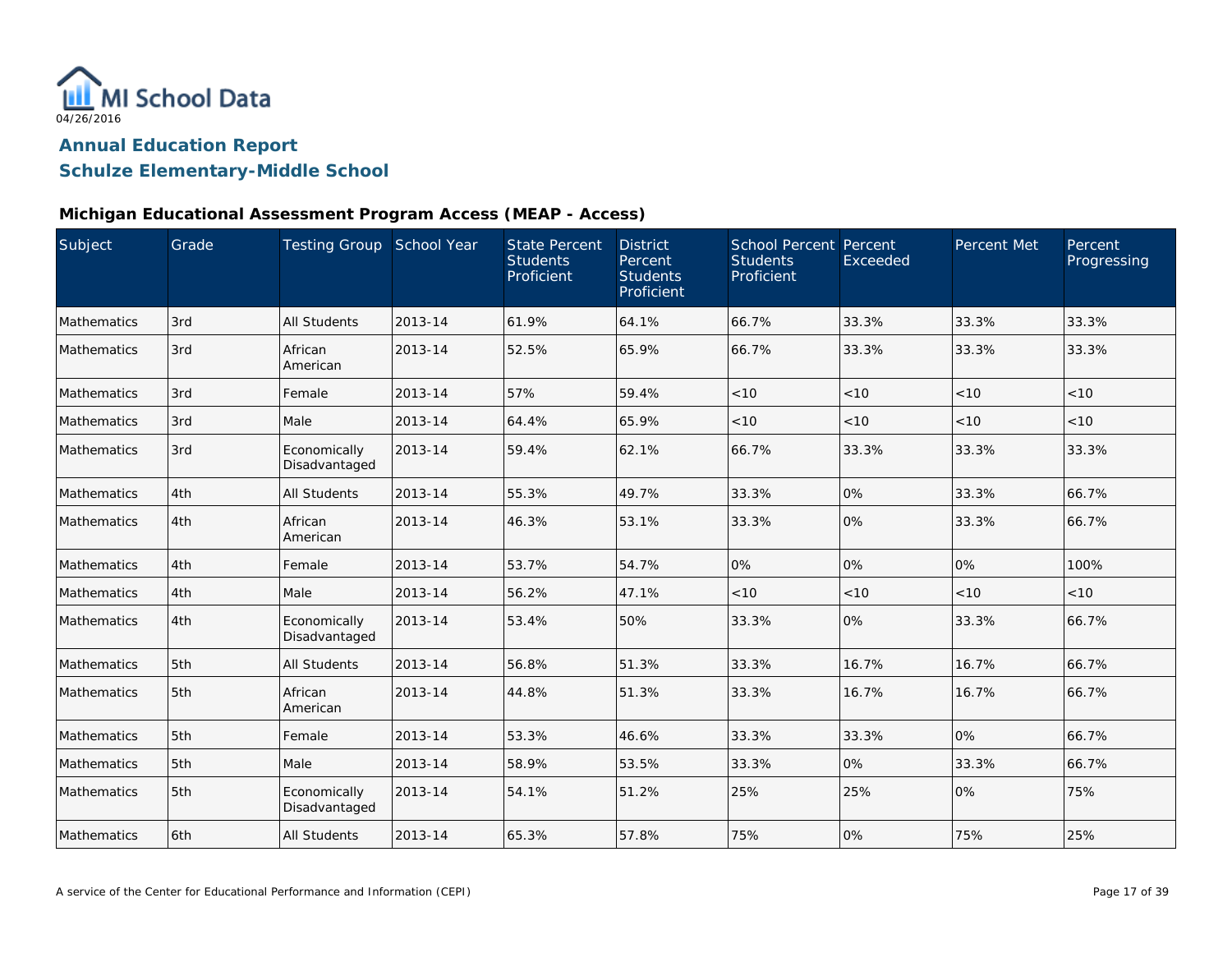

### **Schulze Elementary-Middle School**

| Subject            | Grade | Testing Group School Year     |         | <b>State Percent</b><br><b>Students</b><br>Proficient | <b>District</b><br>Percent<br><b>Students</b><br>Proficient | <b>School Percent Percent</b><br><b>Students</b><br>Proficient | Exceeded | Percent Met | Percent<br>Progressing |
|--------------------|-------|-------------------------------|---------|-------------------------------------------------------|-------------------------------------------------------------|----------------------------------------------------------------|----------|-------------|------------------------|
| Mathematics        | 6th   | African<br>American           | 2013-14 | 54.7%                                                 | 54.2%                                                       | 75%                                                            | 0%       | 75%         | 25%                    |
| Mathematics        | 6th   | Female                        | 2013-14 | 66.5%                                                 | 53.7%                                                       | $<10$                                                          | < 10     | < 10        | < 10                   |
| Mathematics        | 6th   | Male                          | 2013-14 | 64.5%                                                 | 59.8%                                                       | 66.7%                                                          | 0%       | 66.7%       | 33.3%                  |
| Mathematics        | 6th   | Economically<br>Disadvantaged | 2013-14 | 62.8%                                                 | 58.2%                                                       | 75%                                                            | 0%       | 75%         | 25%                    |
| Mathematics        | 7th   | <b>All Students</b>           | 2013-14 | 47.2%                                                 | 33.8%                                                       | < 10                                                           | < 10     | < 10        | < 10                   |
| <b>Mathematics</b> | 7th   | African<br>American           | 2013-14 | 35.9%                                                 | 32.5%                                                       | < 10                                                           | < 10     | < 10        | < 10                   |
| Mathematics        | 7th   | Female                        | 2013-14 | 49%                                                   | 37%                                                         | $<10$                                                          | $<10$    | $<10$       | < 10                   |
| Mathematics        | 7th   | Economically<br>Disadvantaged | 2013-14 | 44.5%                                                 | 35.4%                                                       | < 10                                                           | < 10     | < 10        | < 10                   |
| Mathematics        | 8th   | <b>All Students</b>           | 2013-14 | 40.9%                                                 | 30.4%                                                       | 50%                                                            | 12.5%    | 37.5%       | 50%                    |
| Mathematics        | 8th   | African<br>American           | 2013-14 | 29.5%                                                 | 29.7%                                                       | 50%                                                            | 12.5%    | 37.5%       | 50%                    |
| Mathematics        | 8th   | Female                        | 2013-14 | 38.2%                                                 | 27.4%                                                       | 50%                                                            | 0%       | 50%         | 50%                    |
| Mathematics        | 8th   | Male                          | 2013-14 | 42.5%                                                 | 32.1%                                                       | 50%                                                            | 25%      | 25%         | 50%                    |
| Mathematics        | 8th   | Economically<br>Disadvantaged | 2013-14 | 38.1%                                                 | 28.4%                                                       | 50%                                                            | 16.7%    | 33.3%       | 50%                    |
| Reading            | 3rd   | <b>All Students</b>           | 2013-14 | 38.7%                                                 | 42.2%                                                       | 66.7%                                                          | 66.7%    | 0%          | 33.3%                  |
| Reading            | 3rd   | African<br>American           | 2013-14 | 30.4%                                                 | 44%                                                         | 66.7%                                                          | 66.7%    | 0%          | 33.3%                  |
| Reading            | 3rd   | Female                        | 2013-14 | 38.2%                                                 | 29%                                                         | < 10                                                           | < 10     | < 10        | < 10                   |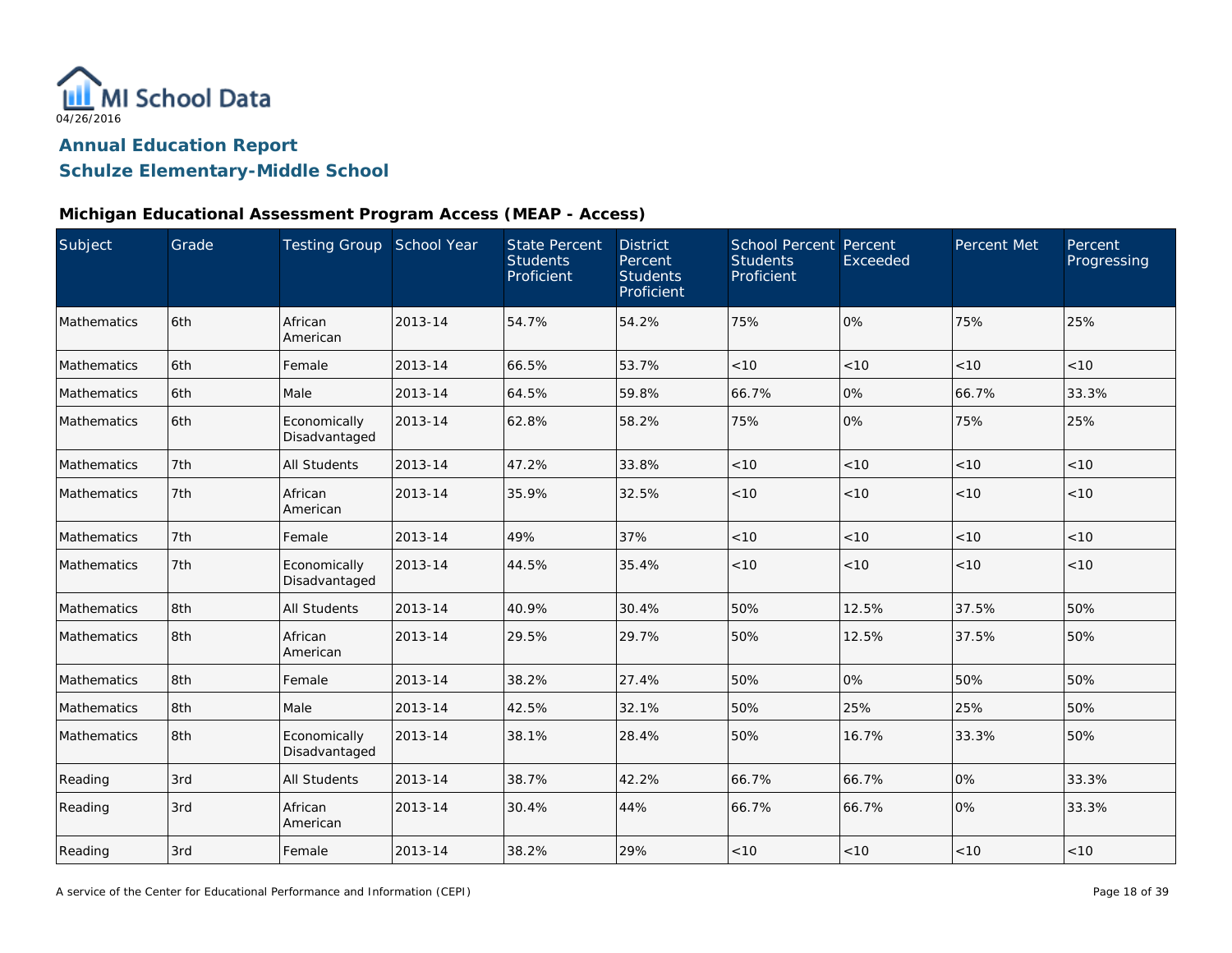

### **Schulze Elementary-Middle School**

| Subject | Grade | Testing Group School Year     |         | <b>State Percent</b><br><b>Students</b><br>Proficient | <b>District</b><br>Percent<br><b>Students</b><br>Proficient | <b>School Percent Percent</b><br><b>Students</b><br>Proficient | Exceeded | Percent Met | Percent<br>Progressing |
|---------|-------|-------------------------------|---------|-------------------------------------------------------|-------------------------------------------------------------|----------------------------------------------------------------|----------|-------------|------------------------|
| Reading | 3rd   | Male                          | 2013-14 | 38.9%                                                 | 47.1%                                                       | < 10                                                           | < 10     | < 10        | < 10                   |
| Reading | 3rd   | Economically<br>Disadvantaged | 2013-14 | 34.6%                                                 | 40.2%                                                       | 66.7%                                                          | 66.7%    | 0%          | 33.3%                  |
| Reading | 4th   | <b>All Students</b>           | 2013-14 | 45.6%                                                 | 39.9%                                                       | 33.3%                                                          | 0%       | 33.3%       | 66.7%                  |
| Reading | 4th   | African<br>American           | 2013-14 | 35.2%                                                 | 42%                                                         | 33.3%                                                          | 0%       | 33.3%       | 66.7%                  |
| Reading | 4th   | Female                        | 2013-14 | 46.2%                                                 | 42.3%                                                       | 50%                                                            | 0%       | 50%         | 50%                    |
| Reading | 4th   | Male                          | 2013-14 | 45.4%                                                 | 38.7%                                                       | < 10                                                           | < 10     | < 10        | <10                    |
| Reading | 4th   | Economically<br>Disadvantaged | 2013-14 | 41.3%                                                 | 40%                                                         | 33.3%                                                          | 0%       | 33.3%       | 66.7%                  |
| Reading | 5th   | <b>All Students</b>           | 2013-14 | 59.8%                                                 | 47.6%                                                       | 60%                                                            | 0%       | 60%         | 40%                    |
| Reading | 5th   | African<br>American           | 2013-14 | 48.5%                                                 | 48%                                                         | 60%                                                            | 0%       | 60%         | 40%                    |
| Reading | 5th   | Female                        | 2013-14 | 65.6%                                                 | 55.9%                                                       | 50%                                                            | 0%       | 50%         | 50%                    |
| Reading | 5th   | Male                          | 2013-14 | 56.7%                                                 | 43.7%                                                       | 66.7%                                                          | 0%       | 66.7%       | 33.3%                  |
| Reading | 5th   | Economically<br>Disadvantaged | 2013-14 | 56.9%                                                 | 48.8%                                                       | 66.7%                                                          | 0%       | 66.7%       | 33.3%                  |
| Reading | 6th   | All Students                  | 2013-14 | 58.1%                                                 | 42.6%                                                       | 50%                                                            | 25%      | 25%         | 50%                    |
| Reading | 6th   | African<br>American           | 2013-14 | 48.6%                                                 | 42%                                                         | 50%                                                            | 25%      | 25%         | 50%                    |
| Reading | 6th   | Female                        | 2013-14 | 63.1%                                                 | 42.6%                                                       | < 10                                                           | < 10     | $<10$       | < 10                   |
| Reading | 6th   | Male                          | 2013-14 | 55.3%                                                 | 42.6%                                                       | 33.3%                                                          | 0%       | 33.3%       | 66.7%                  |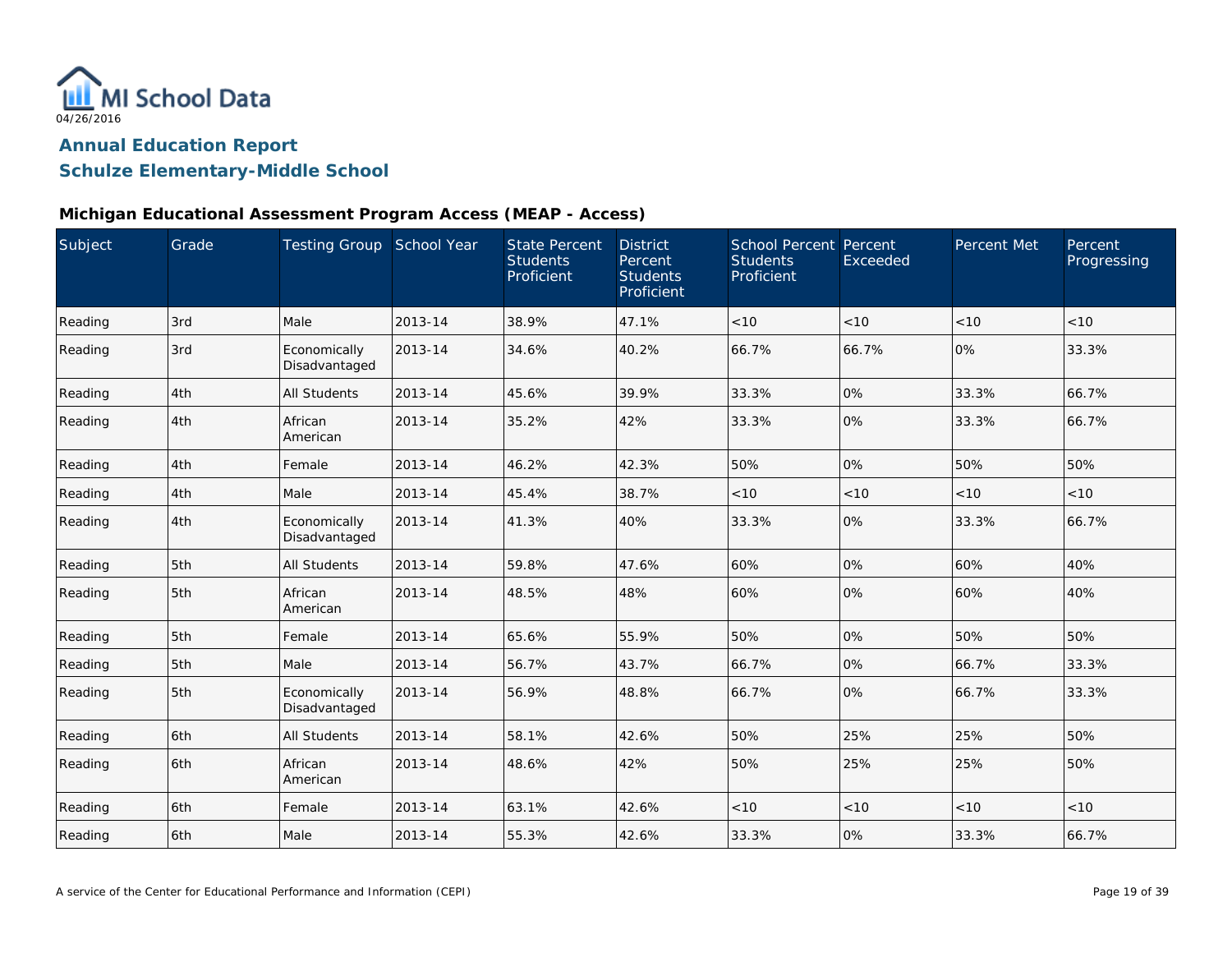

### **Schulze Elementary-Middle School**

| Subject | Grade | <b>Testing Group</b>          | School Year | <b>State Percent</b><br><b>Students</b><br>Proficient | <b>District</b><br>Percent<br><b>Students</b><br>Proficient | <b>School Percent</b><br><b>Students</b><br>Proficient | Percent<br>Exceeded | Percent Met | Percent<br>Progressing |
|---------|-------|-------------------------------|-------------|-------------------------------------------------------|-------------------------------------------------------------|--------------------------------------------------------|---------------------|-------------|------------------------|
| Reading | 6th   | Economically<br>Disadvantaged | 2013-14     | 55.2%                                                 | 40.5%                                                       | 50%                                                    | 25%                 | 25%         | 50%                    |
| Reading | 7th   | <b>All Students</b>           | 2013-14     | 61.7%                                                 | 35.1%                                                       | < 10                                                   | < 10                | < 10        | < 10                   |
| Reading | 7th   | African<br>American           | 2013-14     | 49%                                                   | 33.6%                                                       | < 10                                                   | < 10                | < 10        | < 10                   |
| Reading | 7th   | Female                        | 2013-14     | 66.1%                                                 | 42.2%                                                       | < 10                                                   | < 10                | < 10        | < 10                   |
| Reading | 7th   | Economically<br>Disadvantaged | 2013-14     | 59.3%                                                 | 32.6%                                                       | < 10                                                   | < 10                | < 10        | < 10                   |
| Reading | 8th   | <b>All Students</b>           | 2013-14     | 69%                                                   | 50%                                                         | 87.5%                                                  | 37.5%               | 50%         | 12.5%                  |
| Reading | 8th   | African<br>American           | 2013-14     | 54.3%                                                 | 50.3%                                                       | 87.5%                                                  | 37.5%               | 50%         | 12.5%                  |
| Reading | 8th   | Female                        | 2013-14     | 71.2%                                                 | 54.7%                                                       | 75%                                                    | 25%                 | 50%         | 25%                    |
| Reading | 8th   | Male                          | 2013-14     | 67.8%                                                 | 47.2%                                                       | 100%                                                   | 50%                 | 50%         | 0%                     |
| Reading | 8th   | Economically<br>Disadvantaged | 2013-14     | 65.9%                                                 | 49.7%                                                       | 100%                                                   | 33.3%               | 66.7%       | 0%                     |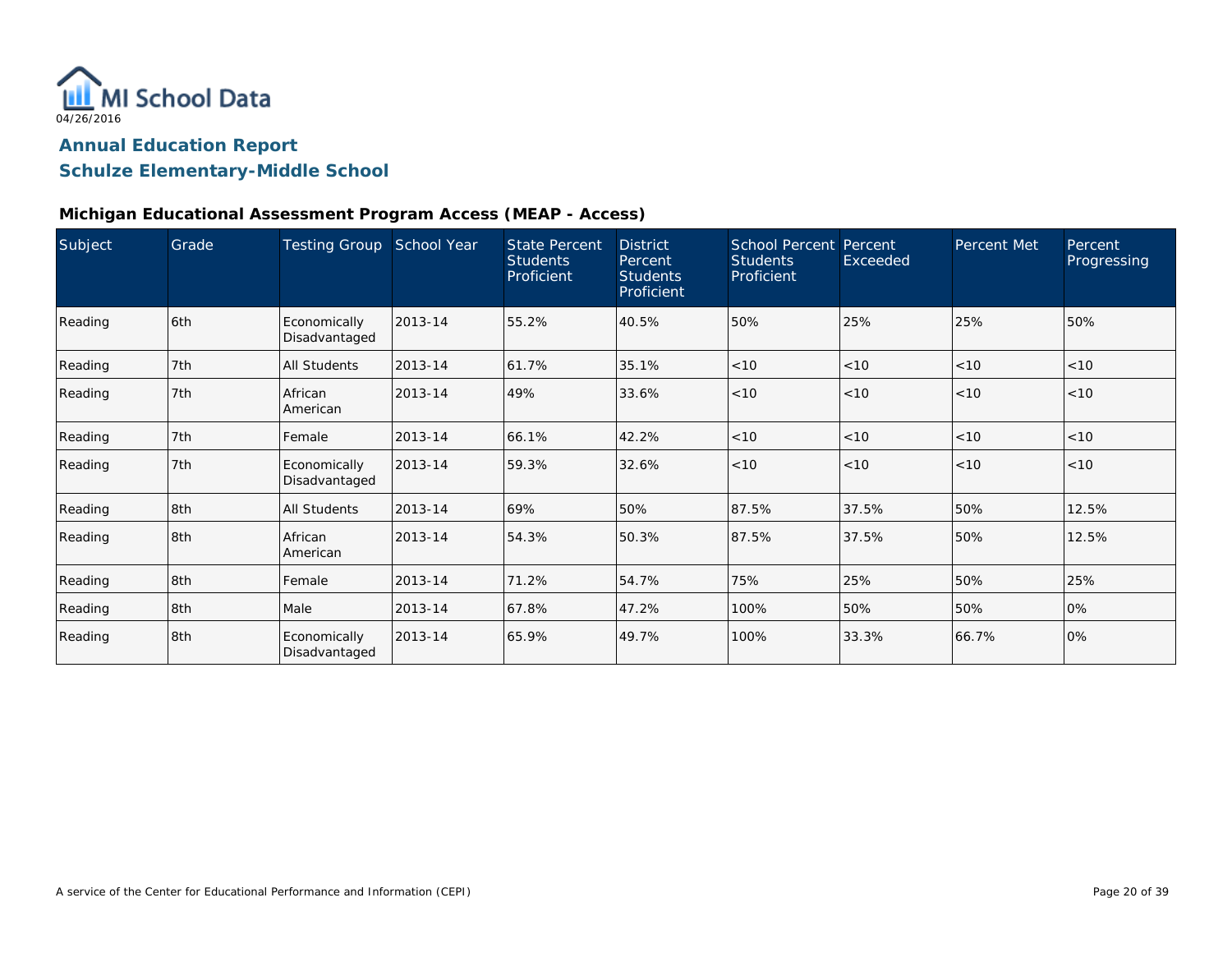

## **Schulze Elementary-Middle School**

### **MI-Access Functional Independence**

| Subject     | Grade                | Testing Group School Year     |         | <b>State Percent</b><br><b>Students</b><br>Proficient | <b>District</b><br>Percent<br><b>Students</b><br>Proficient | School Percent Percent<br><b>Students</b><br>Proficient | Surpassed | Percent<br>Attained | Percent<br>Emerging |
|-------------|----------------------|-------------------------------|---------|-------------------------------------------------------|-------------------------------------------------------------|---------------------------------------------------------|-----------|---------------------|---------------------|
| Mathematics | 5th Grade<br>Content | <b>All Students</b>           | 2013-14 | 73.8%                                                 | 54.5%                                                       | $<10$                                                   | < 10      | < 10                | < 10                |
| Reading     | 5th Grade<br>Content | <b>All Students</b>           | 2013-14 | 86.8%                                                 | 83%                                                         | < 10                                                    | < 10      | < 10                | < 10                |
| Mathematics | 5th Grade<br>Content | African<br>American           | 2013-14 | 69.7%                                                 | 54.1%                                                       | < 10                                                    | < 10      | < 10                | < 10                |
| Reading     | 5th Grade<br>Content | African<br>American           | 2013-14 | 88.4%                                                 | 83.3%                                                       | < 10                                                    | < 10      | < 10                | < 10                |
| Mathematics | 5th Grade<br>Content | Male                          | 2013-14 | 74.9%                                                 | 60.6%                                                       | < 10                                                    | < 10      | < 10                | < 10                |
| Reading     | 5th Grade<br>Content | Male                          | 2013-14 | 86%                                                   | 79.1%                                                       | $<10$                                                   | < 10      | < 10                | < 10                |
| Mathematics | 5th Grade<br>Content | Economically<br>Disadvantaged | 2013-14 | 75.1%                                                 | 54%                                                         | < 10                                                    | < 10      | < 10                | < 10                |
| Reading     | 5th Grade<br>Content | Economically<br>Disadvantaged | 2013-14 | 86.6%                                                 | 82.6%                                                       | < 10                                                    | < 10      | < 10                | < 10                |
| Mathematics | 7th Grade<br>Content | <b>All Students</b>           | 2013-14 | 75.9%                                                 | 58.8%                                                       | $<10$                                                   | < 10      | < 10                | < 10                |
| Reading     | 7th Grade<br>Content | <b>All Students</b>           | 2013-14 | 90.9%                                                 | 75%                                                         | $<10$                                                   | < 10      | < 10                | < 10                |
| Science     | 7th Grade<br>Content | <b>All Students</b>           | 2013-14 | 53.7%                                                 | 36.9%                                                       | $<10$                                                   | $<10$     | < 10                | < 10                |
| Mathematics | 7th Grade<br>Content | African<br>American           | 2013-14 | 67.6%                                                 | 58.5%                                                       | $<10$                                                   | < 10      | < 10                | < 10                |
| Reading     | 7th Grade<br>Content | African<br>American           | 2013-14 | 85.8%                                                 | 74.6%                                                       | < 10                                                    | $<10$     | < 10                | < 10                |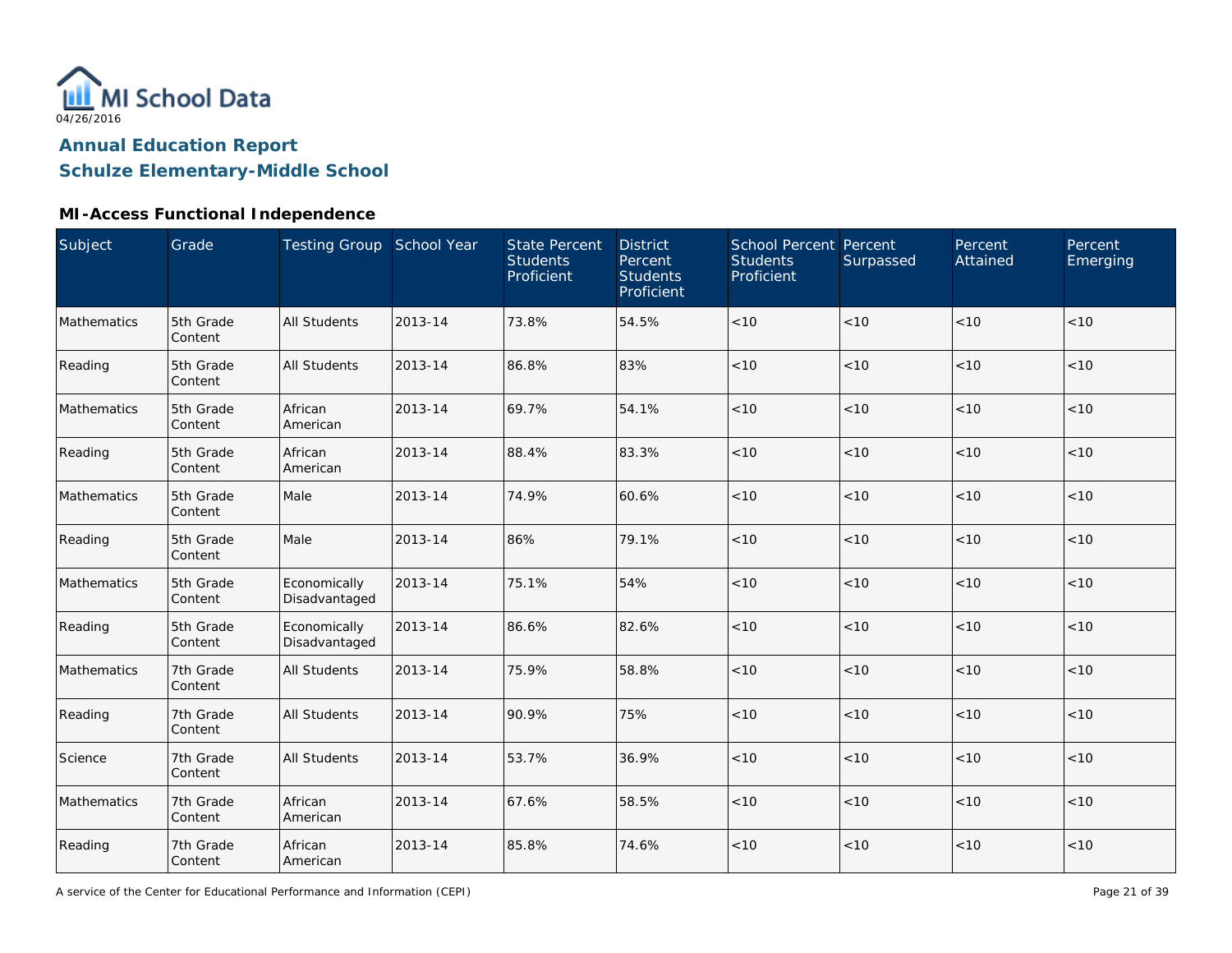

### **Schulze Elementary-Middle School**

### **MI-Access Functional Independence**

| Subject     | Grade                | <b>Testing Group</b>          | School Year | <b>State Percent</b><br><b>Students</b><br>Proficient | <b>District</b><br>Percent<br><b>Students</b><br>Proficient | <b>School Percent Percent</b><br><b>Students</b><br>Proficient | Surpassed | Percent<br>Attained | Percent<br>Emerging |
|-------------|----------------------|-------------------------------|-------------|-------------------------------------------------------|-------------------------------------------------------------|----------------------------------------------------------------|-----------|---------------------|---------------------|
| Science     | 7th Grade<br>Content | African<br>American           | 2013-14     | 39.6%                                                 | 34.9%                                                       | < 10                                                           | < 10      | < 10                | < 10                |
| Mathematics | 7th Grade<br>Content | Female                        | 2013-14     | 72.2%                                                 | 51.8%                                                       | < 10                                                           | < 10      | < 10                | < 10                |
| Reading     | 7th Grade<br>Content | Female                        | 2013-14     | 92.4%                                                 | 77.2%                                                       | < 10                                                           | < 10      | < 10                | < 10                |
| Science     | 7th Grade<br>Content | Female                        | 2013-14     | 48.7%                                                 | 30.2%                                                       | < 10                                                           | < 10      | < 10                | < 10                |
| Mathematics | 7th Grade<br>Content | Economically<br>Disadvantaged | 2013-14     | 77.1%                                                 | 58.9%                                                       | < 10                                                           | < 10      | < 10                | < 10                |
| Reading     | 7th Grade<br>Content | Economically<br>Disadvantaged | 2013-14     | 90.6%                                                 | 74.2%                                                       | < 10                                                           | < 10      | < 10                | < 10                |
| Science     | 7th Grade<br>Content | Economically<br>Disadvantaged | 2013-14     | 54.3%                                                 | 36.8%                                                       | < 10                                                           | < 10      | < 10                | < 10                |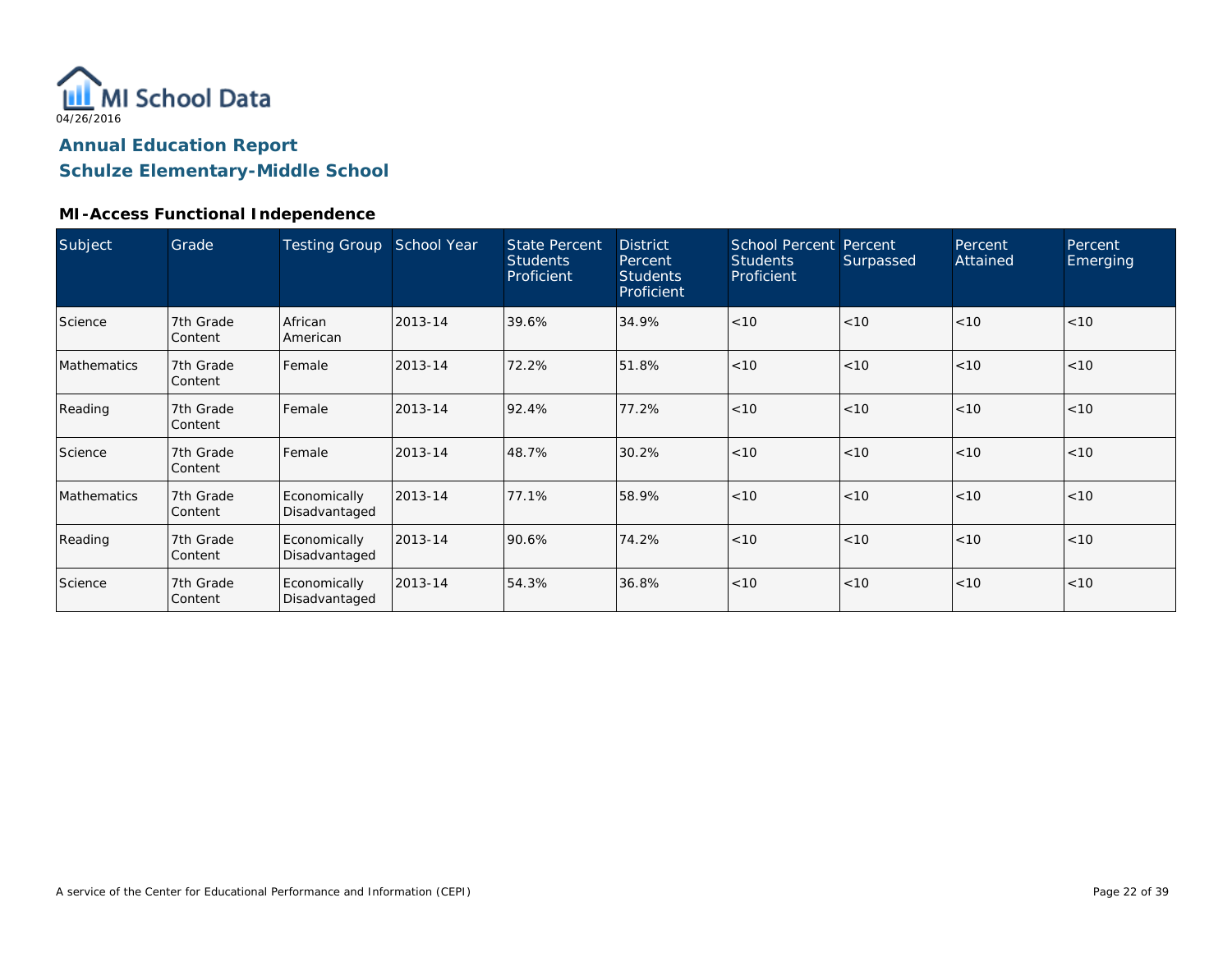

### **Schulze Elementary-Middle School**

#### **MI-Access Supported Independence**

| Subject     | Grade                | Testing Group School Year     |         | <b>State Percent</b><br><b>Students</b><br>Proficient | <b>District</b><br>Percent<br><b>Students</b><br>Proficient | School Percent Percent<br><b>Students</b><br>Proficient | Surpassed | Percent<br>Attained | Percent<br>Emerging |
|-------------|----------------------|-------------------------------|---------|-------------------------------------------------------|-------------------------------------------------------------|---------------------------------------------------------|-----------|---------------------|---------------------|
| Mathematics | 3rd Grade<br>Content | <b>All Students</b>           | 2014-15 | 73.8%                                                 | 84.8%                                                       | < 10                                                    | < 10      | < 10                | < 10                |
| <b>ELA</b>  | 3rd Grade<br>Content | <b>All Students</b>           | 2014-15 | 80.6%                                                 | 87%                                                         | < 10                                                    | < 10      | < 10                | < 10                |
| Mathematics | 3rd Grade<br>Content | African<br>American           | 2014-15 | 76.3%                                                 | 82.9%                                                       | < 10                                                    | < 10      | < 10                | < 10                |
| <b>ELA</b>  | 3rd Grade<br>Content | African<br>American           | 2014-15 | 78.2%                                                 | 87.8%                                                       | < 10                                                    | < 10      | < 10                | < 10                |
| Mathematics | 3rd Grade<br>Content | Female                        | 2014-15 | 72.8%                                                 | 80%                                                         | < 10                                                    | < 10      | < 10                | < 10                |
| <b>ELA</b>  | 3rd Grade<br>Content | Female                        | 2014-15 | 77.9%                                                 | 80%                                                         | < 10                                                    | < 10      | < 10                | < 10                |
| Mathematics | 3rd Grade<br>Content | Economically<br>Disadvantaged | 2014-15 | 76.9%                                                 | 86.8%                                                       | < 10                                                    | < 10      | < 10                | < 10                |
| <b>ELA</b>  | 3rd Grade<br>Content | Economically<br>Disadvantaged | 2014-15 | 81%                                                   | 89.5%                                                       | < 10                                                    | < 10      | $<10$               | < 10                |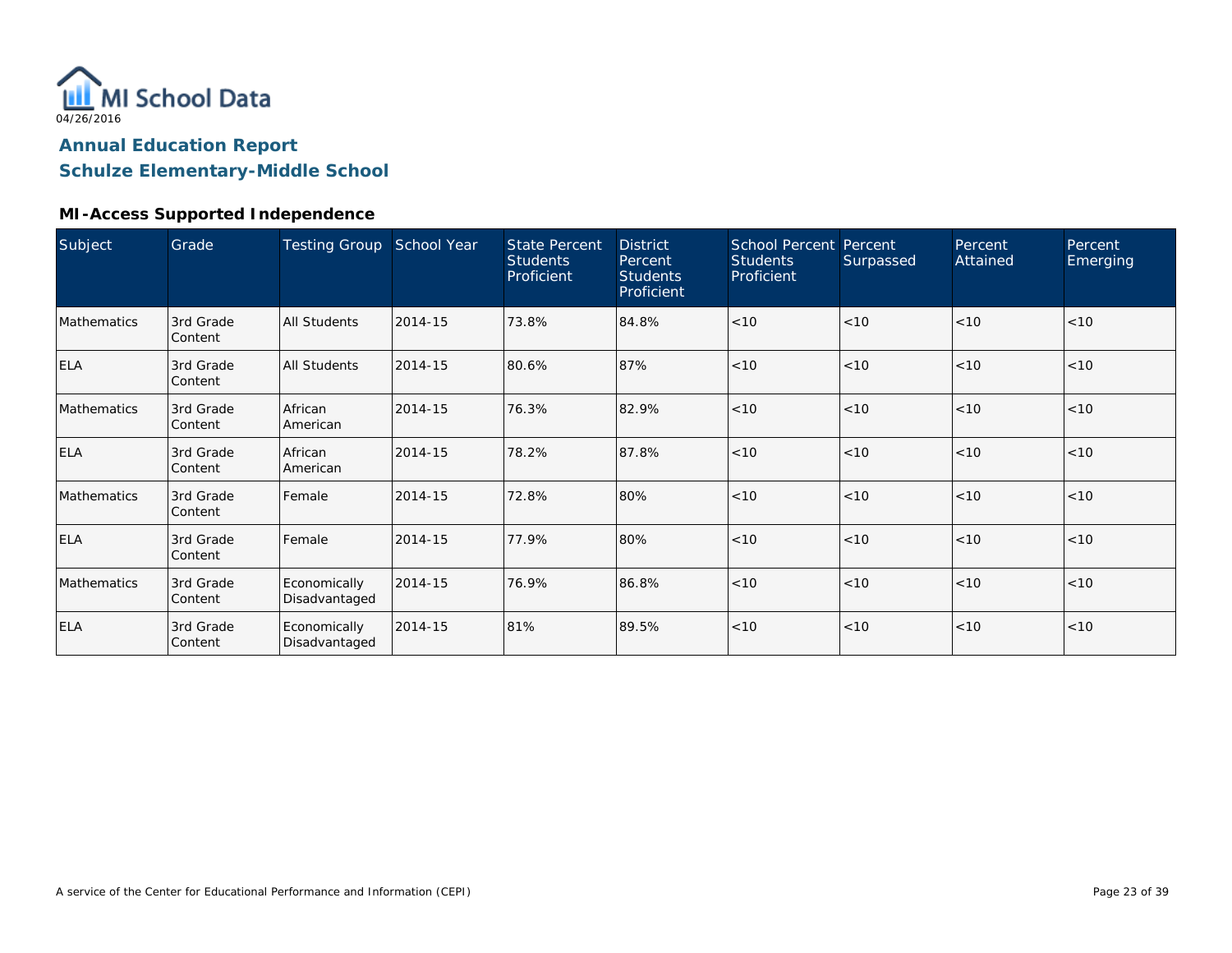

#### **MI-Access Participation**

| Subject<br>Testing Group School Year<br>State Percent<br>Grade <sup>1</sup><br>Attained<br><b>Students</b><br><b>Students</b><br>Surpassed<br><b>Emerging</b><br>Percent<br>Proficient<br>Proficient<br><b>Students</b><br>Proficient | School Percent Percent<br><b>District</b><br>Percent<br>Percent |
|---------------------------------------------------------------------------------------------------------------------------------------------------------------------------------------------------------------------------------------|-----------------------------------------------------------------|
|---------------------------------------------------------------------------------------------------------------------------------------------------------------------------------------------------------------------------------------|-----------------------------------------------------------------|

No Data to Display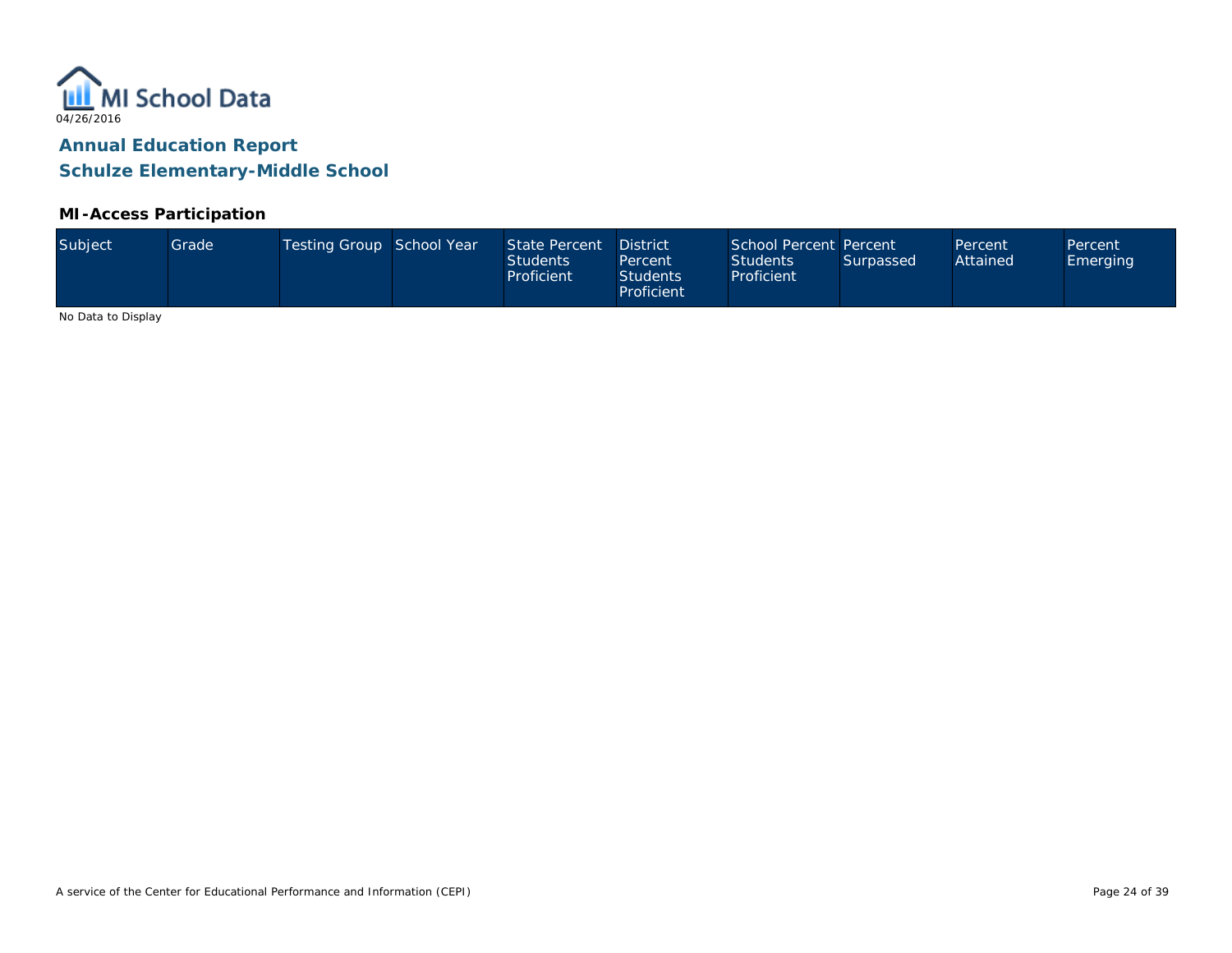

#### **Accountability Details Subject Data**

| Testing<br>Group                                   | Subject               | <b>State Tested</b><br>Total | State Percent<br>Proficient | <b>District</b><br><b>Tested Total</b> | <b>District</b><br>Percent<br>Proficient* | <b>School Tested School</b><br>Total | Percent<br>Proficient** |
|----------------------------------------------------|-----------------------|------------------------------|-----------------------------|----------------------------------------|-------------------------------------------|--------------------------------------|-------------------------|
| <b>All Students</b>                                | Mathematics           | 98.1%                        | 36.5%                       | 94.6%                                  | N/A                                       | 98.3%                                | N/A                     |
| All Students                                       | <b>ELA</b>            | 98.1%                        | 48.5%                       | 94.1%                                  | N/A                                       | 98.3%                                | N/A                     |
| All Students                                       | Science               | 97.5%                        | 22.2%                       | 93.1%                                  | N/A                                       | 100%                                 | N/A                     |
| All Students                                       | <b>Social Studies</b> | 97.4%                        | 31.8%                       | 90.4%                                  | N/A                                       | 96.6%                                | N/A                     |
| American<br>Indian                                 | Mathematics           | 98.2%                        | 27.8%                       | 94.4%                                  | N/A                                       | <30                                  | N/A                     |
| American<br>Indian                                 | <b>ELA</b>            | 98%                          | 41.5%                       | 96.3%                                  | N/A                                       | <30                                  | N/A                     |
| American<br>Indian                                 | Science               | 97.8%                        | 17.7%                       | <30                                    | N/A                                       | <30                                  | N/A                     |
| American<br>Indian                                 | Social Studies        | 97.2%                        | 25.2%                       | <30                                    | N/A                                       | N/A                                  | N/A                     |
| African<br>American                                | Mathematics           | 96.5%                        | 13.5%                       | 94.2%                                  | N/A                                       | 98.3%                                | N/A                     |
| African<br>American                                | <b>ELA</b>            | 96.5%                        | 24.5%                       | 93.6%                                  | N/A                                       | 98.3%                                | N/A                     |
| African<br>American                                | Science               | 95.4%                        | 6.1%                        | 92.7%                                  | N/A                                       | 100%                                 | N/A                     |
| African<br>American                                | Social Studies        | 95.2%                        | 11%                         | 89.7%                                  | N/A                                       | 96.6%                                | N/A                     |
| Asian                                              | Mathematics           | 99.1%                        | 66.3%                       | 96.6%                                  | N/A                                       | N/A                                  | N/A                     |
| Asian                                              | <b>ELA</b>            | 98.7%                        | 70.2%                       | 95.5%                                  | N/A                                       | N/A                                  | N/A                     |
| Asian                                              | Science               | 99%                          | 38%                         | 97.4%                                  | N/A                                       | N/A                                  | N/A                     |
| Asian                                              | <b>Social Studies</b> | 98.8%                        | 49.6%                       | 96.5%                                  | N/A                                       | N/A                                  | N/A                     |
| Hispanic of Any<br>Race                            | Mathematics           | 98.3%                        | 23.7%                       | 97.1%                                  | N/A                                       | <30                                  | N/A                     |
| Hispanic of Any ELA<br>Race                        |                       | 98.3%                        | 36.1%                       | 97%                                    | N/A                                       | $<30$                                | N/A                     |
| Hispanic of Any<br>Race                            | Science               | 97.9%                        | 11.7%                       | 95%                                    | N/A                                       | N/A                                  | N/A                     |
| Hispanic of Any Social Studies<br>Race             |                       | 97.5%                        | 20.2%                       | 94%                                    | N/A                                       | N/A                                  | N/A                     |
| Native<br>Hawaiian or<br>Other Pacific<br>Islander | Mathematics           | 99.8%                        | 40.8%                       | $<30$                                  | N/A                                       | N/A                                  | N/A                     |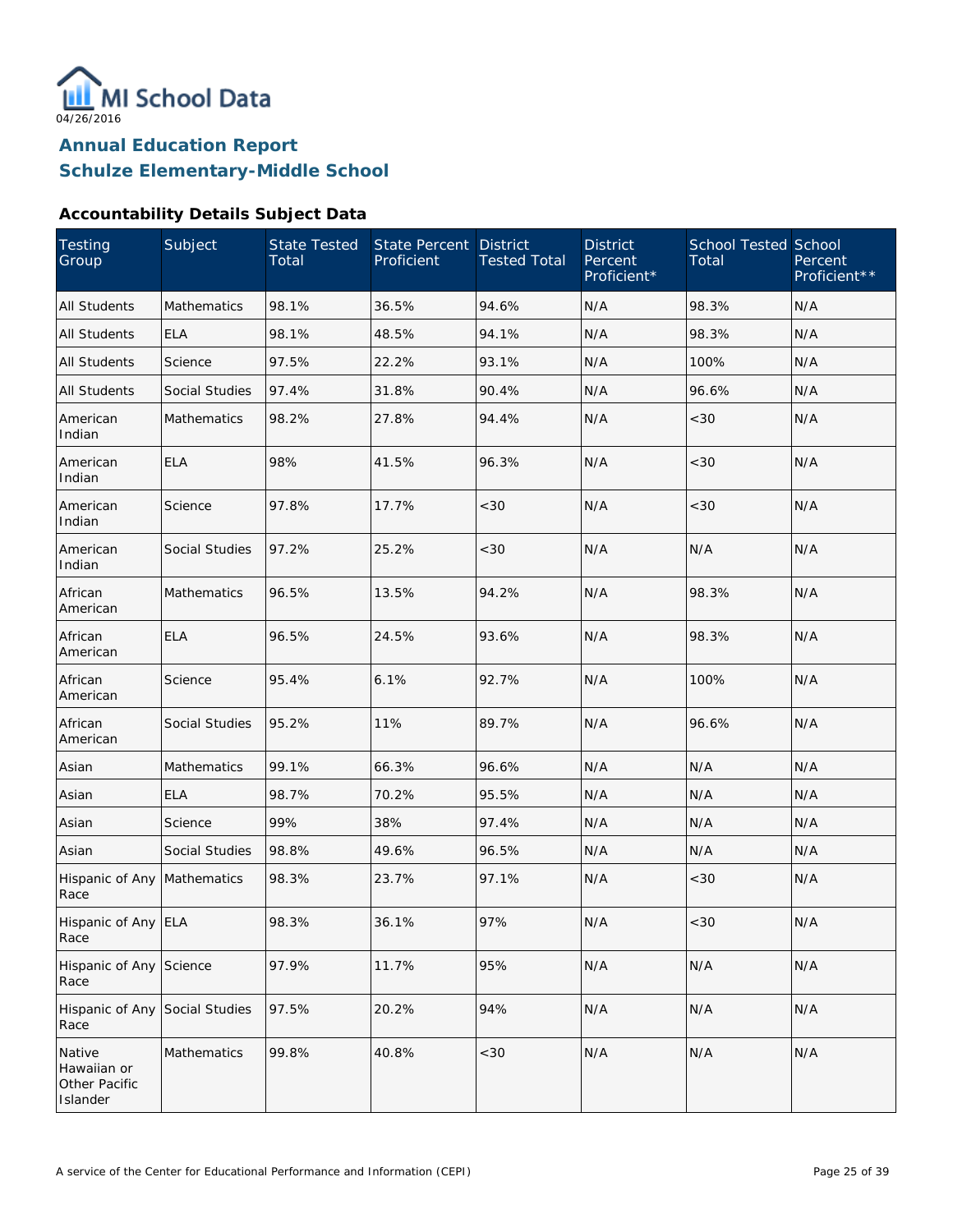

#### **Accountability Details Subject Data**

| <b>Testing</b><br>Group                                   | Subject            | <b>State Tested</b><br>Total | State Percent<br>Proficient | <b>District</b><br><b>Tested Total</b> | <b>District</b><br>Percent<br>Proficient* | <b>School Tested School</b><br>Total | Percent<br>Proficient** |
|-----------------------------------------------------------|--------------------|------------------------------|-----------------------------|----------------------------------------|-------------------------------------------|--------------------------------------|-------------------------|
| Native<br>Hawaiian or<br><b>Other Pacific</b><br>Islander | <b>ELA</b>         | 99.3%                        | 53.3%                       | < 30                                   | N/A                                       | N/A                                  | N/A                     |
| Native<br>Hawaiian or<br>Other Pacific<br>Islander        | Science            | 99.6%                        | 21.9%                       | < 30                                   | N/A                                       | N/A                                  | N/A                     |
| Native<br>Hawaiian or<br>Other Pacific<br>Islander        | Social Studies     | 99.3%                        | 33%                         | < 30                                   | N/A                                       | N/A                                  | N/A                     |
| Two or More<br>Races                                      | Mathematics        | 98.5%                        | 33.6%                       | 96%                                    | N/A                                       | N/A                                  | N/A                     |
| Two or More<br>Races                                      | <b>ELA</b>         | 98.5%                        | 46.9%                       | 98%                                    | N/A                                       | N/A                                  | N/A                     |
| Two or More<br>Races                                      | Science            | 98.5%                        | 20.1%                       | $<30$                                  | N/A                                       | N/A                                  | N/A                     |
| Two or More<br>Races                                      | Social Studies     | 98.1%                        | 28.3%                       | $<30$                                  | N/A                                       | N/A                                  | N/A                     |
| White                                                     | <b>Mathematics</b> | 98.5%                        | 42.5%                       | 93.4%                                  | N/A                                       | N/A                                  | N/A                     |
| White                                                     | <b>ELA</b>         | 98.5%                        | 55%                         | 92.8%                                  | N/A                                       | N/A                                  | N/A                     |
| White                                                     | Science            | 98.1%                        | 26.6%                       | 92.6%                                  | N/A                                       | N/A                                  | N/A                     |
| White                                                     | Social Studies     | 98%                          | 37.3%                       | 88.2%                                  | N/A                                       | N/A                                  | N/A                     |
| Economically<br>Disadvantaged                             | <b>Mathematics</b> | 97.6%                        | 22.5%                       | 94.3%                                  | N/A                                       | 98.2%                                | N/A                     |
| Economically<br>Disadvantaged                             | <b>ELA</b>         | 97.6%                        | 33.7%                       | 93.8%                                  | N/A                                       | 97.8%                                | N/A                     |
| Economically<br>Disadvantaged                             | Science            | 96.8%                        | 11.7%                       | 92.7%                                  | N/A                                       | 100%                                 | N/A                     |
| Economically<br>Disadvantaged                             | Social Studies     | 96.5%                        | 17.8%                       | 89.9%                                  | N/A                                       | 96.7%                                | N/A                     |
| English<br>Language<br>Learners                           | Mathematics        | 98.6%                        | 20.3%                       | 97.2%                                  | N/A                                       | $<30$                                | N/A                     |
| English<br>Language<br>Learners                           | <b>ELA</b>         | 98.2%                        | 24%                         | 97.1%                                  | N/A                                       | <30                                  | N/A                     |
| English<br>Language<br>Learners                           | Science            | 98.2%                        | 3.9%                        | 95.4%                                  | N/A                                       | N/A                                  | N/A                     |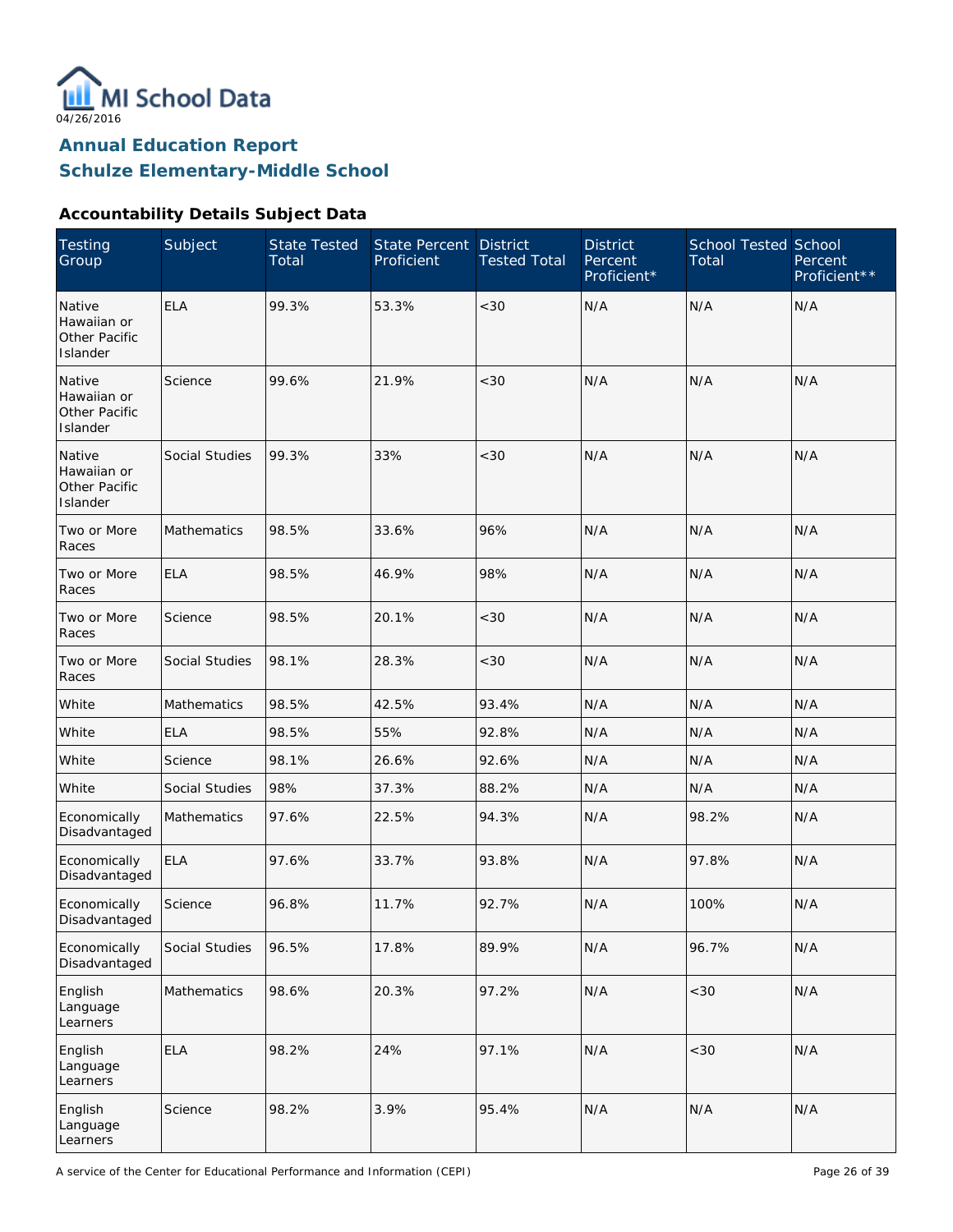

#### **Accountability Details Subject Data**

| Testing<br>Group                     | Subject            | <b>State Tested</b><br>Total | State Percent District<br>Proficient | <b>Tested Total</b> | <b>District</b><br>Percent<br>Proficient* | <b>School Tested School</b><br>Total | Percent<br>Proficient** |
|--------------------------------------|--------------------|------------------------------|--------------------------------------|---------------------|-------------------------------------------|--------------------------------------|-------------------------|
| English<br>Language<br>Learners      | Social Studies     | 97.9%                        | 8.1%                                 | 94.3%               | N/A                                       | < 30                                 | N/A                     |
| Students With<br>Disabilities        | <b>Mathematics</b> | 97.2%                        | 21.8%                                | 92%                 | N/A                                       | 97.6%                                | N/A                     |
| Students With<br>Disabilities        | <b>ELA</b>         | 96.6%                        | 24.7%                                | 89.2%               | N/A                                       | 97.6%                                | N/A                     |
| Students With<br>Disabilities        | Science            | 96.5%                        | 15.4%                                | 90.8%               | N/A                                       | < 30                                 | N/A                     |
| Students With<br><b>Disabilities</b> | Social Studies     | 95%                          | 13.9%                                | 80.9%               | N/A                                       | < 30                                 | N/A                     |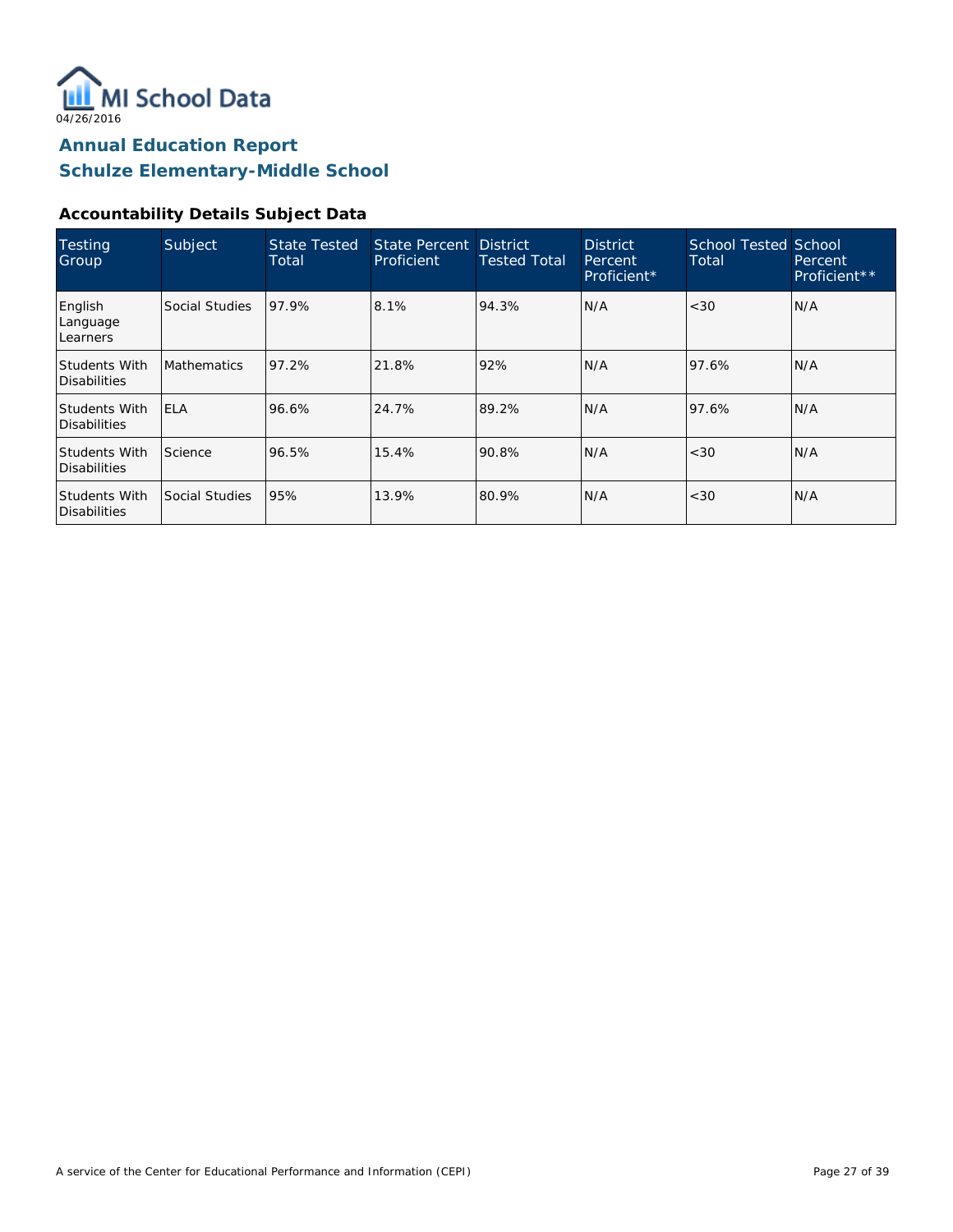

### **Accountability Details Graduation Data**

| Student Group                                      | Statewide | <b>District</b> | School |  |
|----------------------------------------------------|-----------|-----------------|--------|--|
| <b>All Students</b>                                | 78.6%     | 70.3%           | N/A    |  |
| American Indian                                    | 64.8%     | N/A             | N/A    |  |
| African American                                   | 64.5%     | 70.3%           | N/A    |  |
| Asian                                              | 89.1%     | 80.6%           | N/A    |  |
| Hispanic of Any Race                               | 68.8%     | 73.7%           | N/A    |  |
| Native Hawaiian or Other Pacific 78.9%<br>Islander |           | N/A             | N/A    |  |
| Two or More Races                                  | 74.2%     | N/A             | N/A    |  |
| White                                              | 82.9%     | 52.5%           | N/A    |  |
| Female                                             | 82.9%     | N/A             | N/A    |  |
| Male                                               | 74.4%     | N/A             | N/A    |  |
| Economically Disadvantaged                         | 65.6%     | 70.4%           | N/A    |  |
| English Language Learners                          | 68.2%     | 77.1%           | N/A    |  |
| <b>Students With Disabilities</b>                  | 55.1%     | 47.8%           | N/A    |  |
| Bottom 30%                                         | N/A       | N/A             | N/A    |  |

*\* All data based on students enrolled for a full academic year.*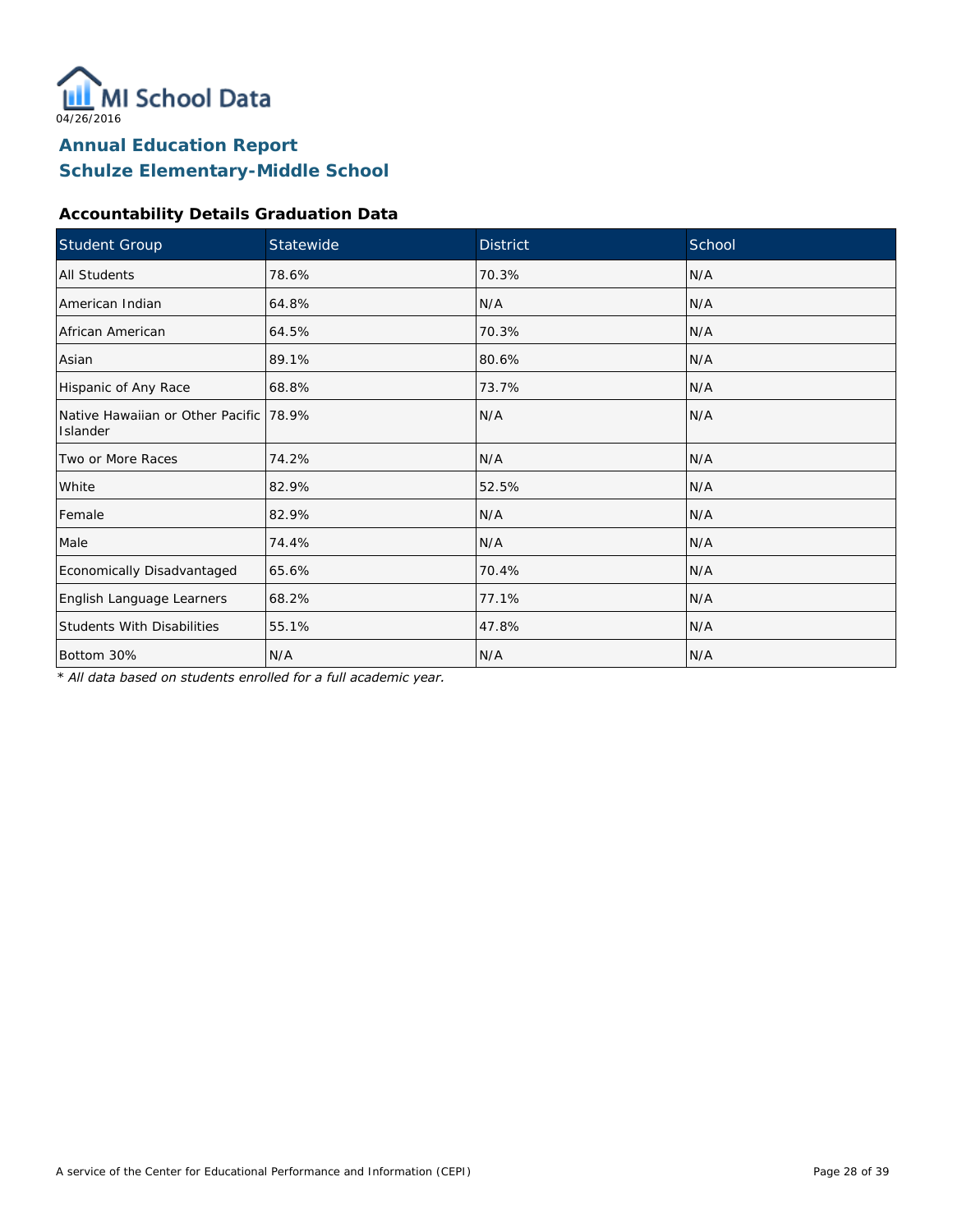

### **Accountability Details Attendance Data**

| <b>Student Group</b> | Statewide <sup>1</sup> | <b>District</b> | School <sup>'</sup> |
|----------------------|------------------------|-----------------|---------------------|
| All Students         | 94.7%                  | 86.1%           | 192.4%              |

*\* All data based on students enrolled for a full academic year.*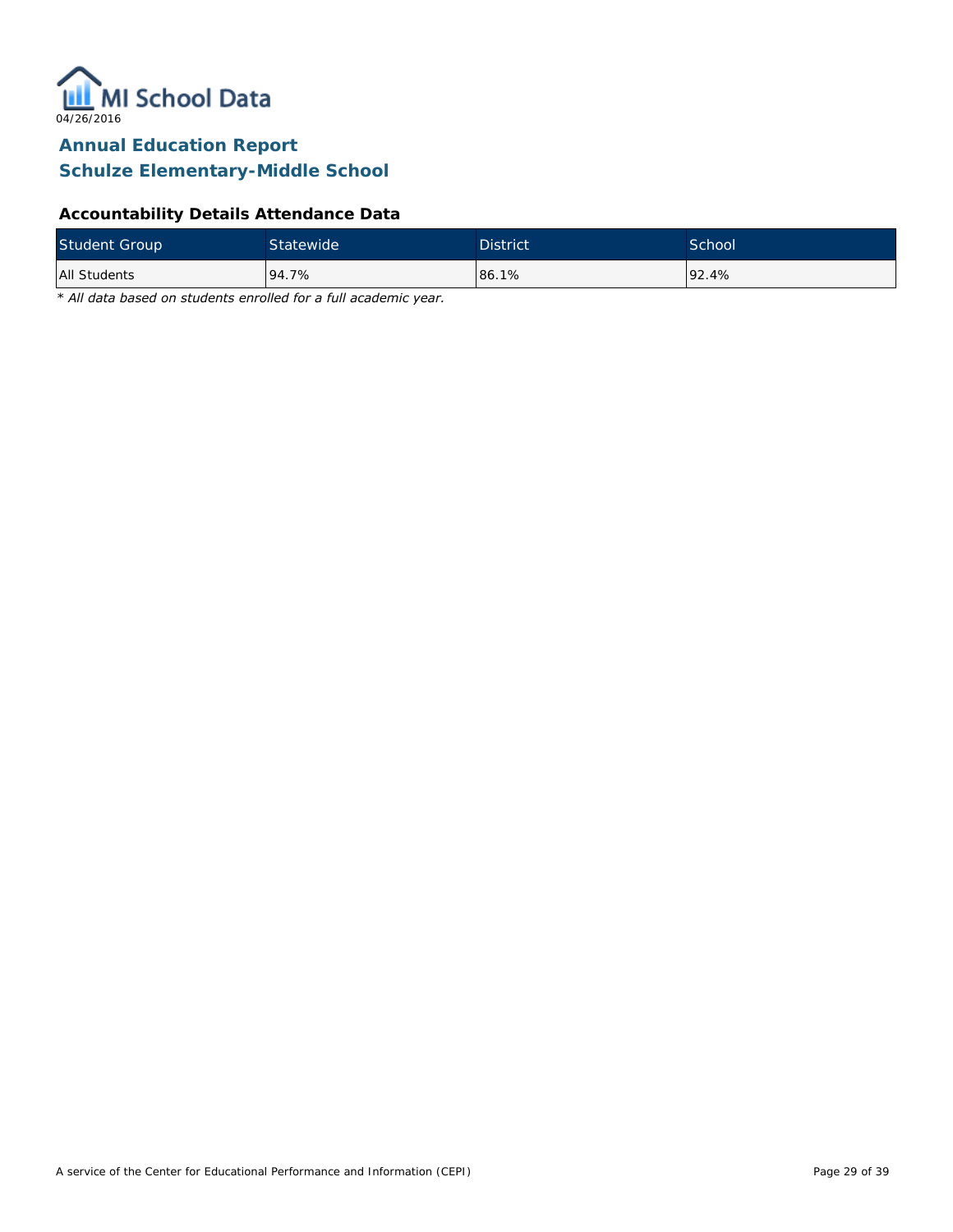

#### **Accountability Status District Data**

| <b>District</b><br><b>Name</b> | Reading<br><b>Status</b> | Reading<br>Score | Writina<br><b>Status</b> | Writina<br>Score | Math<br><b>Status</b> | Math Score Science | <b>Status</b> | Science<br>Score | Social <sup>1</sup><br><b>Studies</b><br><b>Status</b> | <b>Social</b><br><b>Studies</b><br>Score | Overall <sup>1</sup><br><b>Status</b> | <b>Overall</b><br>Score <sup>®</sup> |
|--------------------------------|--------------------------|------------------|--------------------------|------------------|-----------------------|--------------------|---------------|------------------|--------------------------------------------------------|------------------------------------------|---------------------------------------|--------------------------------------|
|--------------------------------|--------------------------|------------------|--------------------------|------------------|-----------------------|--------------------|---------------|------------------|--------------------------------------------------------|------------------------------------------|---------------------------------------|--------------------------------------|

No Data to Display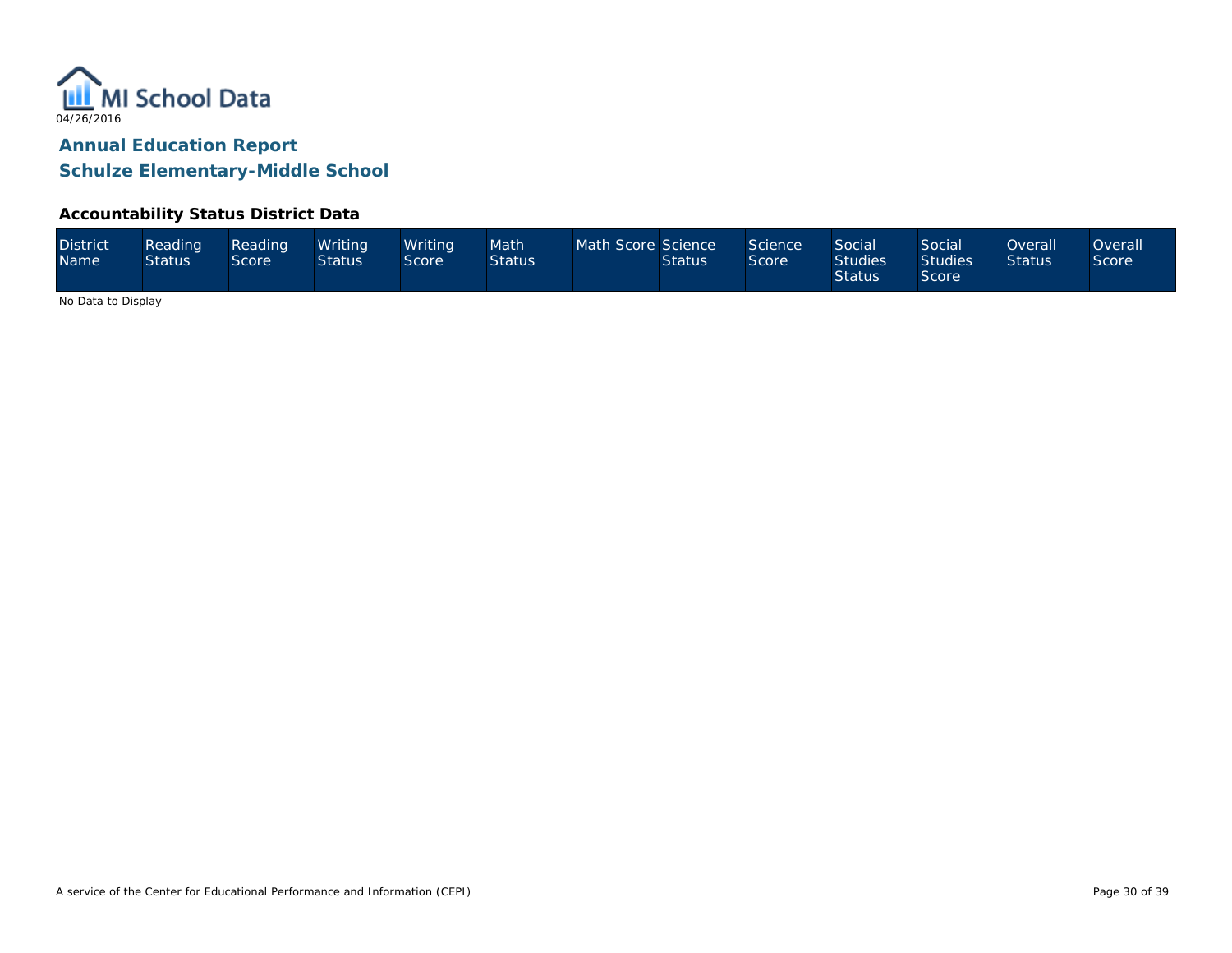

#### **Accountability Status School Data**

| <b>District</b><br><b>Name</b> | School<br>Name \ | Status Status Score |  |  | Title 1 Reading Reading Writing Writing<br>$St$ Status | Score | <b>Nath</b><br><b>Status</b> | Math <sup>1</sup><br>Score | Science Science Social<br><b>Status</b> | Score | <b>Status</b> | Social<br>Studies Studies Status<br>Score | <b>Example 20 Overall</b> | <b>Overall</b><br>Score |
|--------------------------------|------------------|---------------------|--|--|--------------------------------------------------------|-------|------------------------------|----------------------------|-----------------------------------------|-------|---------------|-------------------------------------------|---------------------------|-------------------------|
|--------------------------------|------------------|---------------------|--|--|--------------------------------------------------------|-------|------------------------------|----------------------------|-----------------------------------------|-------|---------------|-------------------------------------------|---------------------------|-------------------------|

No Data to Display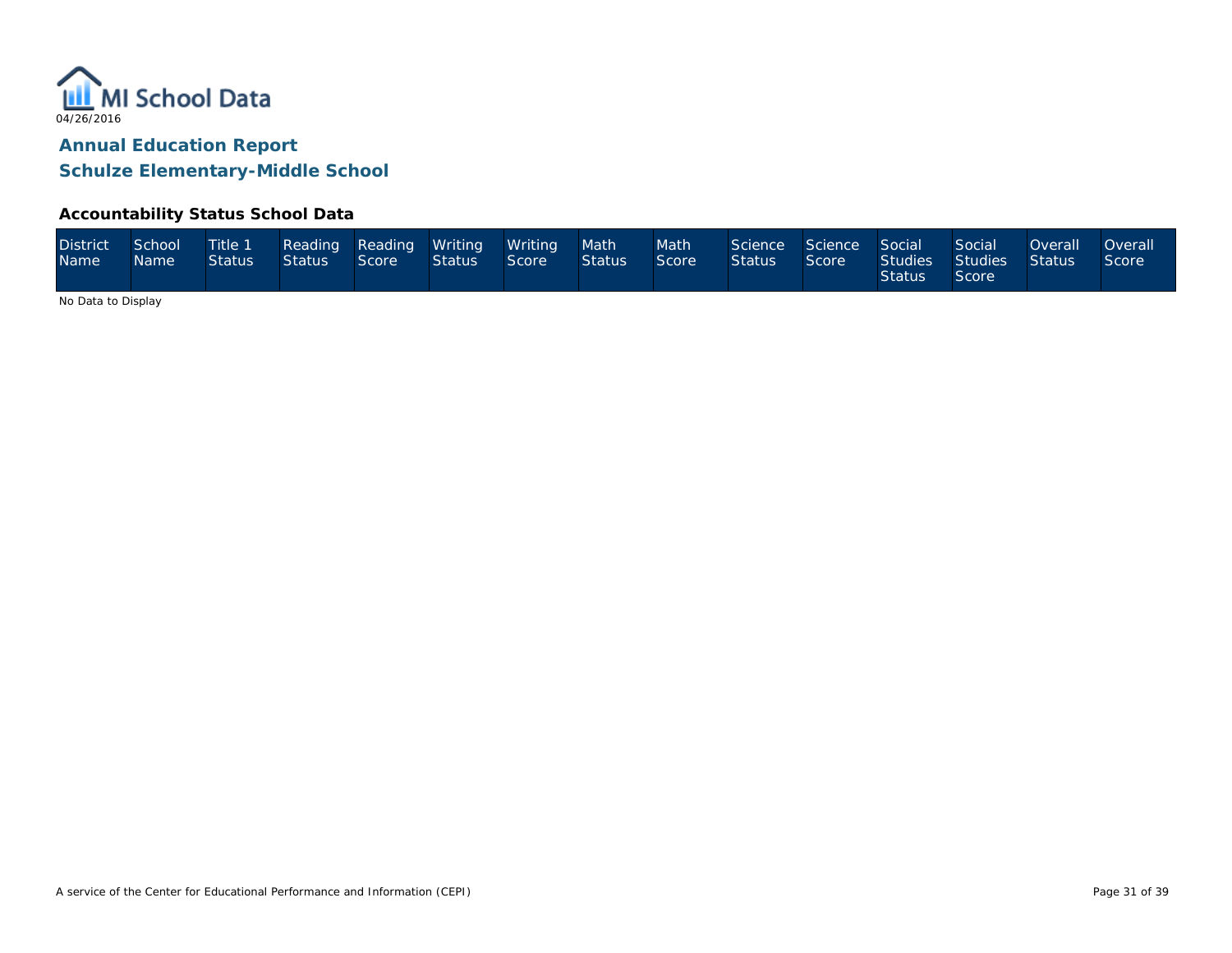

#### **Teacher Quality - Qualification**

|                                                                                                              | Other | B.A. | M.A. | P.H.D. |
|--------------------------------------------------------------------------------------------------------------|-------|------|------|--------|
| Professional<br>Qualifications of All Public<br>Elementary and<br>Secondary School<br>Teachers in the School |       | 13   | 19   |        |

*Professional Qualifications are defined by the State and may include information such as the degrees of public school teachers (e.g., percentage of teachers with Bachelors Degrees or Masters Degrees) or the percentage of fully certified teachers*

#### **Teacher Quality - Class**

|                                                                                                                                   | School Aggregate | <b>High-Poverty Schools</b> | Low-Poverty Schools |
|-----------------------------------------------------------------------------------------------------------------------------------|------------------|-----------------------------|---------------------|
| Percentage of Core Academic<br>Subject Elementary and<br>Secondary School Classes not<br>Taught by Highly Qualified<br>l Teachers | $0.0\%$          | $0.0\%$                     | $0.0\%$             |

#### **Teacher Quality - Provisional**

|                                                                                                                  | <b>Certification Percent</b> |
|------------------------------------------------------------------------------------------------------------------|------------------------------|
| Percentage of Public Elementary and Secondary School Teachers   0%<br>in the School with Emergency Certification |                              |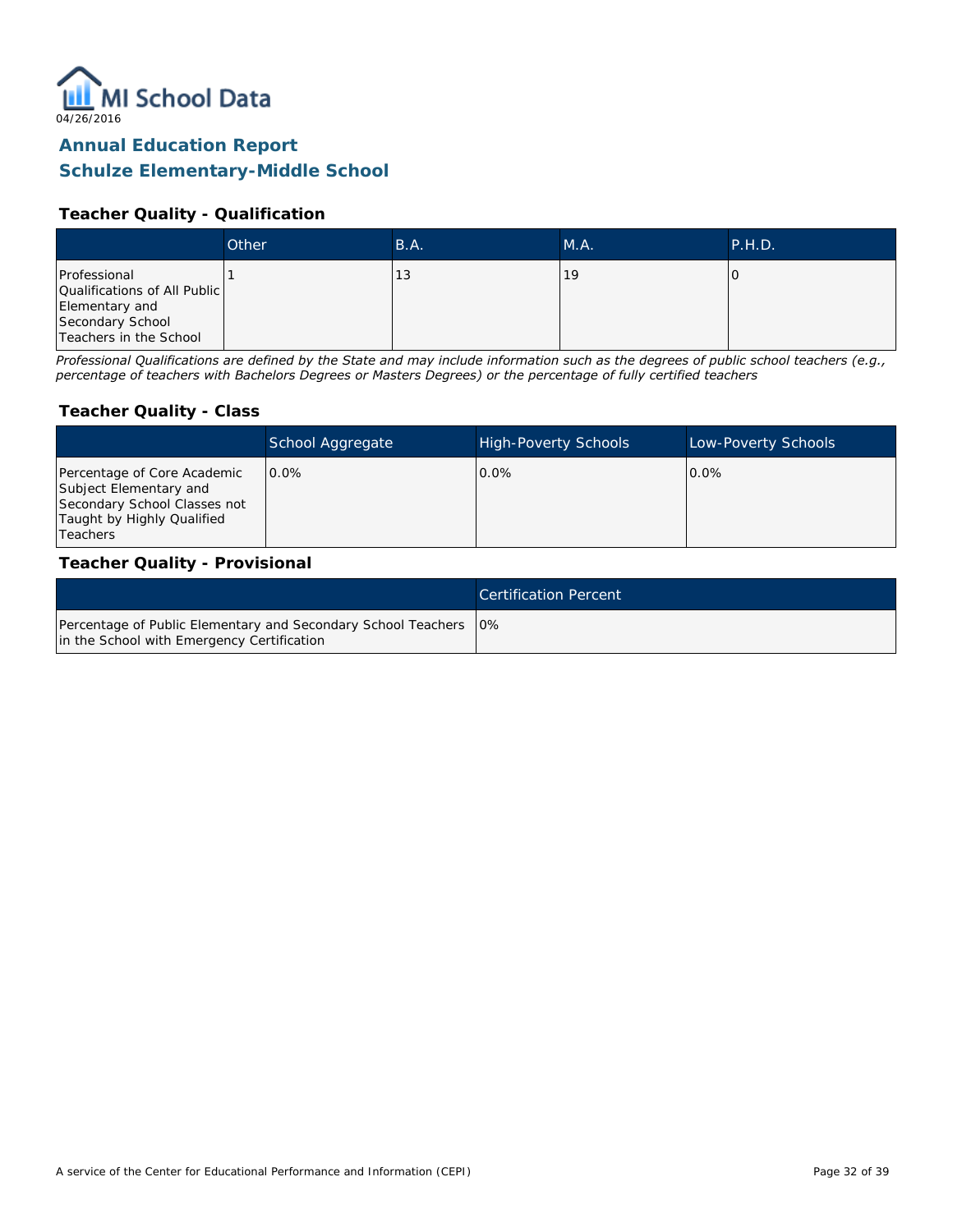

#### **NAEP Grade 4 Math**

|                                                                                                                                                                 | Percent of<br><b>Students</b> | Percent below<br><b>Basic</b>                                  | Percent Basic                                | Percent Proficient                                             | Percent Advanced                     |
|-----------------------------------------------------------------------------------------------------------------------------------------------------------------|-------------------------------|----------------------------------------------------------------|----------------------------------------------|----------------------------------------------------------------|--------------------------------------|
| <b>All Students</b>                                                                                                                                             | 100                           | 23                                                             | 77                                           | 34                                                             | 5                                    |
| Male<br>Female                                                                                                                                                  | 51<br>49                      | 22<br>23                                                       | 78<br>77                                     | 36<br>32                                                       | 6<br>$\overline{4}$                  |
| National Lunch<br>Program Eligibility<br>Eligible<br>Not Eligible<br>Info not available                                                                         | 47<br>53<br>#                 | 36<br>10<br>$\ddagger$                                         | 64<br>90<br>$\ddagger$                       | 17<br>49<br>$\ddagger$                                         | 9<br>$\ddagger$                      |
| Race/Ethnicity<br>White<br><b>Black</b><br>Hispanic<br>Asian<br>American<br>Indian/Alaska Native<br>Native<br>Hawaiian/Pacific<br>Islander<br>Two or More Races | 72<br>15<br>6<br>4<br>#<br>3  | 15<br>53<br>38<br>11<br>$\ddagger$<br>$\ddagger$<br>$\ddagger$ | 85<br>47<br>62<br>89<br>ŧ<br>ŧ<br>$\ddagger$ | 39<br>10<br>21<br>58<br>$\ddagger$<br>$\ddagger$<br>$\ddagger$ | 5<br>#<br>3<br>19<br>$\ddagger$<br>‡ |
| Student classified as<br>having a disability<br>SD <sup> </sup><br>Not SD                                                                                       | 12<br>88                      | 47<br>19                                                       | 53<br>81                                     | 14<br>37                                                       | 5                                    |
| Student is an English<br>Language Learner<br><b>ELL</b><br>Not ELL                                                                                              | 5<br>95                       | 42<br>22                                                       | 58<br>78                                     | 16<br>35                                                       | 5                                    |

*‡ Reporting Standards not met. Note: Observed differences are not necessarily statistically significant. Detail may not sum to total because of rounding. SOURCE: U.S. Department of Education. Institute for Education Sciences. National Center for Education Statistics. National Assessment of Educational Progress (NAEP) 2015 Mathematics Achievement.*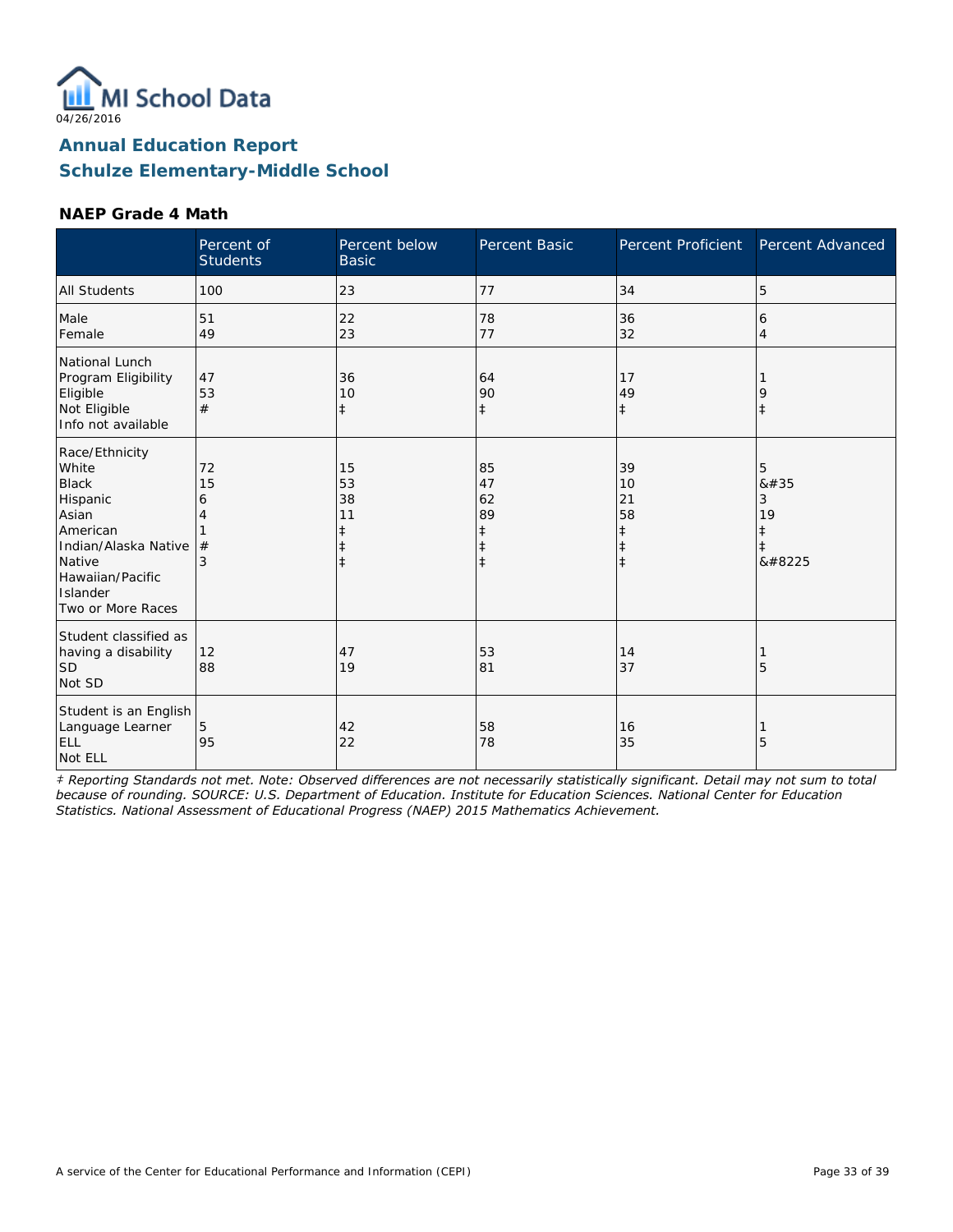

#### **NAEP Grade 8 Math**

|                                                                                                                                                                 | Percent of<br><b>Students</b> | Percent below<br><b>Basic</b>                                  | Percent Basic                                         | Percent Proficient                                            | Percent Advanced                            |
|-----------------------------------------------------------------------------------------------------------------------------------------------------------------|-------------------------------|----------------------------------------------------------------|-------------------------------------------------------|---------------------------------------------------------------|---------------------------------------------|
| <b>All Students</b>                                                                                                                                             | 100                           | 32                                                             | 39                                                    | 22                                                            | 7                                           |
| Male<br>Female                                                                                                                                                  | 51<br>49                      | 31<br>34                                                       | 39<br>39                                              | 23<br>21                                                      | 6                                           |
| National Lunch<br>Program Eligibility<br>Eligible<br>Not Eligible<br>Info not available                                                                         | 45<br>55<br>#                 | 48<br>19<br>$\ddagger$                                         | 39<br>40<br>$\ddagger$                                | 12<br>30<br>$\ddagger$                                        | 2<br>11<br>$\ddagger$                       |
| Race/Ethnicity<br>White<br><b>Black</b><br>Hispanic<br>Asian<br>American<br>Indian/Alaska Native<br>Native<br>Hawaiian/Pacific<br>Islander<br>Two or More Races | 69<br>20<br>4<br>3<br>#<br>2  | 23<br>66<br>38<br>11<br>$\ddagger$<br>$\ddagger$<br>$\ddagger$ | 43<br>29<br>44<br>18<br>ŧ<br>$\ddagger$<br>$\ddagger$ | 26<br>5<br>15<br>39<br>$\ddagger$<br>$\ddagger$<br>$\ddagger$ | $\#$<br>4<br>32<br>$\ddagger$<br>$\ddagger$ |
| Student classified as<br>having a disability<br>SD <sup> </sup><br>Not SD                                                                                       | 11<br>89                      | 77<br>27                                                       | 19<br>41                                              | 3<br>24                                                       | $\#$                                        |
| Student is an English<br>Language Learner<br>ELL<br>Not ELL                                                                                                     | 3<br>97                       | 54<br>32                                                       | 33<br>39                                              | 11<br>22                                                      | 2                                           |

*‡ Reporting Standards not met. NOTE: Observed differences are not necessarily statistically significant. Detail may not sum to total because of rounding. SOURCE: U.S. Department of Education. Institute for Education Sciences. National Center for Education Statistics. National Assessment of Educational Progress (NAEP) 2015 Mathematics Achievement.*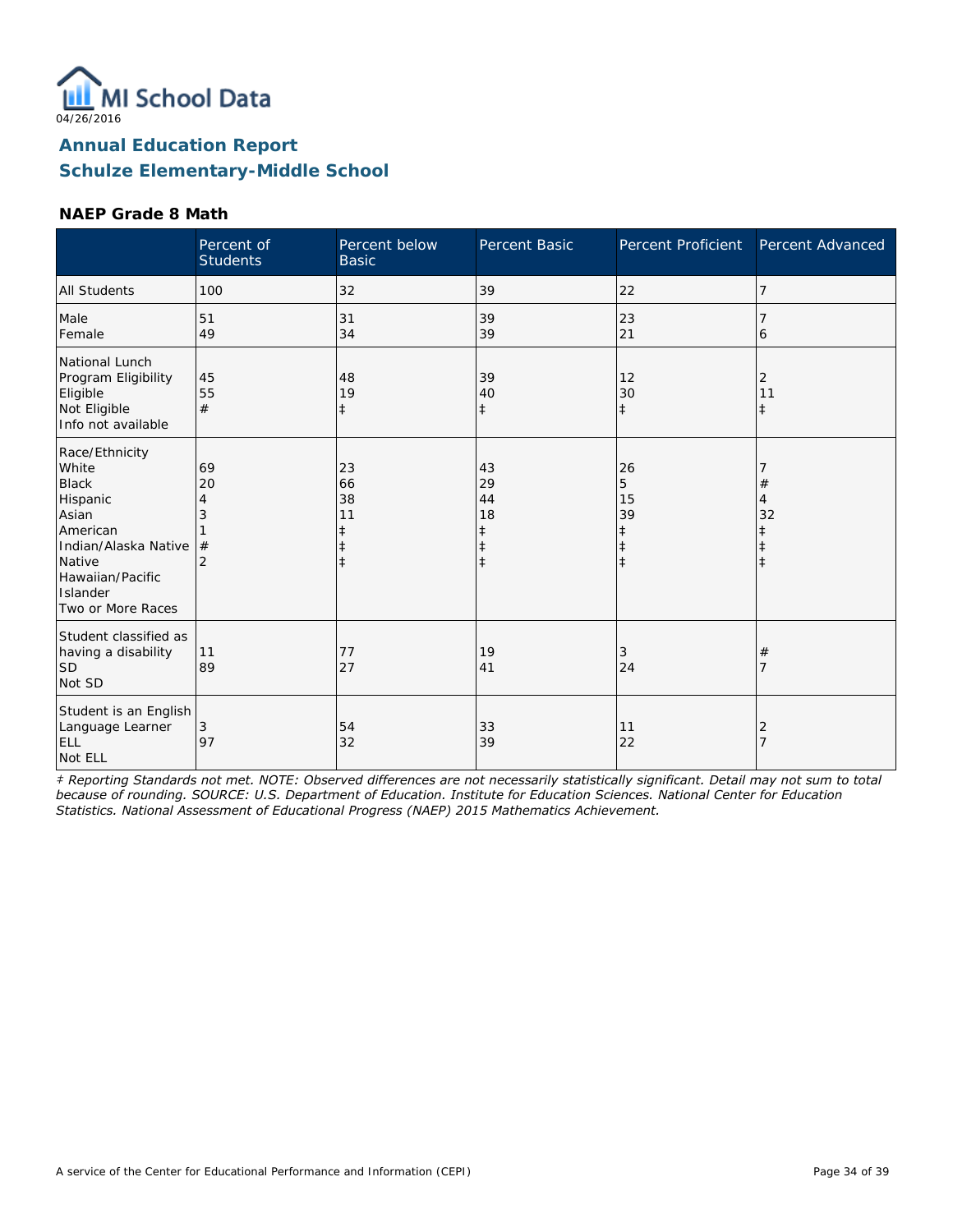

#### **NAEP Grade 12 Math**

|                                                                                                                                                | Percent of<br><b>Students</b>  | Percent below<br><b>Basic</b>              | <b>Percent Basic</b>                | Percent Proficient                             | Percent Advanced                  |
|------------------------------------------------------------------------------------------------------------------------------------------------|--------------------------------|--------------------------------------------|-------------------------------------|------------------------------------------------|-----------------------------------|
| <b>All Students</b>                                                                                                                            | 100                            | 34                                         | 41                                  | 23                                             | $\overline{2}$                    |
| Male<br>Female                                                                                                                                 | 51<br>49                       | 32<br>35                                   | 41<br>42                            | 26<br>22                                       |                                   |
| National Lunch<br>Program Eligibility<br>Eligible<br>Not Eligible<br>Info not available                                                        | 35<br>64<br>$\Omega$           | 54<br>22<br>$\overline{O}$                 | 37<br>44<br>0                       | 9<br>32<br>$\circ$                             | $\Omega$<br>2<br>$\Omega$         |
| Race/Ethnicity<br>White<br><b>Black</b><br>Hispanic<br>Asian<br>American Indian<br>Native<br>Hawaiian/Pacific<br>Islander<br>Two or More Races | 76<br>14<br>5<br>3<br>$\Omega$ | 26<br>68<br>58<br>26<br>O<br>Ω<br>$\Omega$ | 42<br>27<br>33<br>32<br>0<br>0<br>0 | 30<br>5<br>9<br>35<br>0<br>$\circ$<br>$\Omega$ | 2<br>O<br>Ω<br>O<br>O<br>$\Omega$ |
| Student classified as<br>having a disability<br> SD<br>Not SD                                                                                  | 9<br>91                        | 78<br>30                                   | 19<br>43                            | 3<br>25                                        | 0<br>2                            |
| Student is an English<br>Language Learner<br><b>ELL</b><br>Not ELL                                                                             | $\overline{2}$<br>98           | 0<br>33                                    | 0<br>41                             | 0<br>24                                        | 0<br>2                            |

*‡ Reporting Standards not met. NOTE: Observed differences are not necessarily statistically significant. Detail may not sum to total because of rounding. SOURCE: U.S. Department of Education. Institute for Education Sciences. National Center for Education Statistics. National Assessment of Educational Progress (NAEP) 2015 Mathematics Achievement.*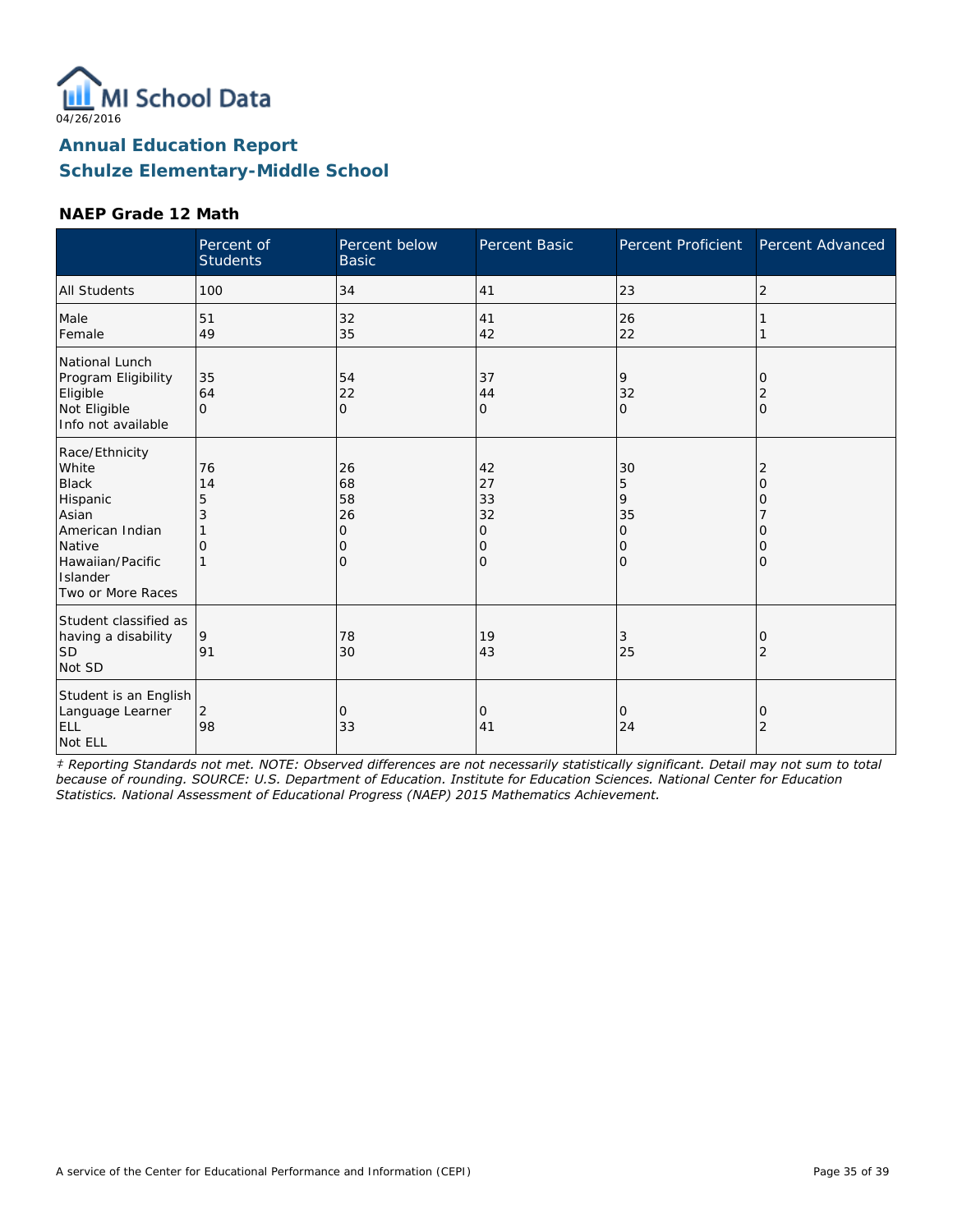

#### **NAEP Grade 4 Reading**

|                                                                                                                                                                        | Percent of<br><b>Students</b> | Percent below<br><b>Basic</b>                          | Percent Basic                                          | Percent Proficient                           | Percent Advanced           |
|------------------------------------------------------------------------------------------------------------------------------------------------------------------------|-------------------------------|--------------------------------------------------------|--------------------------------------------------------|----------------------------------------------|----------------------------|
| All Students                                                                                                                                                           | 100                           | 37                                                     | 63                                                     | 29                                           | 5                          |
| Male<br>Female                                                                                                                                                         | 50<br>50                      | 39<br>34                                               | 61<br>66                                               | 26<br>31                                     | 5<br>6                     |
| National Lunch<br>Program Eligibility<br>Eligible<br>Not Eligible<br>Info not available                                                                                | 48<br>52<br>#                 | 50<br>24<br>$\ddagger$                                 | 50<br>76<br>$\ddagger$                                 | 16<br>40<br>$\ddagger$                       | 8<br>$\ddagger$            |
| Race/Ethnicity<br>White<br><b>Black</b><br>Hispanic<br>Asian<br>American<br>Indian/Alaska Native<br>Native<br>Hawaiian/Pacific<br><b>Islander</b><br>Two or More Races | 72<br>14<br>6<br>#<br>3       | 32<br>66<br>49<br>16<br>$\ddagger$<br>$\ddagger$<br>30 | 68<br>34<br>51<br>84<br>$\ddagger$<br>$\ddagger$<br>70 | 32<br>9<br>17<br>49<br>‡<br>$\ddagger$<br>37 | 6<br>15<br>$\ddagger$<br>8 |
| Student classified as<br>having a disability<br><b>SD</b><br>Not SD                                                                                                    | 12<br>88                      | 76<br>32                                               | 24<br>68                                               | 7<br>31                                      | #<br>6                     |
| Student is an English<br>Language Learner<br>ELL<br>Not ELL                                                                                                            | $\overline{4}$<br>96          | 52<br>36                                               | 48<br>64                                               | 16<br>29                                     | 2<br>5                     |

*# Rounds to zero*

*‡ Reporting Standards not met. NOTE: Observed differences are not necessarily statistically significant. Detail may not sum to total because of rounding. SOURCE: U.S. Department of Education, Institute of Education Sciences, National Center for Education Statistics, National Assessment of Educational Progress (NAEP), 2015 Reading Assessment.*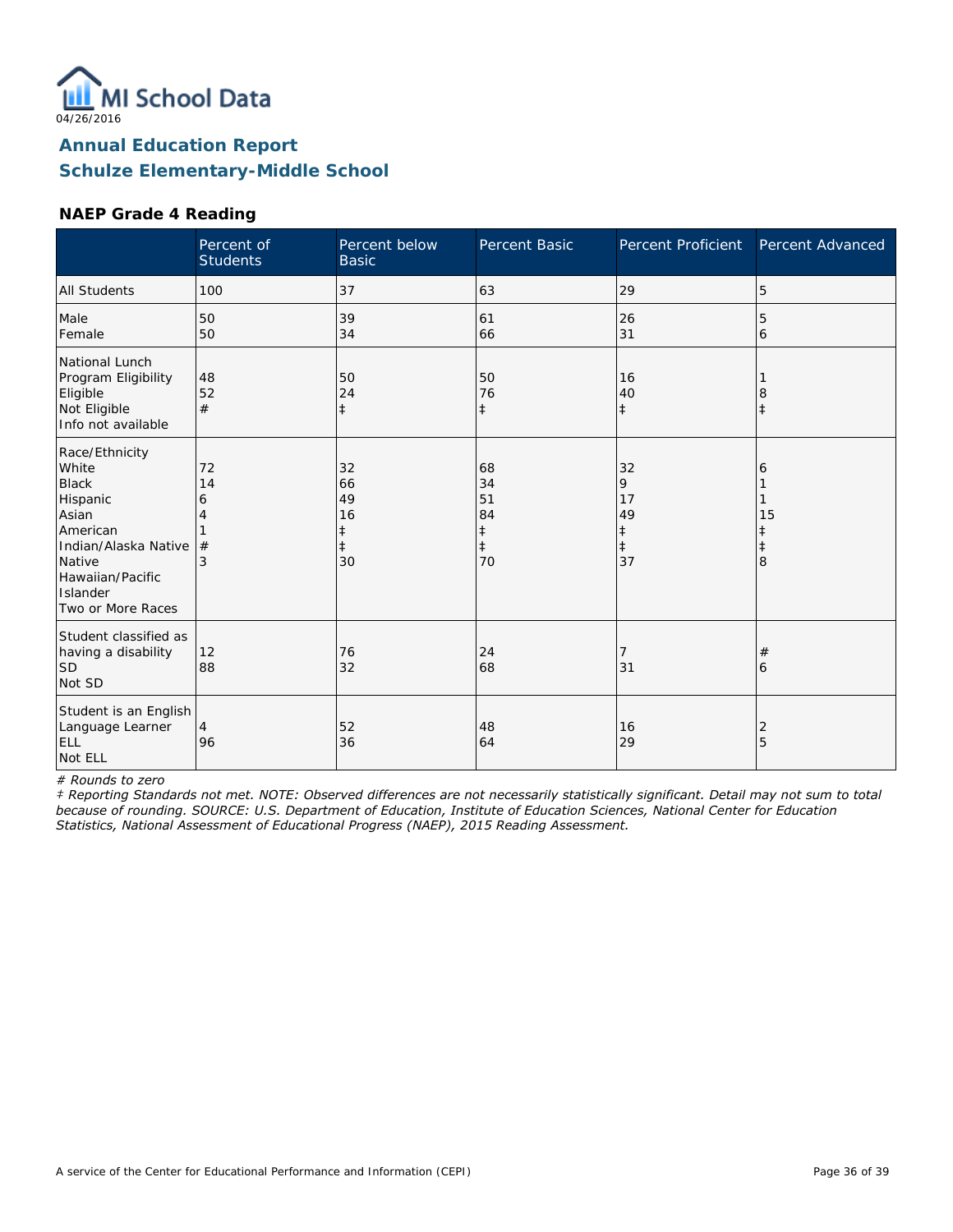

### **NAEP Grade 8 Reading**

|                                                                                                                                          | Percent of<br><b>Students</b> | Percent below<br><b>Basic</b>           | <b>Percent Basic</b>                    | Percent Proficient                | Percent Advanced                     |
|------------------------------------------------------------------------------------------------------------------------------------------|-------------------------------|-----------------------------------------|-----------------------------------------|-----------------------------------|--------------------------------------|
| <b>All Students</b>                                                                                                                      | 100                           | 24                                      | 44                                      | 29                                | 3                                    |
| Male<br>Female                                                                                                                           | 51<br>49                      | 29<br>20                                | 45<br>42                                | 25<br>34                          | 2<br>$\overline{4}$                  |
| National Lunch<br>Program Eligibility<br>Eligible<br>Not Eligible<br>Info not available                                                  | 45<br>55<br>#                 | 37<br>14<br>ŧ                           | 45<br>43<br>ŧ                           | 17<br>39<br>$\ddagger$            |                                      |
| Race/Ethnicity<br>White<br><b>Black</b><br>Hispanic<br>Asian/Pacific Islander 3<br>American<br>Indian/Alaska Native<br>Two or More Races | 69<br>20<br>4<br>2            | 18<br>47<br>27<br>13<br>ŧ<br>$\ddagger$ | 44<br>44<br>41<br>35<br>ŧ<br>$\ddagger$ | 34<br>9<br>29<br>41<br>$\ddagger$ | 3<br>#<br>3<br>10<br>ŧ<br>$\ddagger$ |
| Student classified as<br>having a disability<br><b>SD</b><br>Not SD                                                                      | 10<br>90                      | 64<br>20                                | 30<br>45                                | 5<br>32                           | $^{\#}$<br>3                         |
| Student is an English<br>Language Learner<br>ELL<br>Not ELL                                                                              | $\mathfrak{Z}$<br>97          | 57<br>23                                | 37<br>44                                | 6<br>30                           | $\#$<br>3                            |

*# Rounds to zero*

*‡ Reporting Standards not met. NOTE: Observed differences are not necessarily statistically significant. Detail may not sum to total because of rounding. SOURCE: U.S. Department of Education, Institute of Education Sciences, National Center for Education Statistics, National Assessment of Educational Progress (NAEP), 2015 Reading Assessment.*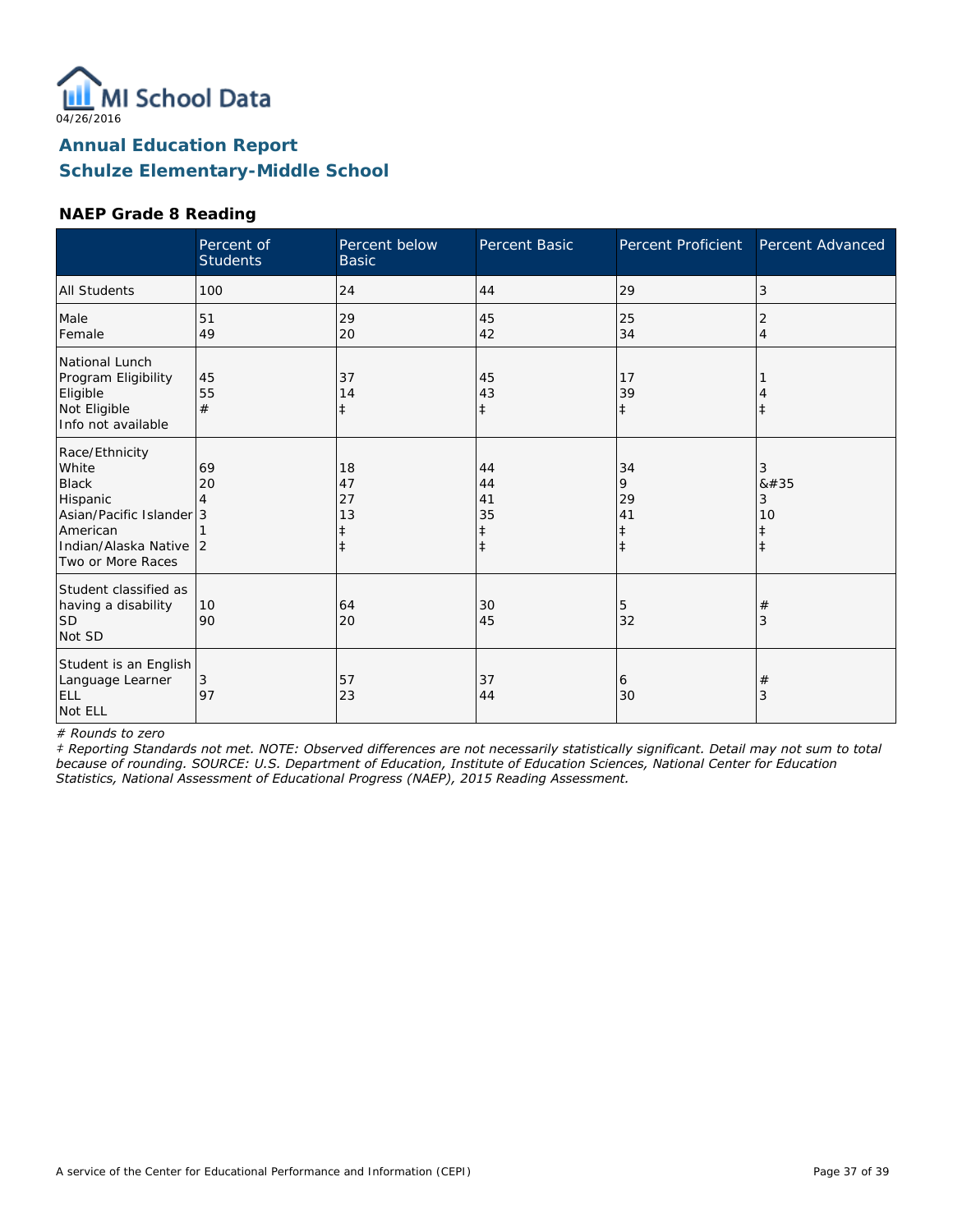

#### **NAEP Grade 12 Reading**

|                                                                                                                                                | Percent of<br><b>Students</b>       | Percent below<br><b>Basic</b>              | Percent Basic                             | Percent Proficient                         | Percent Advanced                   |
|------------------------------------------------------------------------------------------------------------------------------------------------|-------------------------------------|--------------------------------------------|-------------------------------------------|--------------------------------------------|------------------------------------|
| <b>All Students</b>                                                                                                                            | 100                                 | 26                                         | 5                                         | 27                                         | 5                                  |
| Male<br>Female                                                                                                                                 | 50<br>50                            | 31<br>20                                   | 37<br>37                                  | 28<br>37                                   | 4<br>6                             |
| National Lunch<br>Program Eligibility<br>Eligible<br>Not Eligible<br>Info not available                                                        | 35<br>64                            | 37<br>19<br>O                              | 39<br>36<br>0                             | 22<br>38<br>$\mathbf{O}$                   | 2<br>$\Omega$                      |
| Race/Ethnicity<br>White<br><b>Black</b><br>Hispanic<br>Asian<br>American Indian<br>Native<br>Hawaiian/Pacific<br>Islander<br>Two or More Races | 76<br>14<br>5<br>3<br>O<br>$\Omega$ | 20<br>52<br>34<br>21<br>O<br>0<br>$\Omega$ | 38<br>36<br>44<br>26<br>0<br>0<br>$\circ$ | 36<br>12<br>21<br>41<br>0<br>0<br>$\Omega$ | 6<br>Ω<br>12<br>0<br>0<br>$\Omega$ |
| Student classified as<br>having a disability<br><b>SD</b><br>Not SD                                                                            | 93                                  | 66<br>23                                   | 25<br>38                                  | 8<br>34                                    | 5                                  |
| Student is an English<br>Language Learner<br>ELL<br>Not ELL                                                                                    | 2<br>98                             | 0<br>25                                    | 0<br>37                                   | 0<br>33                                    | 0<br>5                             |

*# Rounds to zero*

*‡ Reporting Standards not met. NOTE: Observed differences are not necessarily statistically significant. Detail may not sum to total because of rounding. SOURCE: U.S. Department of Education, Institute of Education Sciences, National Center for Education Statistics, National Assessment of Educational Progress (NAEP), 2015 Reading Assessment.*